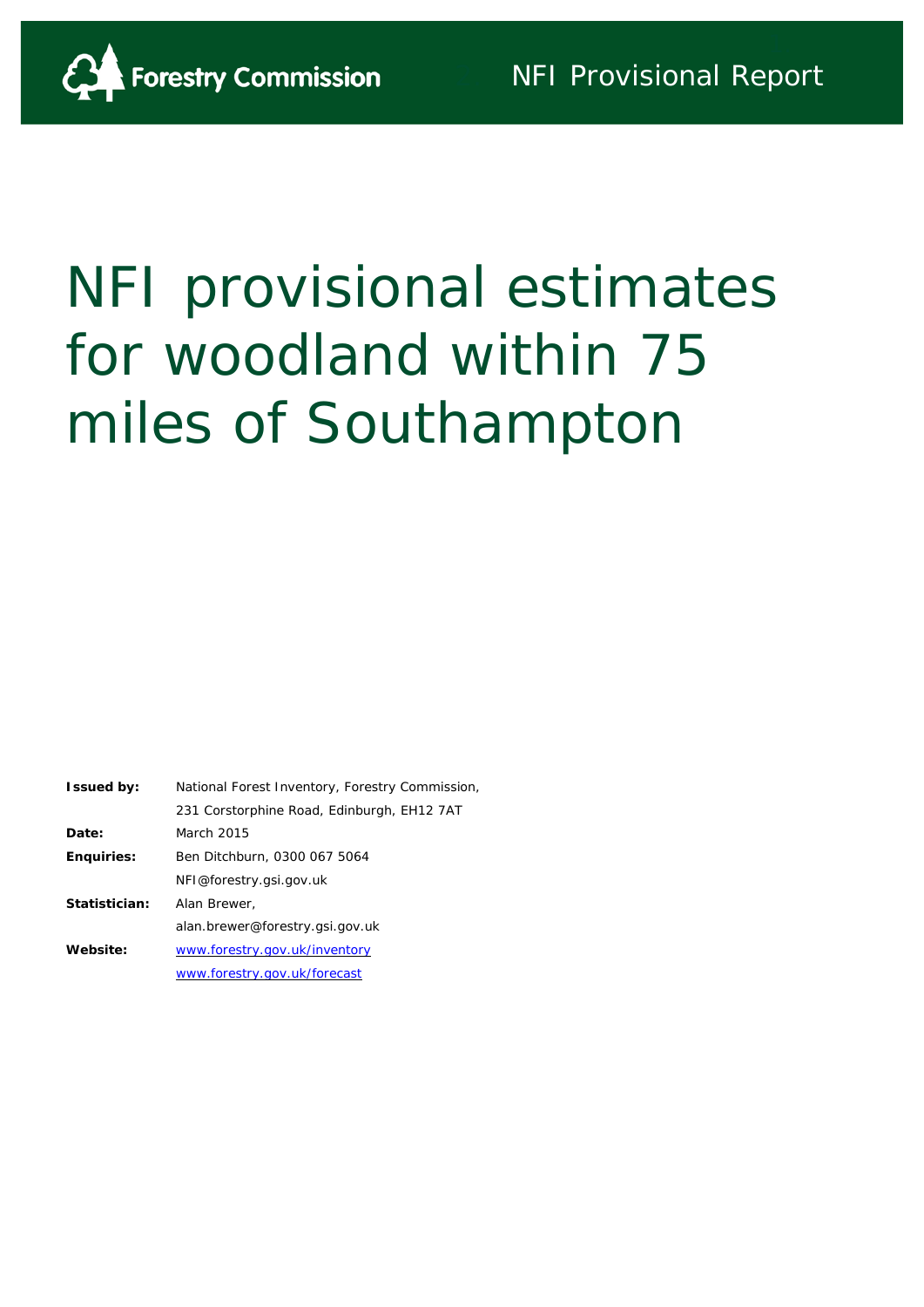# Summary

This report provides a detailed picture of the stocked area in woodland, the standing volume of timber and the associated live biomass and carbon stocks for woodland within a 75-mile radius of Southampton. These estimates are a subset of those published as part of the 2012 growing stock information presented in the National Forest Inventory (NFI) *50-year forecast of softwood timber availability* (2014) and *50-year forecast of hardwood timber availability* (2014). NFI reports are published at [www.forestry.gov.uk/inventory.](http://www.forestry.gov.uk/inventory)

In addition, the report provides forecasts of timber availability, standing volume and increment for softwoods and hardwoods arising from the stocked area and standing volume. Forecasts are based on the 'headline' harvesting scenario described in the 50 year forecasts NFI reports. An alternative forecast is provided using a harvesting scenario which brings all Private sector broadleaved woodland into production.

The estimates provided in this report are provisional in nature.

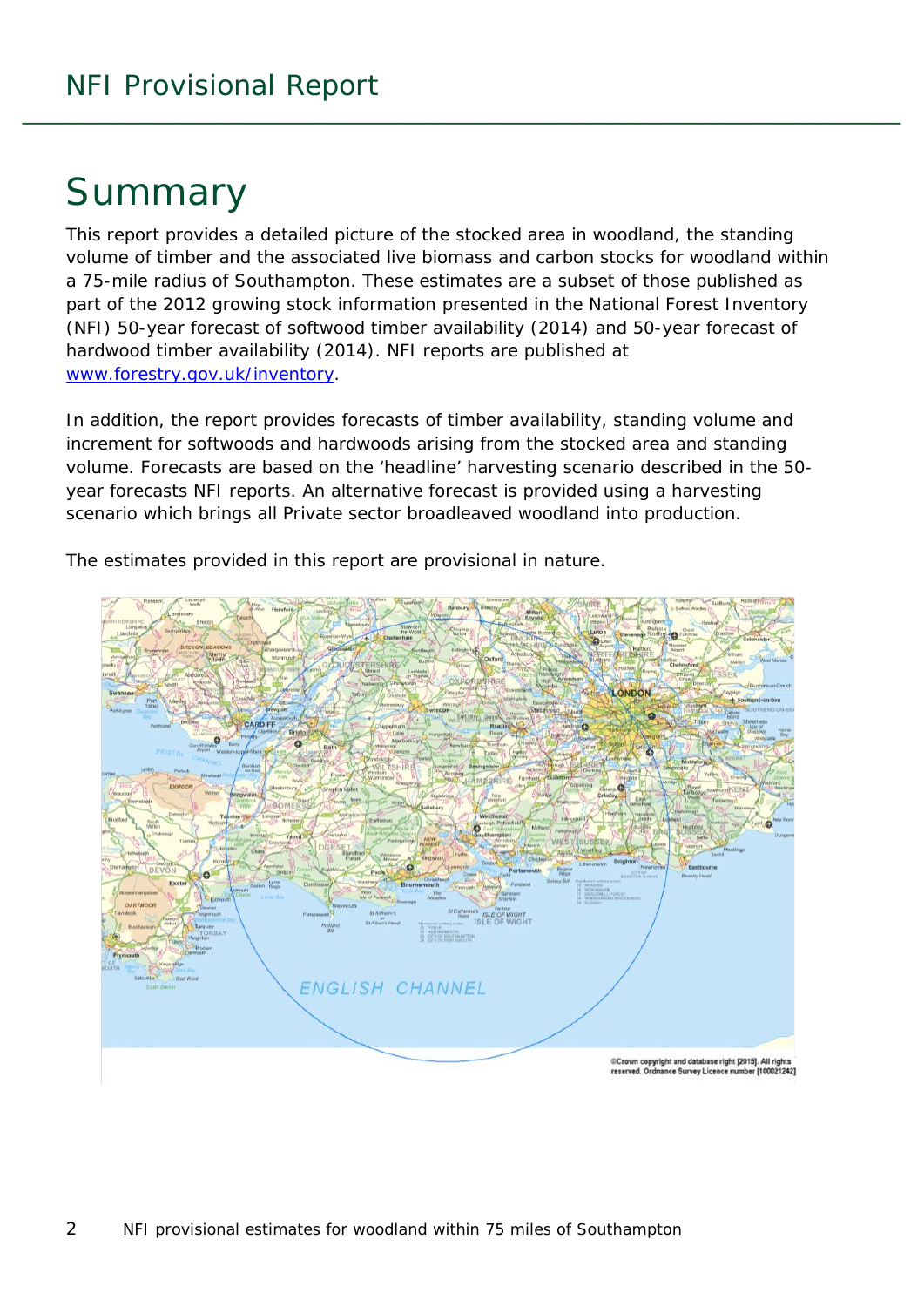# **Contents**

| 50-year forecast of timber availability under the 'headline' harvesting scenario | -20 |
|----------------------------------------------------------------------------------|-----|
| 50-year forecast of timber availability under the 'unrestricted' scenario        | 28  |
| Comparison of hardwood production between harvesting scenarios                   | 36  |
|                                                                                  |     |
|                                                                                  |     |

### Figures

| Figure 1 Principal tree species composition by stocked area at 31 March 20127              |
|--------------------------------------------------------------------------------------------|
| Figure 1a Principal conifer tree species composition by stocked area at 31 March 20127     |
| Figure 2 Principal tree species composition by standing volume at 31 March 201211          |
| Figure 2a Principal conifer tree species composition by standing volume at 31 March        |
|                                                                                            |
|                                                                                            |
| Figure 4 Overview of 50-year forecast of average annual softwood availability 25           |
|                                                                                            |
|                                                                                            |
| Figure 7 50-year forecast of softwood standing volume, increment and availability27        |
| Figure 8 50-year forecast of hardwood standing volume, increment and availability 27       |
| Figure 9 Overview of 50-year forecast of average annual softwood availability -            |
|                                                                                            |
| Figure 10 50-year forecast comparison of average annual softwood availability-             |
|                                                                                            |
| Figure 11 50-year forecast comparison of average annual hardwood availability -            |
|                                                                                            |
| Figure 12 50-year summary of softwood standing volume, increment and availability -        |
|                                                                                            |
| <b>Figure 13</b> 50-year summary of hardwood standing volume, increment and availability – |
|                                                                                            |
| Figure 14 50-year forecast comparison of average annual hardwood timber availability       |
|                                                                                            |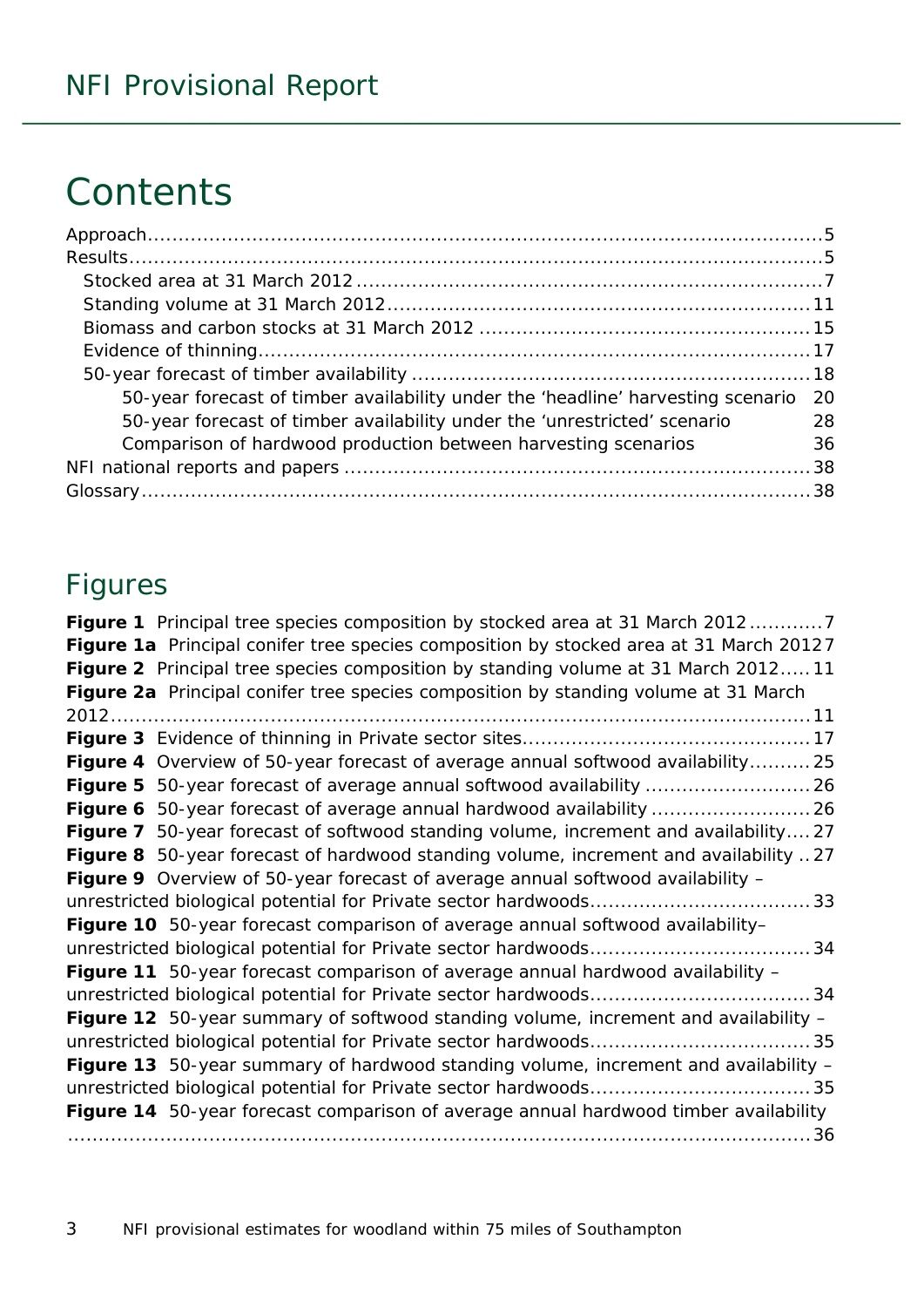**Figure 15** [15-year forecast comparison of average annual hardwood timber availability](#page-36-0) [.........................................................................................................................37](#page-36-0)

### Tables

| Table 3 Stocked area by mean stand DBH class at 31 March 2012 10                           |
|--------------------------------------------------------------------------------------------|
|                                                                                            |
| Table 5 Standing volume by principal tree species at 31 March 2012  12                     |
|                                                                                            |
| Table 7 Standing volume by mean stand DBH class at 31 March 201214                         |
| Table 8 Standing biomass by principal tree species at 31 March 2012  15                    |
| Table 9 Total carbon stocks in principal tree species at 31 March 2012 16                  |
| Table 10 50-year forecast of timber availability by time period and principal species . 20 |
| Table 11 50-year forecast of standing volume; annual average volumes within periods        |
|                                                                                            |
| Table 12 50-year forecast of net increment; annual average volumes within periods . 24     |
| Table 13 50-year forecast of timber availability by time period and principal species -    |
|                                                                                            |
| Table 14 50-year forecast of standing volume; annual average volumes within periods        |
|                                                                                            |
| <b>Table 15</b> 50-year forecast of net increment; annual average volumes within periods - |
|                                                                                            |
| Table 16 15-year forecast comparison of average annual timber availability  37             |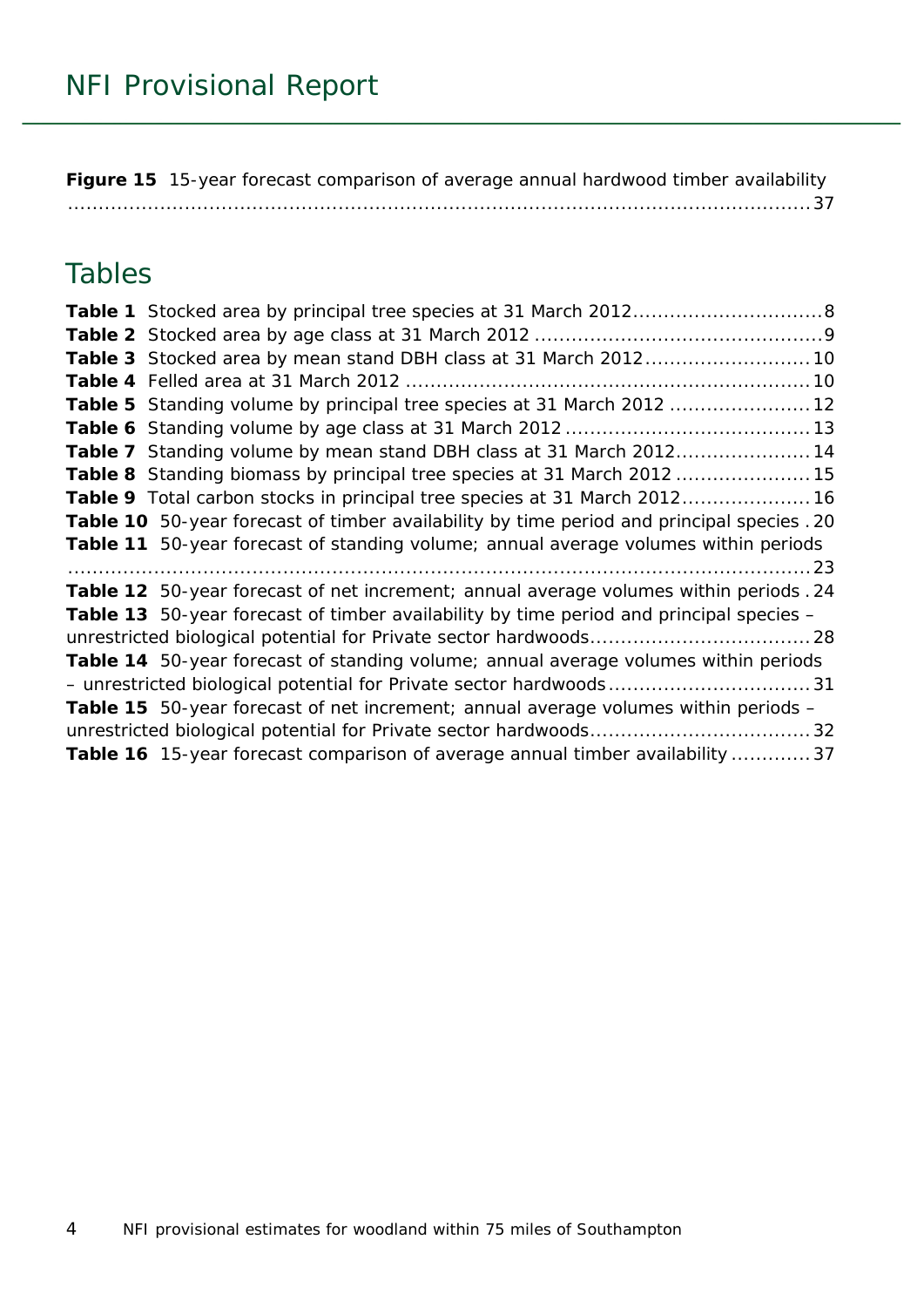# <span id="page-4-0"></span>Approach

The approach taken in the derivation of these results and to be used in their interpretation is described in the full suite of forecast reports which can be found at [www.forestry.gov.uk/forecast.](http://www.forestry.gov.uk/forecast) Refer to the *Standing timber volume for coniferous trees in Britain* (2012) and the *NFI preliminary estimates of quantities of broadleaved species in British Woodlands with special focus on ash* (2012) reports for a description of the underlying methodologies and interpretation, and also for the England and Great Britain (GB) context. Refer to the *NFI forecasts methodology* (2012) overview report for a detailed description and discussion of forecasting future availability of timber from NFI field survey data and from information in the Forestry Commission's sub-compartment database (SCDB). The wider context of forecasts of timber production from woodland in GB and its constituent countries under a range of harvesting scenarios can be found in the *50-year forecast of softwood timber availability* (2014) and the *50-year forecast of hardwood timber availability* (2014).

The estimates reported here are based upon field samples assessed between October 2009 and August 2013, the results of which have been subjected to rigorous data quality assurance procedures. These field samples constitute approximately two-thirds of the sites to be sampled within the first cycle of NFI field sampling. As a consequence, the estimates in this report are classed as provisional.

# <span id="page-4-1"></span>**Results**

The results presented in this report are estimates of standing volumes and stocked areas at 31 March 2012, and 50-year forecasts of softwood and hardwood availability under the 'headline' harvesting scenario and also under a scenario assuming all hardwoods are harvested in Private sector woodland within 75 miles of Southampton. The data sources used for the compilation of these estimates are the same as described in the NFI reports *Standing timber volume for coniferous trees in Britain* (2012), the *50-year forecast of softwood availability* (2014) and the *50-year forecast of hardwood availability* (2014). Estimates for the Forestry Commission (FC) estate are derived from the FC's SCDB, while those for the Private sector (i.e. non-FC) estate are derived from information collected in the NFI field survey. A fuller description of these data sources and how they are used in the production of estimates, including sampling standard errors (SEs) attached to the Private sector estimates, is provided in the earlier documents.

Results are provided for stocked area at 31 March 2012 (**Figures 1–1a** and **Tables 1– 3**), felled area (**Table 4**), standing volume at 31 March 2012 (**Figures 2–2a** and **Tables 5–7**), biomass and carbon stocks at 31 March 2012 (**Tables 8–9**), evidence of thinning in Private sector stands from the NFI field survey (**Figure 3**), the 'headline' 50 year forecast (**Figures 4–8** and **Tables 10–12**) and the 'unrestricted' 50-year forecast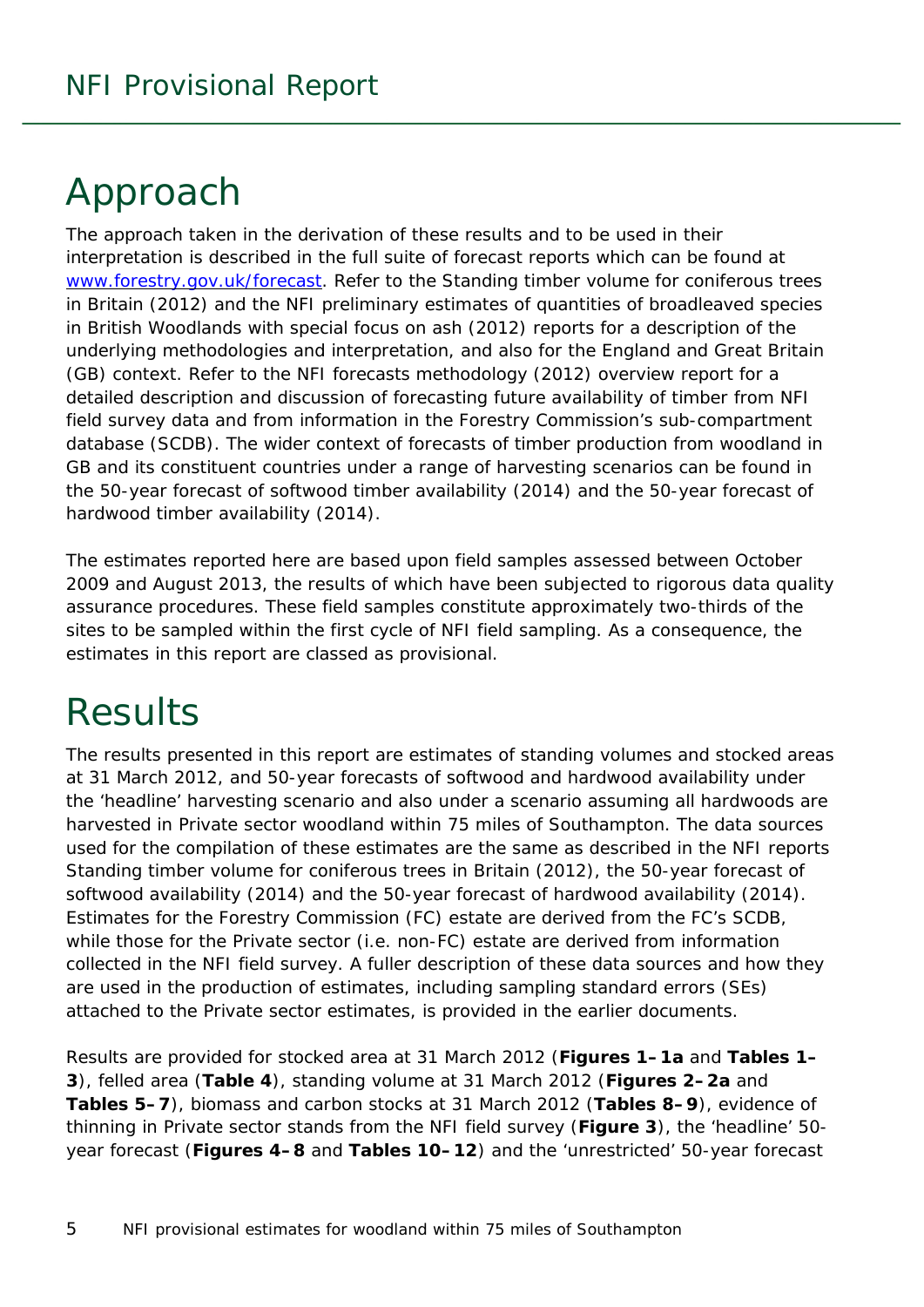(**Figures 9–13** and **Tables 13–15**). **Figures 14–15** and **Table 16** compare the hardwood production under the two scenarios.

The values in the tables have been independently rounded, so may not add to the totals shown. In some breakdowns of Private sector estimates, the estimates in the body of the table may not sum to the quoted total because each individual value, including the total, has been independently generated by the estimation procedure used for results from the NFI sample survey. Sampling SEs attached to Private sector estimates are expressed in relative terms (%) to the right of the relevant estimate. Percentages in the pie charts may also not sum to 100 due to rounding.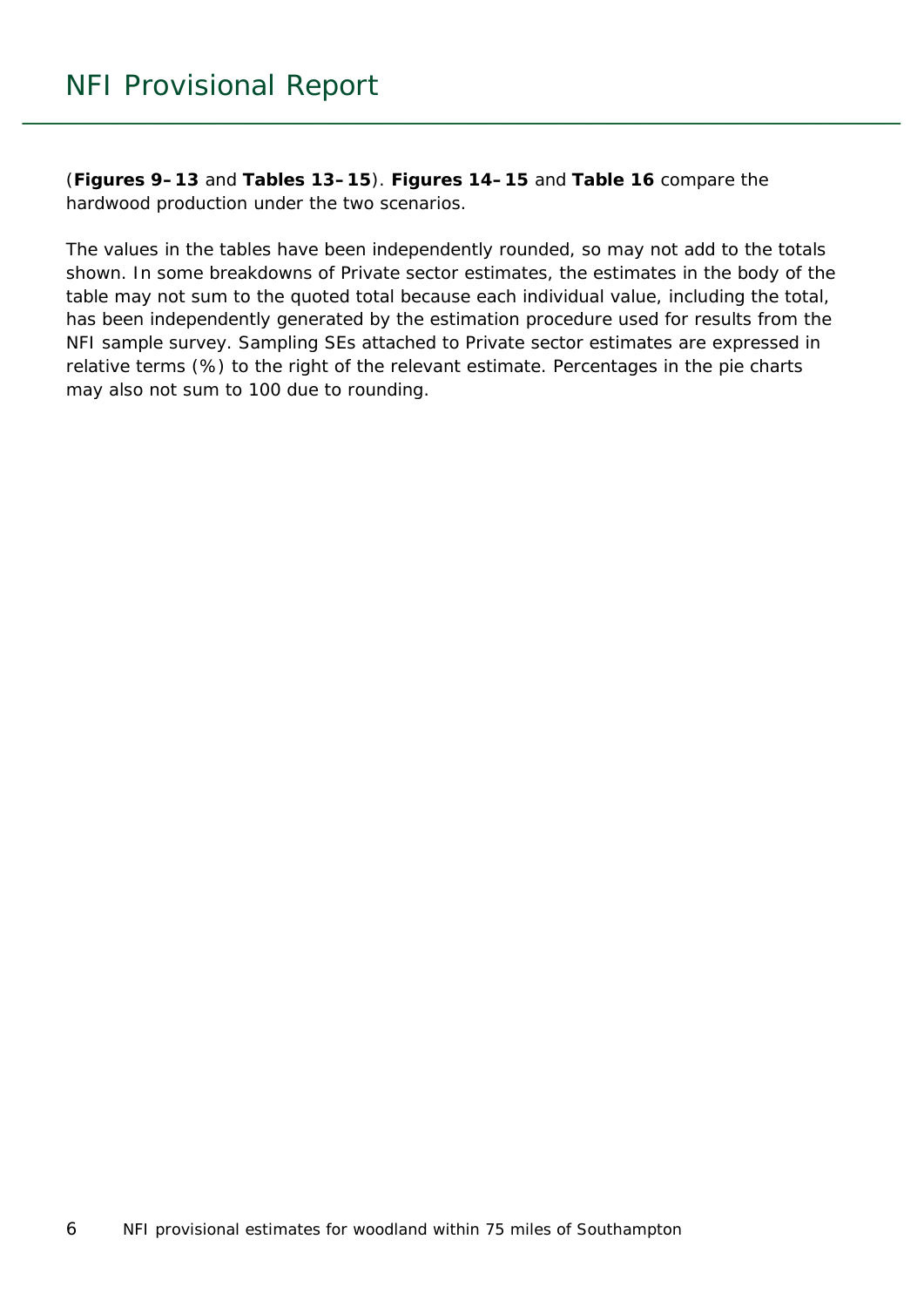#### <span id="page-6-0"></span>Stocked area at 31 March 2012



<span id="page-6-1"></span>**Figure 1** Principal tree species composition by stocked area at 31 March 2012

<span id="page-6-2"></span>**Figure 1a** Principal conifer tree species composition by stocked area at 31 March 2012

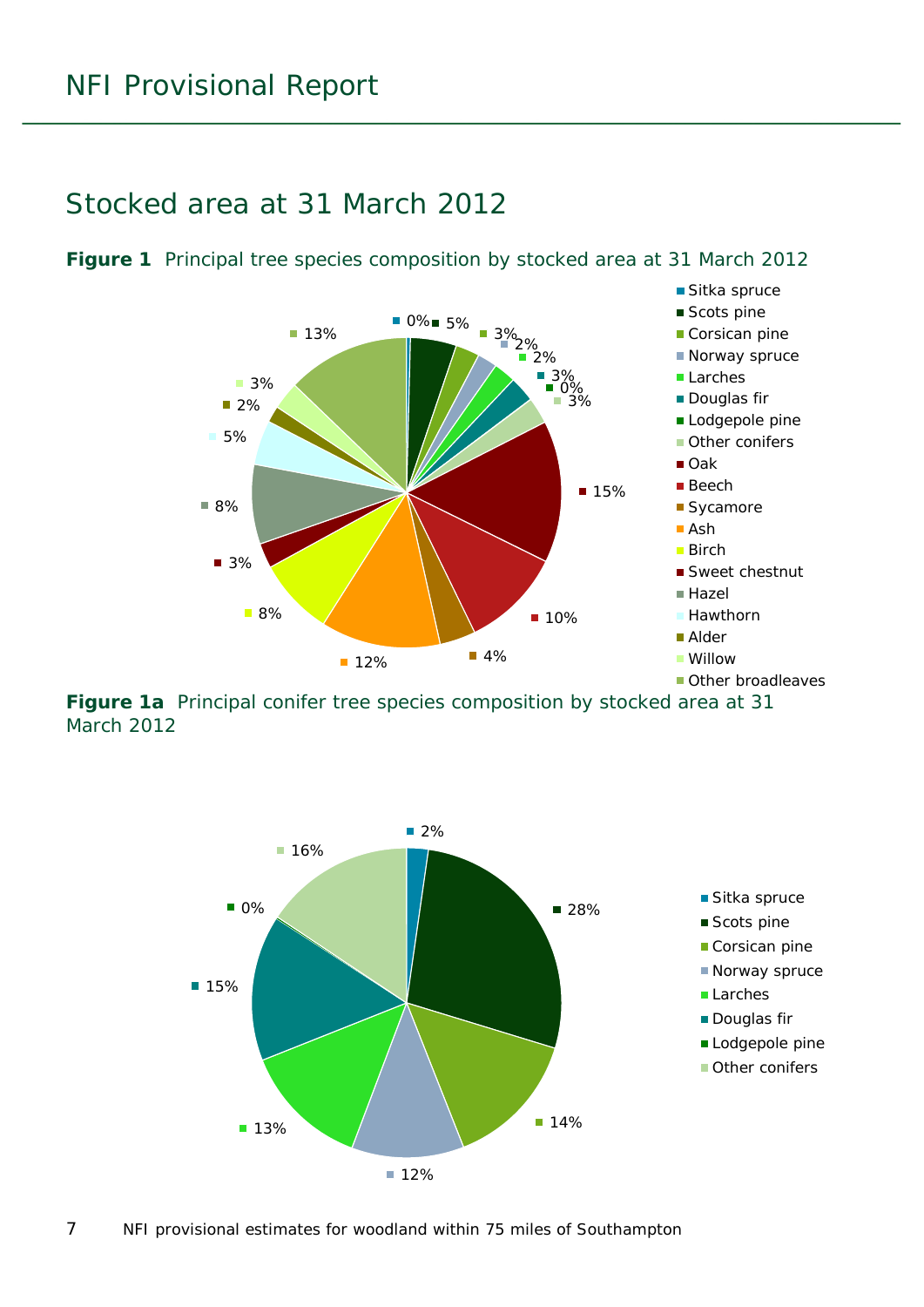#### <span id="page-7-0"></span>**Table 1** Stocked area by principal tree species at 31 March 2012

|                        | <b>FC</b>          | Private sector     |                 | Total              |
|------------------------|--------------------|--------------------|-----------------|--------------------|
| Principal species      | area               | area               | SE%             | area               |
|                        | $(000 \text{ ha})$ | $(000 \text{ ha})$ |                 | $(000 \text{ ha})$ |
| Conifers               |                    |                    |                 |                    |
| Sitka spruce           | 0.6                | 0.9                | 34              | 1.4                |
| Scots pine             | 3.4                | 13.9               | 8               | 17.3               |
| Corsican pine          | 5.3                | 3.7                | 17              | 9.0                |
| Norway spruce          | 1.6                | 5.7                | 11              | 7.4                |
| Larches                | 1.6                | 6.7                | 10 <sup>2</sup> | 8.3                |
| Douglas fir            | 3.4                | 6.1                | 12              | 9.5                |
| Lodgepole pine         | 0.1                | 0.1                | 67              | 0.1                |
| Other conifers         | 1.7                | 8.1                | 9               | 9.8                |
| <b>All conifers</b>    | 17.6               | 45.2               | 3               | 62.9               |
| <b>Broadleaves</b>     |                    |                    |                 |                    |
| Oak                    | 8.0                | 45.2               | $\overline{4}$  | 53.2               |
| <b>Beech</b>           | 8.8                | 28.9               | 6               | 37.7               |
| Sycamore               | 0.2                | 13.2               | 8               | 13.4               |
| Ash                    | 1.0                | 43.8               | $\overline{4}$  | 44.8               |
| Birch                  | 1.3                | 27.6               | 5               | 28.9               |
| Sweet chestnut         | 0.4                | 9.0                | 11              | 9.4                |
| Hazel                  | 0.1                | 29.7               | 5               | 29.8               |
| Hawthorn               | 0.0                | 16.6               | 7               | 16.6               |
| Alder                  | 0.2                | 6.0                | 12              | 6.2                |
| Willow                 | 0.0                | 10.3               | 9               | 10.3               |
| Other broadleaves      | 3.6                | 42.4               | $\overline{4}$  | 46.0               |
| <b>All broadleaves</b> | 23.5               | 273.3              | $\mathbf{1}$    | 296.8              |
| <b>All</b> species     |                    |                    |                 |                    |
| <b>All species</b>     | 41.2               | 318.3              | $\mathbf{1}$    | 359.5              |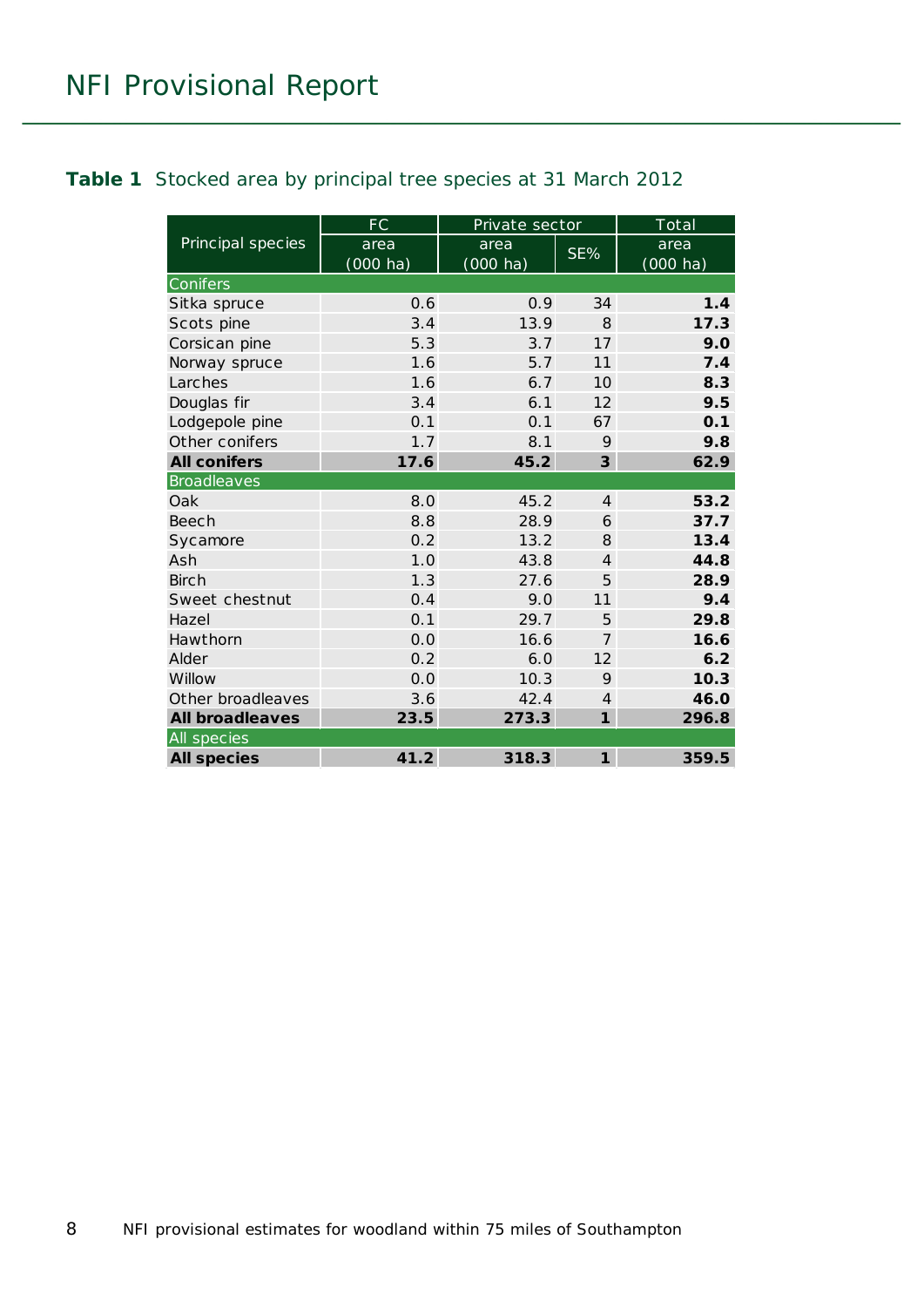#### <span id="page-8-0"></span>**Table 2** Stocked area by age class at 31 March 2012

|                     | <b>FC</b>          | Private sector     |                | Total              |
|---------------------|--------------------|--------------------|----------------|--------------------|
| Age class           | area               | area               | SE%            | area               |
|                     | $(000 \text{ ha})$ | $(000 \text{ ha})$ |                | $(000 \text{ ha})$ |
| <b>All conifers</b> |                    |                    |                |                    |
| 0-10 years          | 1.2                | 1.7                | 24             | 2.9                |
| $11-20$ years       | 1.8                | 1.4                | 23             | 3.2                |
| $21-40$ years       | 3.4                | 10.6               | 9              | 14.0               |
| 41-60 years         | 7.5                | 23.9               | 6              | 31.4               |
| $61-80$ years       | 2.5                | 5.2                | 12             | 7.7                |
| 81-100 years        | 0.9                | 1.4                | 26             | 2.3                |
| $100+$ years        | 0.4                | 1.1                | 26             | 1.4                |
| <b>Total</b>        | 17.6               | 45.2               | 3              | 62.9               |
| All broadleaves     |                    |                    |                |                    |
| 0-10 years          | 0.5                | 31.8               | 6              | 32.4               |
| $11-20$ years       | 0.6                | 34.8               | 5              | 35.4               |
| $21-40$ years       | 1.2                | 69.2               | 3              | 70.4               |
| $41-60$ years       | 5.5                | 45.0               | $\overline{4}$ | 50.4               |
| $61-80$ years       | 5.7                | 35.3               | 5              | 41.0               |
| 81-100 years        | 1.6                | 32.9               | 5              | 34.6               |
| $100+$ years        | 8.3                | 24.3               | 6              | 32.6               |
| <b>Total</b>        | 23.5               | 273.3              | $\mathbf{1}$   | 296.8              |
| <b>All species</b>  |                    |                    |                |                    |
| 0-10 years          | 1.7                | 33.6               | 6              | 35.3               |
| $11-20$ years       | 2.4                | 36.2               | 5              | 38.6               |
| $21-40$ years       | 4.7                | 79.9               | 3              | 84.5               |
| $41-60$ years       | 13.0               | 68.9               | 3              | 81.9               |
| 61-80 years         | 8.2                | 40.5               | 5              | 48.7               |
| 81-100 years        | 2.5                | 34.3               | 5              | 36.8               |
| $100+$ years        | 8.7                | 25.0               | 6              | 33.7               |
| <b>Total</b>        | 41.2               | 318.3              | $\mathbf{1}$   | 359.5              |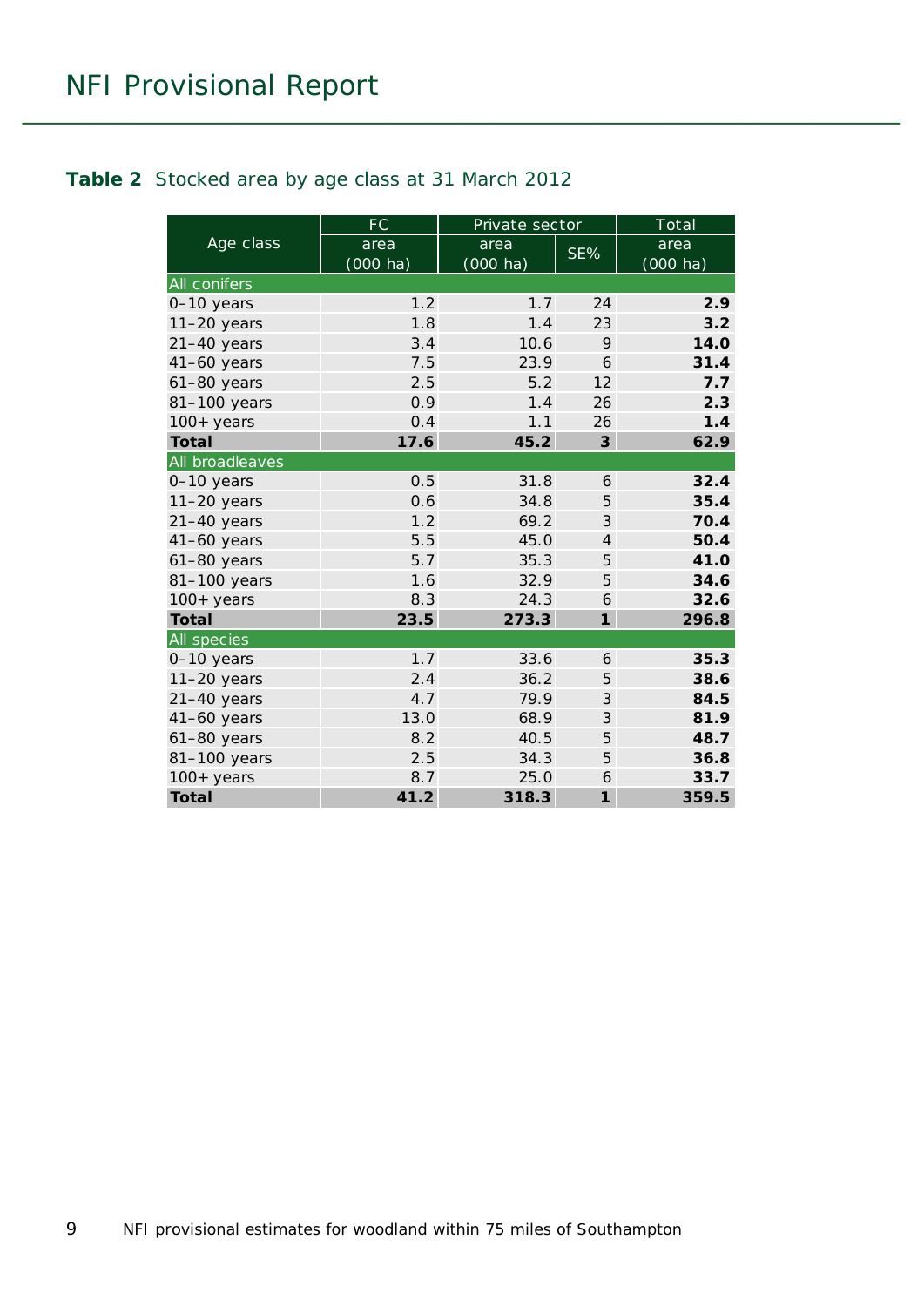#### <span id="page-9-0"></span>**Table 3** Stocked area by mean stand DBH class at 31 March 2012

|                     | <b>FC</b>  | Private sector     |                | Total              |
|---------------------|------------|--------------------|----------------|--------------------|
| Mean stand DBH      | area       | area               | SE%            | area               |
|                     | $(000$ ha) | $(000 \text{ ha})$ |                | $(000 \text{ ha})$ |
| <b>All conifers</b> |            |                    |                |                    |
| $0-7$ cm            | 1.4        | 1.7                | 21             | 3.1                |
| 7-10 cm             | 0.6        | 1.7                | 19             | 2.4                |
| 10-15 cm            | 1.8        | 3.0                | 15             | 4.8                |
| 15-20 cm            | 1.2        | 4.2                | 13             | 5.4                |
| 20-30 cm            | 3.4        | 12.0               | 8              | 15.4               |
| 30-40 cm            | 4.6        | 11.4               | 8              | 16.0               |
| 40-60 cm            | 3.9        | 9.0                | 9              | 12.9               |
| 60-80 cm            | 0.6        | 1.4                | 22             | 2.0                |
| $80+cm$             | 0.2        | 0.8                | 35             | 1.0                |
| <b>Total</b>        | 17.6       | 45.2               | $\mathbf{3}$   | 62.9               |
| All broadleaves     |            |                    |                |                    |
| $0-7$ cm            | 0.9        | 40.2               | 5              | 41.1               |
| $7-10$ cm           | 1.2        | 48.4               | $\overline{4}$ | 49.6               |
| 10-15 cm            | 2.0        | 35.6               | $\overline{4}$ | 37.5               |
| 15-20 cm            | 2.5        | 26.4               | 5              | 28.9               |
| 20-30 cm            | 7.9        | 38.6               | $\overline{4}$ | 46.5               |
| 30-40 cm            | 5.6        | 27.3               | 5              | 32.8               |
| 40-60 cm            | 2.6        | 33.6               | 5              | 36.2               |
| 60-80 cm            | 0.6        | 14.6               | $\overline{7}$ | 15.2               |
| $80+cm$             | 0.2        | 8.8                | 12             | 9.0                |
| <b>Total</b>        | 23.5       | 273.3              | $\mathbf{1}$   | 296.8              |
| All species         |            |                    |                |                    |
| $0-7$ cm            | 2.3        | 41.9               | 5              | 44.2               |
| 7-10 cm             | 1.9        | 50.1               | $\overline{4}$ | 52.0               |
| 10-15 cm            | 3.7        | 38.6               | $\overline{4}$ | 42.4               |
| 15-20 cm            | 3.7        | 30.7               | $\overline{4}$ | 34.4               |
| 20-30 cm            | 11.3       | 50.6               | $\mathcal{S}$  | 61.9               |
| 30-40 cm            | 10.2       | 38.7               | $\overline{4}$ | 48.8               |
| 40-60 cm            | 6.5        | 42.3               | $\overline{4}$ | 48.8               |
| 60-80 cm            | 1.2        | 15.8               | $\overline{7}$ | 17.0               |
| $80+cm$             | 0.4        | 9.6                | 11             | 10.0               |
| <b>Total</b>        | 41.2       | 318.3              | $\mathbf{1}$   | 359.5              |

#### <span id="page-9-1"></span>**Table 4** Felled area at 31 March 2012

| Clearfelled area | FC                 | Private sector     |     | Total    |
|------------------|--------------------|--------------------|-----|----------|
|                  | area               | area               | SE% | area     |
|                  | $(000 \text{ ha})$ | $(000 \text{ ha})$ |     | (000 ha) |
|                  | 11                 | 2.2                | 25  | 3.3      |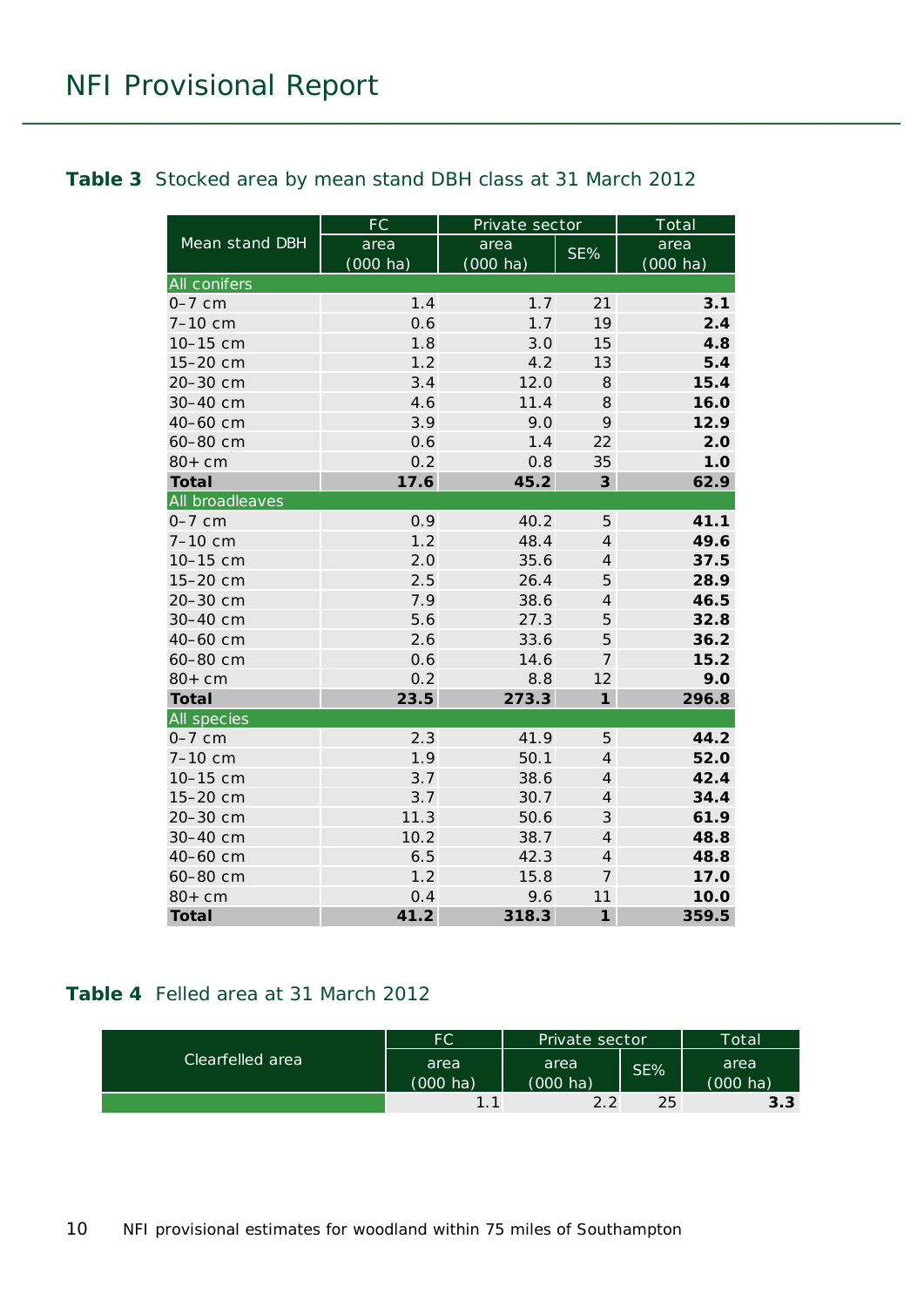#### <span id="page-10-0"></span>Standing volume at 31 March 2012

<span id="page-10-1"></span>■ Sitka spruce **Figure 2** Principal tree species composition by standing volume at 31 March 2012



<span id="page-10-2"></span>**Figure 2a** Principal conifer tree species composition by standing volume at 31 March 2012



11 NFI provisional estimates for woodland within 75 miles of Southampton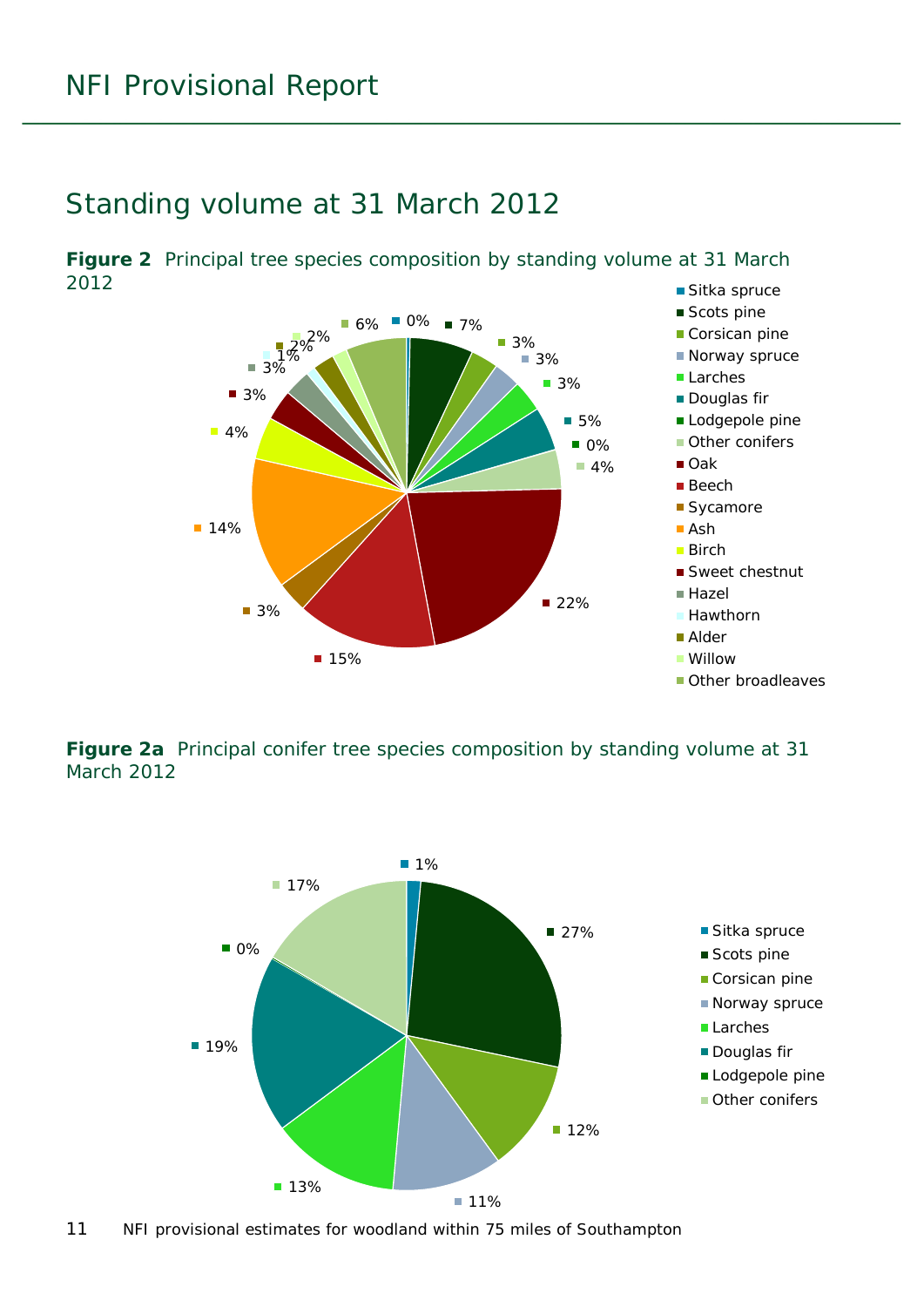#### <span id="page-11-0"></span>**Table 5** Standing volume by principal tree species at 31 March 2012

|                        | FC                                                              | Private sector |                         | Total                           |
|------------------------|-----------------------------------------------------------------|----------------|-------------------------|---------------------------------|
| Principal species      | volume                                                          | volume         |                         | volume                          |
|                        | $(000 \text{ m}^3 \text{ obs})$ $(000 \text{ m}^3 \text{ obs})$ |                | SE%                     | $(000 \text{ m}^3 \text{ obs})$ |
| Conifers               |                                                                 |                |                         |                                 |
| Sitka spruce           | 114                                                             | 204            | 31                      | 319                             |
| Scots pine             | 966                                                             | 4,825          | 9                       | 5,792                           |
| Corsican pine          | 1,159                                                           | 1,357          | 17                      | 2,516                           |
| Norway spruce          | 468                                                             | 2,007          | 13                      | 2,475                           |
| Larches                | 320                                                             | 2,568          | 10 <sup>2</sup>         | 2,888                           |
| Douglas fir            | 1,048                                                           | 2,942          | 15                      | 3,990                           |
| Lodgepole pine         | 15                                                              | 22             | 76                      | 37                              |
| Other conifers         | 637                                                             | 2,937          | 11                      | 3,574                           |
| <b>All conifers</b>    | 4,729                                                           | 16,884         | $\overline{\mathbf{4}}$ | 21,612                          |
| <b>Broadleaves</b>     |                                                                 |                |                         |                                 |
| Oak                    | 2,110                                                           | 17,620         | 5                       | 19,729                          |
| Beech                  | 2,150                                                           | 10,646         | 8                       | 12,796                          |
| Sycamore               | 29                                                              | 2,808          | 11                      | 2,838                           |
| Ash                    | 150                                                             | 11,839         | 6                       | 11,989                          |
| <b>Birch</b>           | 150                                                             | 3,712          | $\overline{7}$          | 3,861                           |
| Sweet chestnut         | 72                                                              | 2,740          | 12                      | 2,812                           |
| Hazel                  | 9                                                               | 2,422          | $\overline{7}$          | 2,431                           |
| Hawthorn               | $\Omega$                                                        | 808            | 10                      | 808                             |
| Alder                  | 29                                                              | 1,972          | 14                      | 2,001                           |
| Willow                 | $\Omega$                                                        | 1,333          | 14                      | 1,333                           |
| Other broadleaves      | 548                                                             | 5,032          | 7                       | 5,579                           |
| <b>All broadleaves</b> | 5,247                                                           | 60,946         | $\overline{2}$          | 66,192                          |
| All species            |                                                                 |                |                         |                                 |
| <b>All species</b>     | 9,975                                                           | 77,753         | $\overline{2}$          | 87,729                          |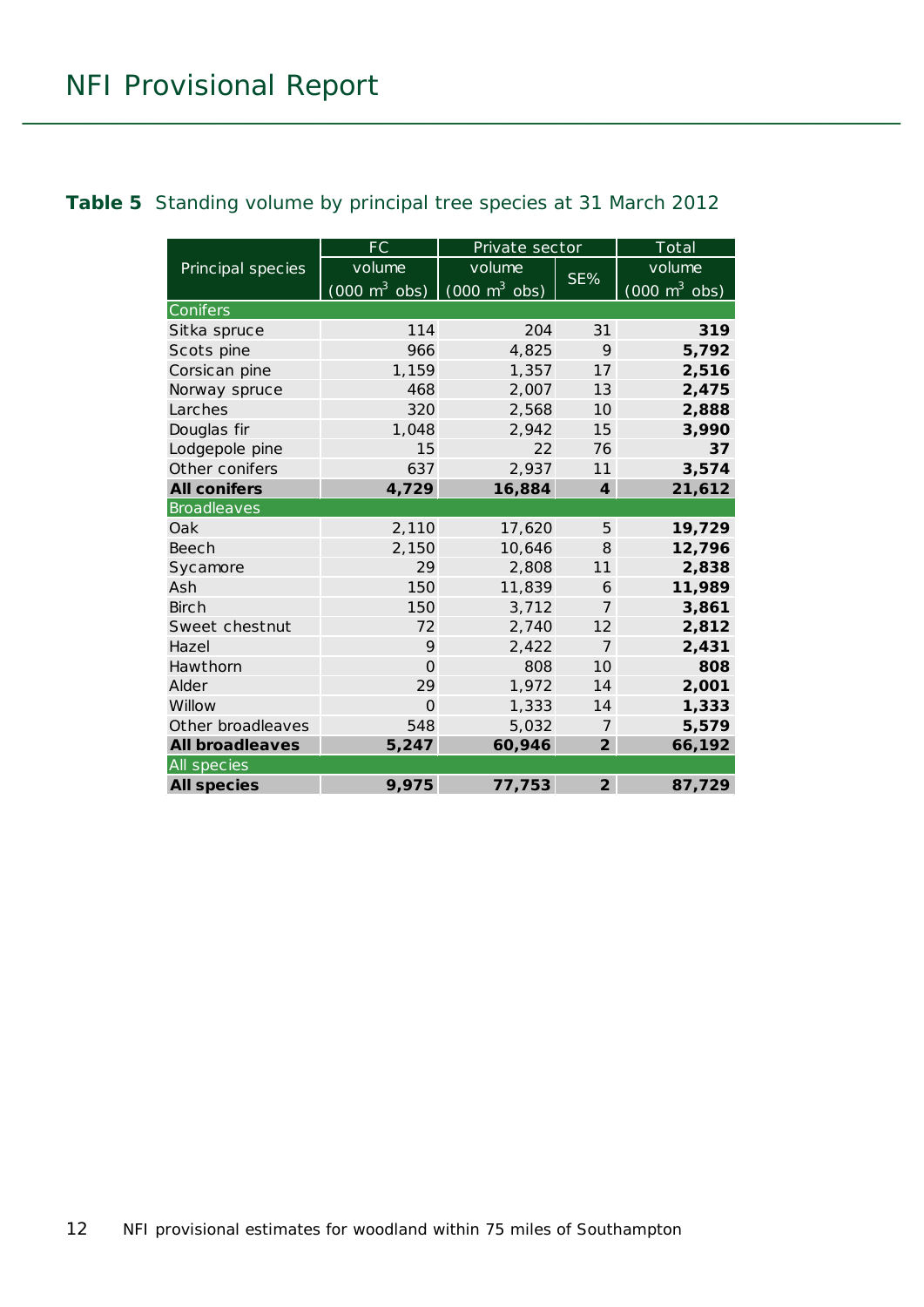#### <span id="page-12-0"></span>**Table 6** Standing volume by age class at 31 March 2012

|                 | <b>FC</b>                       | Private sector                  |                | Total                           |
|-----------------|---------------------------------|---------------------------------|----------------|---------------------------------|
| Age class       | volume                          | volume                          |                | volume                          |
|                 | $(000 \text{ m}^3 \text{ obs})$ | $(000 \text{ m}^3 \text{ obs})$ | SE%            | $(000 \text{ m}^3 \text{ obs})$ |
| All conifers    |                                 |                                 |                |                                 |
| 0-10 years      | $\mathbf{1}$                    | 2                               | 55             | 3                               |
| $11-20$ years   | 92                              | 68                              | 27             | 160                             |
| $21-40$ years   | 661                             | 2,544                           | 10             | 3,205                           |
| $41-60$ years   | 2,447                           | 9,793                           | 6              | 12,240                          |
| $61-80$ years   | 934                             | 2,784                           | 13             | 3,718                           |
| 81-100 years    | 376                             | 1,106                           | 36             | 1,482                           |
| $100+$ years    | 217                             | 586                             | 26             | 803                             |
| <b>Total</b>    | 4,729                           | 16,884                          | $\overline{4}$ | 21,612                          |
| All broadleaves |                                 |                                 |                |                                 |
| $0-10$ years    | $\Omega$                        | 69                              | 26             | 69                              |
| $11-20$ years   | 10                              | 1,427                           | 8              | 1,437                           |
| $21-40$ years   | 76                              | 8,905                           | $\overline{4}$ | 8,981                           |
| $41-60$ years   | 871                             | 10,957                          | 5              | 11,828                          |
| $61-80$ years   | 1,139                           | 11,901                          | 6              | 13,040                          |
| 81-100 years    | 355                             | 14,628                          | 6              | 14,983                          |
| $100+$ years    | 2,796                           | 13,059                          | 8              | 15,855                          |
| <b>Total</b>    | 5,247                           | 60,946                          | $\overline{2}$ | 66,192                          |
| All species     |                                 |                                 |                |                                 |
| 0-10 years      | $\mathbf{1}$                    | 71                              | 25             | 72                              |
| $11-20$ years   | 102                             | 1,498                           | 8              | 1,599                           |
| $21-40$ years   | 737                             | 11,438                          | $\overline{4}$ | 12,174                          |
| $41-60$ years   | 3,318                           | 20,760                          | $\overline{4}$ | 24,078                          |
| $61-80$ years   | 2,074                           | 14,673                          | 6              | 16,747                          |
| 81-100 years    | 732                             | 15,748                          | 6              | 16,480                          |
| $100+years$     | 3,013                           | 13,565                          | 8              | 16,578                          |
| <b>Total</b>    | 9,975                           | 77,753                          | $\overline{2}$ | 87,729                          |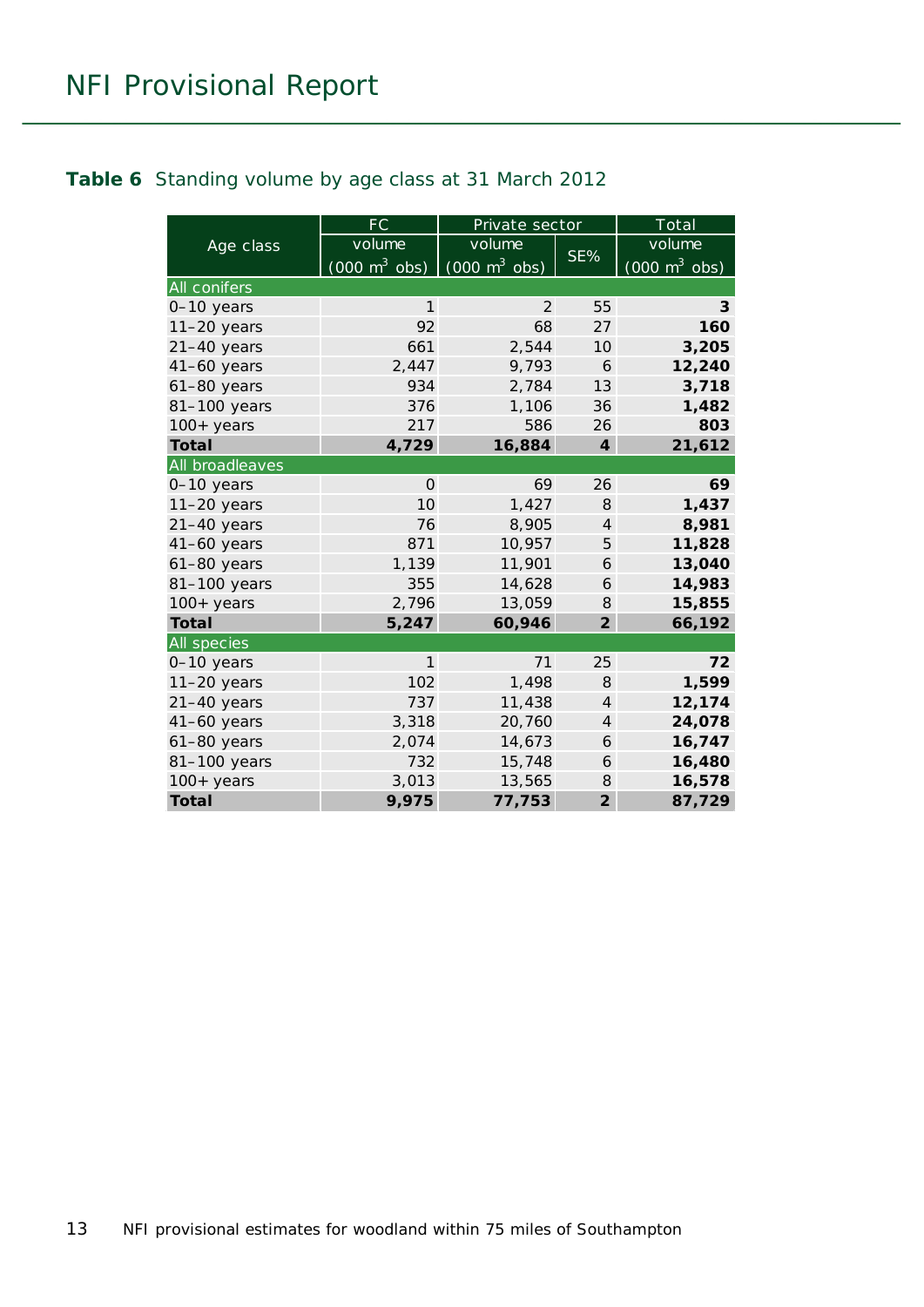#### <span id="page-13-0"></span>**Table 7** Standing volume by mean stand DBH class at 31 March 2012

|                     | $\overline{\mathsf{FC}}$        | Private sector                             |                             | Total                           |
|---------------------|---------------------------------|--------------------------------------------|-----------------------------|---------------------------------|
| Mean stand DBH      | volume                          | volume                                     |                             | volume                          |
|                     | $(000 \text{ m}^3 \text{ obs})$ | $\overline{(000 \text{ m}^3 \text{ obs})}$ | SE%                         | $(000 \text{ m}^3 \text{ obs})$ |
| <b>All conifers</b> |                                 |                                            |                             |                                 |
| $0-7$ cm            | 0                               | 0                                          | 49                          | 1                               |
| 7-10 cm             | 15                              | 58                                         | 22                          | 74                              |
| 10-15 cm            | 179                             | 350                                        | 20                          | 528                             |
| 15-20 cm            | 241                             | 1,005                                      | 13                          | 1,246                           |
| 20-30 cm            | 1,089                           | 4,103                                      | 9                           | 5,192                           |
| 30-40 cm            | 1,533                           | 4,842                                      | 8                           | 6,375                           |
| 40-60 cm            | 1,346                           | 4,972                                      | 10                          | 6,318                           |
| 60-80 cm            | 237                             | 804                                        | 20                          | 1,042                           |
| $80+cm$             | 87                              | 750                                        | 47                          | 838                             |
| <b>Total</b>        | 4,729                           | 16,884                                     | $\overline{\boldsymbol{4}}$ | 21,612                          |
| All broadleaves     |                                 |                                            |                             |                                 |
| $0-7$ cm            | 6                               | 148                                        | 13                          | 155                             |
| 7-10 cm             | 57                              | 1,947                                      | 5                           | 2,004                           |
| 10-15 cm            | 303                             | 3,965                                      | 5                           | 4,269                           |
| 15-20 cm            | 509                             | 4,539                                      | 5                           | 5,048                           |
| 20-30 cm            | 2,136                           | 9,923                                      | $\overline{4}$              | 12,058                          |
| 30-40 cm            | 1,480                           | 9,295                                      | 6                           | 10,776                          |
| 40-60 cm            | 575                             | 14,085                                     | 5                           | 14,660                          |
| 60-80 cm            | 139                             | 9,424                                      | 7                           | 9,563                           |
| $80+cm$             | 40                              | 7,620                                      | 13                          | 7,661                           |
| <b>Total</b>        | 5,247                           | 60,946                                     | $\overline{2}$              | 66,192                          |
| All species         |                                 |                                            |                             |                                 |
| $0-7$ cm            | 7                               | 149                                        | 13                          | 155                             |
| 7-10 cm             | 73                              | 2,008                                      | 5                           | 2,081                           |
| 10-15 cm            | 482                             | 4,323                                      | 5                           | 4,805                           |
| 15-20 cm            | 750                             | 5,564                                      | 5                           | 6,314                           |
| 20-30 cm            | 3,225                           | 14,016                                     | $\overline{4}$              | 17,241                          |
| 30-40 cm            | 3,013                           | 14,171                                     | 5                           | 17,184                          |
| 40-60 cm            | 1,922                           | 18,996                                     | 5                           | 20,917                          |
| 60-80 cm            | 377                             | 10,134                                     | 7                           | 10,511                          |
| $80+cm$             | 128                             | 8,392                                      | 12                          | 8,520                           |
| <b>Total</b>        | 9,975                           | 77,753                                     | $\overline{2}$              | 87,729                          |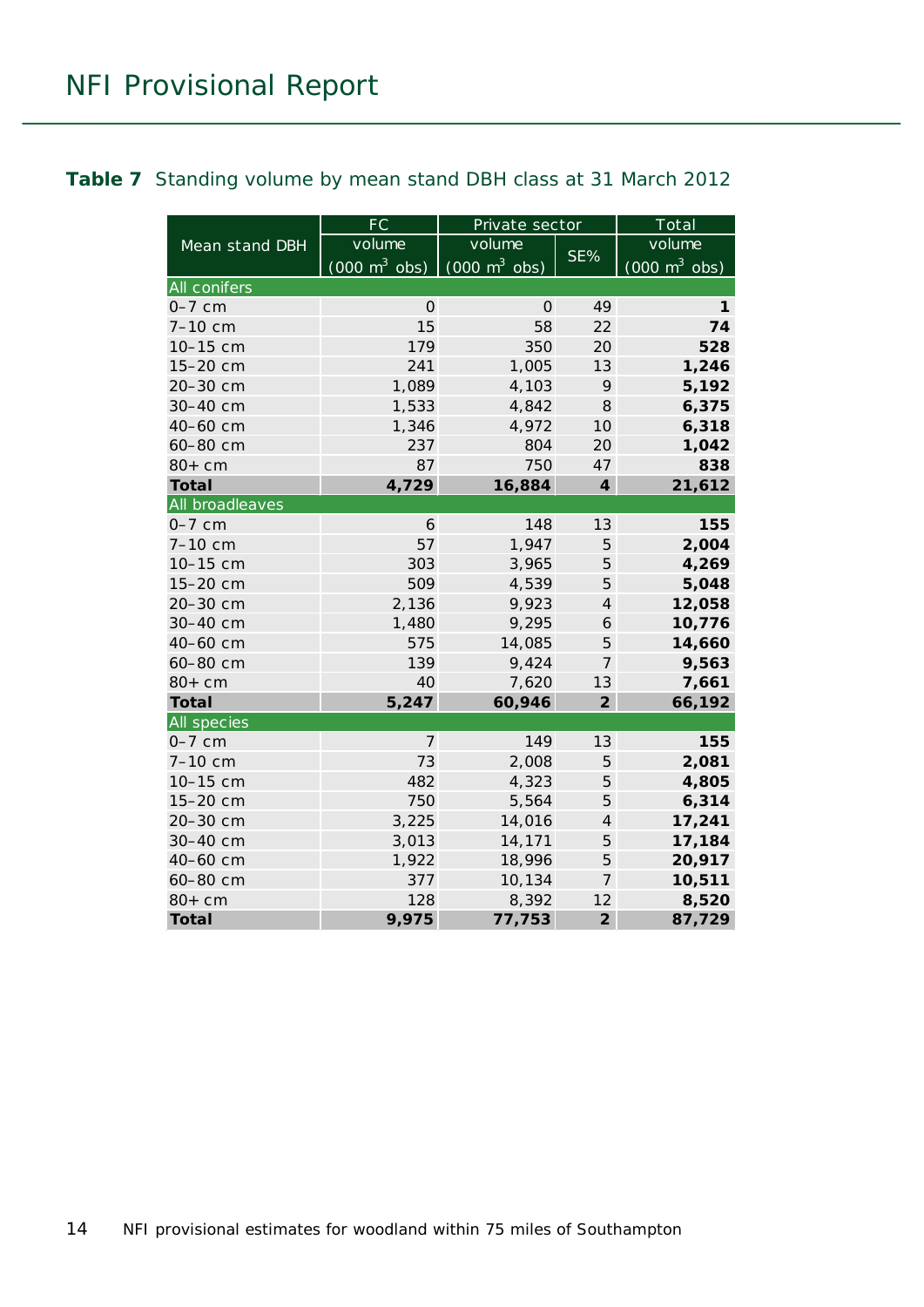### <span id="page-14-0"></span>Biomass and carbon stocks at 31 March 2012

<span id="page-14-1"></span>**Table 8** Standing biomass by principal tree species at 31 March 2012

|                        | FC        | Private sector |                  | Total     |
|------------------------|-----------|----------------|------------------|-----------|
| Principal species      | biomass   | biomass        | SE%              | biomass   |
|                        | (000 odt) | $(000$ odt)    |                  | (000 odt) |
| Conifers               |           |                |                  |           |
| Sitka spruce           | 71        | 123            | 31               | 194       |
| Scots pine             | 670       | 3,240          | 9                | 3,911     |
| Corsican pine          | 699       | 765            | 17               | 1,465     |
| Norway spruce          | 258       | 1,055          | 13               | 1,313     |
| Larches                | 203       | 1,531          | 10 <sup>2</sup>  | 1,734     |
| Douglas fir            | 700       | 1,852          | 15               | 2,552     |
| Lodgepole pine         | 10        | 14             | 75               | 24        |
| Other conifers         | 351       | 1,681          | 11               | 2,032     |
| <b>All conifers</b>    | 2,962     | 10,276         | $\boldsymbol{4}$ | 13,238    |
| <b>Broadleaves</b>     |           |                |                  |           |
| Oak                    | 1,875     | 14,678         | 5                | 16,553    |
| <b>Beech</b>           | 2,031     | 9,103          | 8                | 11,134    |
| Sycamore               | 27        | 2,342          | 11               | 2,369     |
| Ash                    | 140       | 9,685          | 6                | 9,825     |
| <b>Birch</b>           | 145       | 3,439          | 6                | 3,584     |
| Sweet chestnut         | 70        | 2,141          | 12               | 2,211     |
| Hazel                  | 9         | 2,366          | $\overline{7}$   | 2,375     |
| Hawthorn               | $\Omega$  | 983            | 10 <sup>1</sup>  | 983       |
| Alder                  | 24        | 1,465          | 14               | 1,489     |
| Willow                 | $\Omega$  | 1,377          | 13               | 1,377     |
| Other broadleaves      | 494       | 4,560          | 6                | 5,054     |
| <b>All broadleaves</b> | 4,814     | 52,164         | $\overline{2}$   | 56,978    |
| All species            |           |                |                  |           |
| <b>All species</b>     | 7,776     | 62,415         | $\overline{2}$   | 70,192    |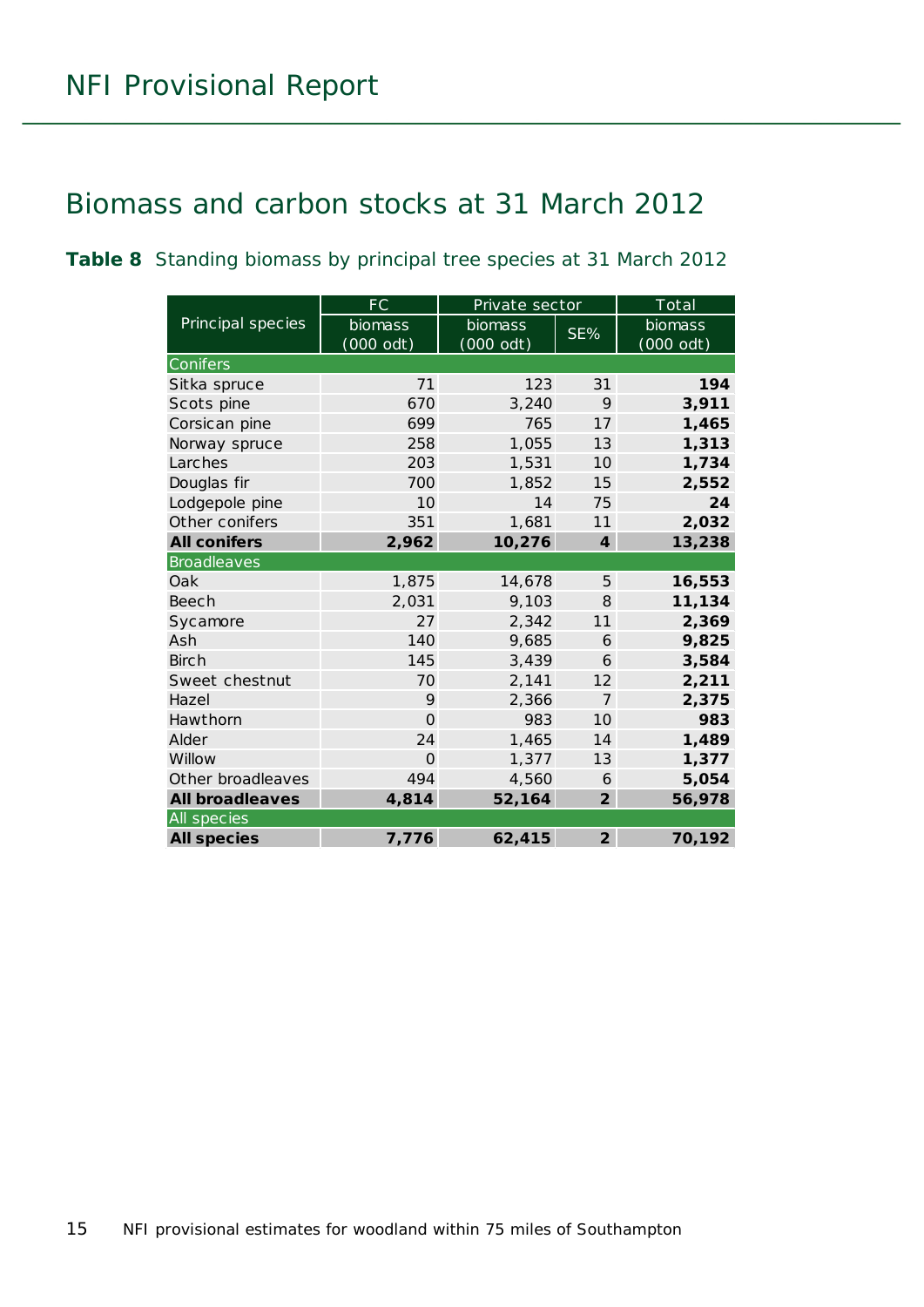#### <span id="page-15-0"></span>**Table 9** Total carbon stocks in principal tree species at 31 March 2012

|                        | FC             | Private sector |                 | Total   |  |  |
|------------------------|----------------|----------------|-----------------|---------|--|--|
| Principal species      | carbon         | carbon         | SE%             | carbon  |  |  |
|                        | (000 t)        | (000 t)        |                 | (000 t) |  |  |
| Conifers               |                |                |                 |         |  |  |
| Sitka spruce           | 35             | 62             | 31              | 97      |  |  |
| Scots pine             | 335            | 1,620          | 9               | 1,955   |  |  |
| Corsican pine          | 350            | 383            | 17              | 732     |  |  |
| Norway spruce          | 129            | 528            | 13              | 656     |  |  |
| Larches                | 101            | 766            | 10 <sup>2</sup> | 867     |  |  |
| Douglas fir            | 350            | 926            | 15              | 1,276   |  |  |
| Lodgepole pine         | 5              | $\overline{7}$ | 75              | 12      |  |  |
| Other conifers         | 175            | 841            | 11              | 1,016   |  |  |
| <b>All conifers</b>    | 1,481          | 5,138          | $\overline{4}$  | 6,619   |  |  |
| <b>Broadleaves</b>     |                |                |                 |         |  |  |
| Oak                    | 938            | 7,339          | 5               | 8,277   |  |  |
| <b>Beech</b>           | 1,015          | 4,552          | 8               | 5,567   |  |  |
| Sycamore               | 13             | 1,171          | 11              | 1,185   |  |  |
| Ash                    | 70             | 4,843          | 6               | 4,913   |  |  |
| <b>Birch</b>           | 73             | 1,719          | 6               | 1,792   |  |  |
| Sweet chestnut         | 35             | 1,070          | 12              | 1,105   |  |  |
| Hazel                  | $\overline{4}$ | 1,183          | $\overline{7}$  | 1,187   |  |  |
| Hawthorn               | $\Omega$       | 491            | 10 <sup>2</sup> | 491     |  |  |
| Alder                  | 12             | 733            | 14              | 744     |  |  |
| Willow                 | $\Omega$       | 688            | 13              | 688     |  |  |
| Other broadleaves      | 247            | 2,280          | 6               | 2,527   |  |  |
| <b>All broadleaves</b> | 2,407          | 26,082         | $\overline{2}$  | 28,489  |  |  |
| All species            |                |                |                 |         |  |  |
| <b>All species</b>     | 3,888          | 31,208         | $\overline{2}$  | 35,096  |  |  |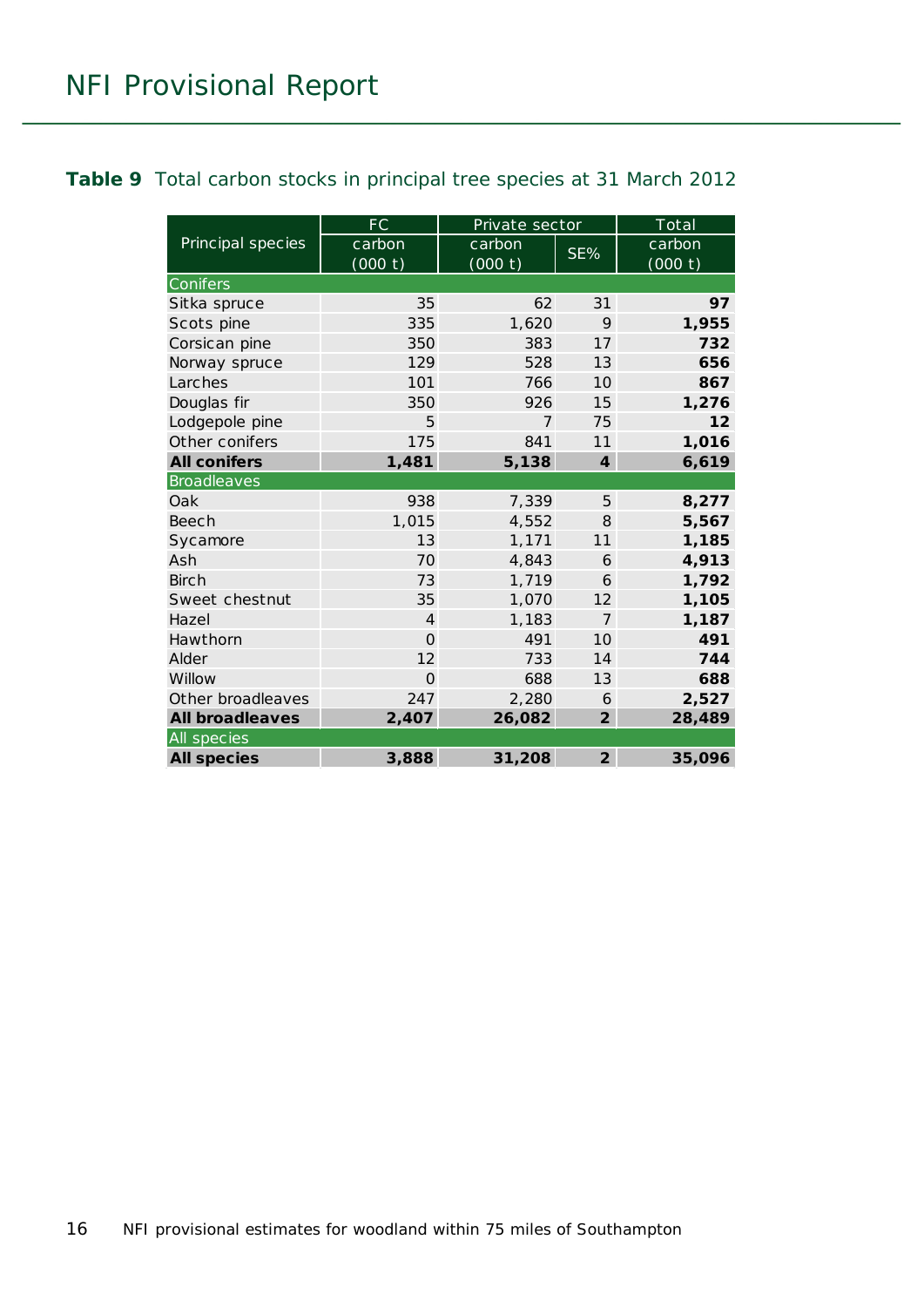### <span id="page-16-0"></span>Evidence of thinning



#### <span id="page-16-1"></span>**Figure 3** Evidence of thinning in Private sector sites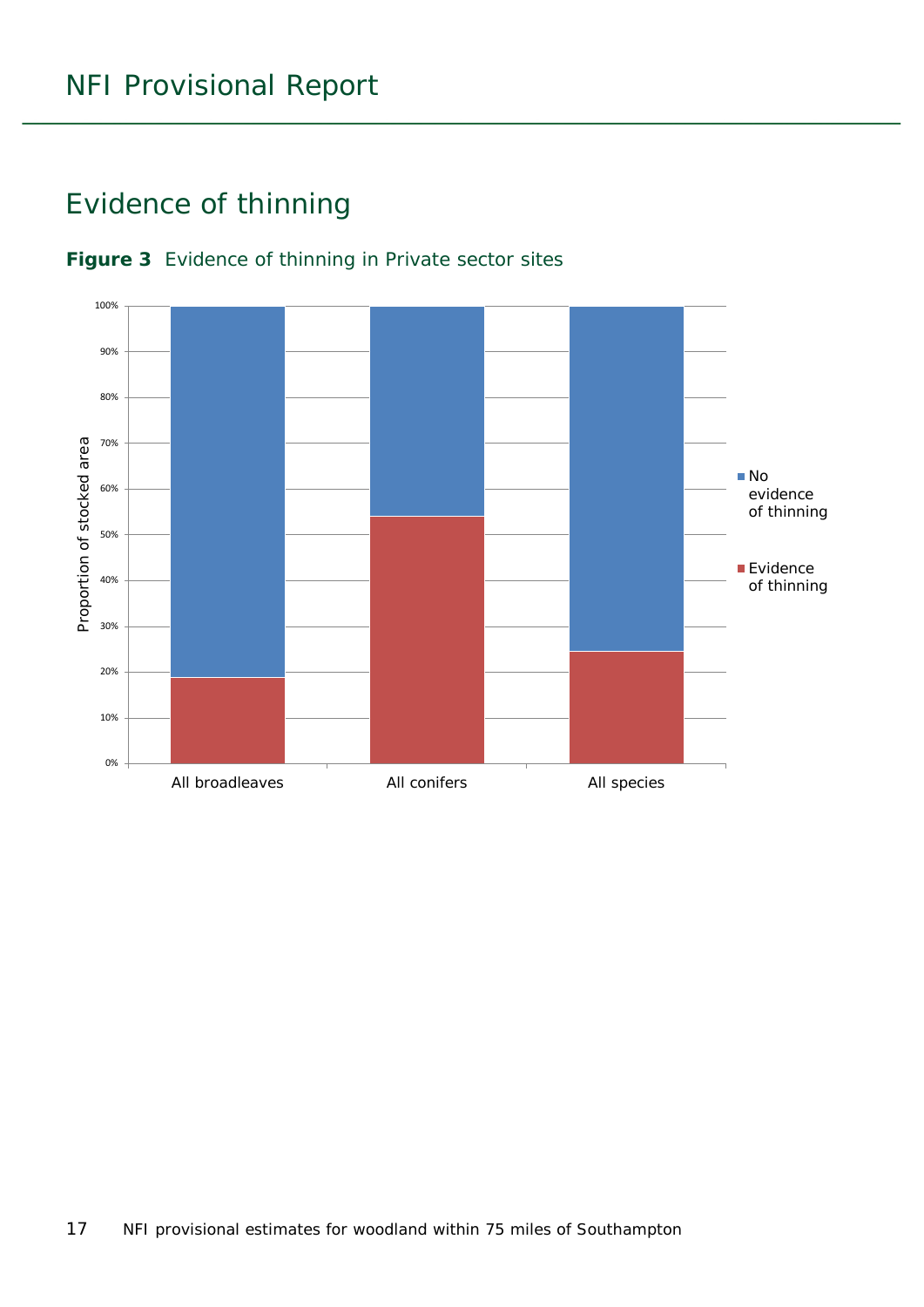### <span id="page-17-0"></span>50-year forecast of timber availability

Refer to the NFI report *50-year forecast of softwood timber availability* (2014) for a description of the underlying methodology and interpretation of the softwood forecast, and also for the England and GB context.

Refer to the NFI report *50-year forecast of hardwood timber availability* (2014) for a description of the underlying methodology and interpretation of the hardwood forecast, and also for the England and GB context.

In **Figures 4–8 and Tables 10–12** the estimates for the Forestry Commission are based on harvesting regimes derived from Forestry Commission felling and thinning plans as of 31 March 2012.

For the Private sector, information for **Figures 4–8 and Tables 10–12** is based on a scenario which assumes felling at age of maximum mean annual increment with moderate wind risk measures for conifers. For broadleaves, however, only those areas where there is evidence of thinning are assumed to be managed in future. This is a highly conservative assumption but better reflects current practice than assuming all stands will be managed. In turn it is assumed that these broadleaved stands are managed to felling at age of maximum mean annual increment with moderate wind risk measures.

Restocking assumptions for conifer stands clearfelled during the forecast period have been implemented that assume:

- a 10% reduction in the area of conifers on the subsequent rotation
- restocking of currently clearfelled land
- a change in the composition of conifer species on restocking

Restocking assumptions for broadleaved stands clearfelled during the forecast period have been included that assume:

- no reduction in stocked area
- like-for-like species choices are used for broadleaves
- 50% of the land associated with the reduction in conifer stocked area arising from the assumption above is stocked with broadleaves

A full description of the restocking assumptions is to be found in Table D3 of the *50-year forecast of softwood timber availability* (2014). The same restocking assumptions have been applied to both the Forestry Commission and Private sector forecasts.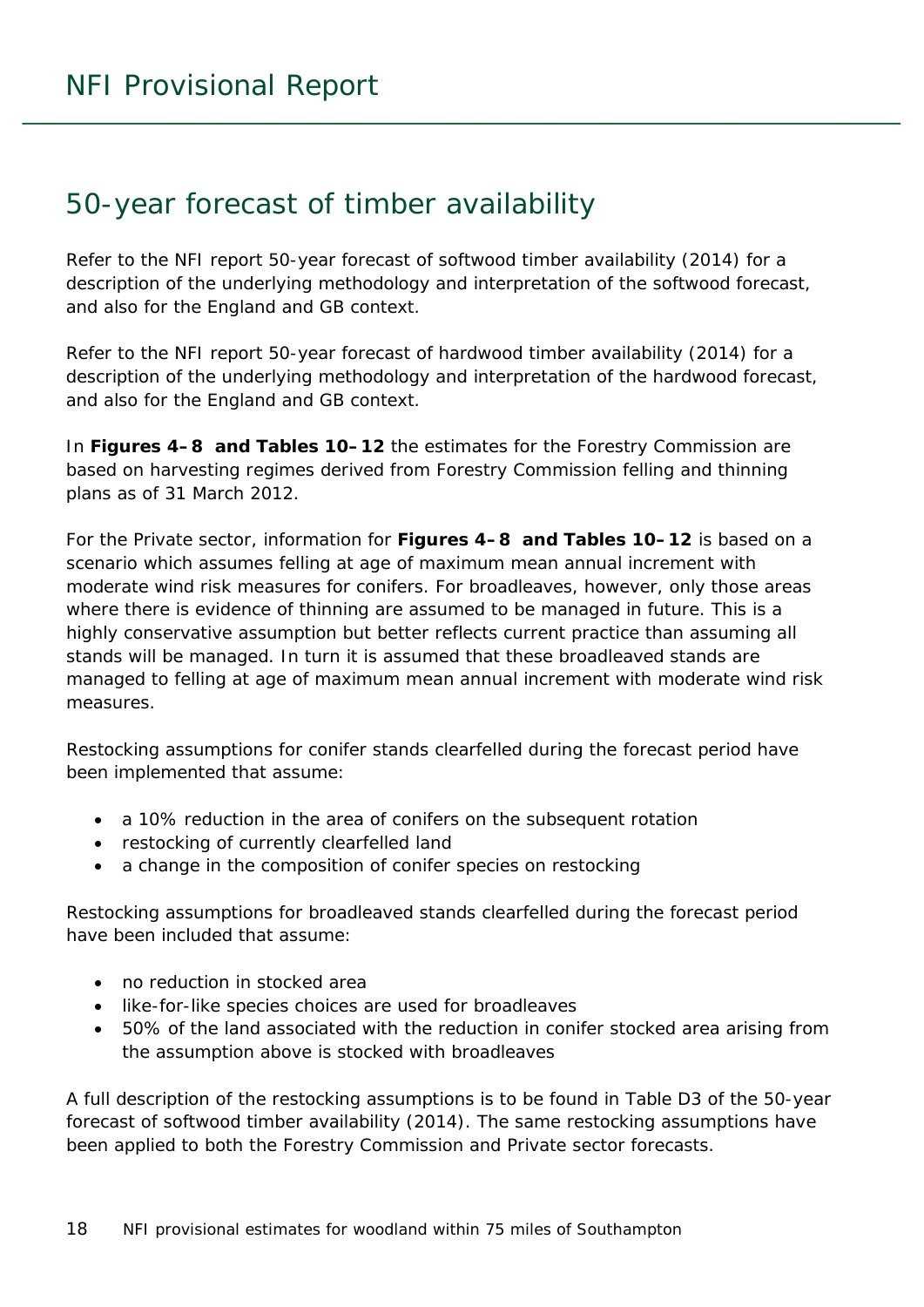Woodland that is classed as currently clearfelled will be restocked according to the restock prescription.

In **Figures 9–13** and **Tables 13–15** the management assumptions for the Private sector hardwoods have been changed to assume all hardwoods are thinned and felled rather than only those in areas that have evidence of thinning. In this report, the tables and figures for estimates under this management scenario will be labelled as 'unrestricted'.

**Figures 14–15** and **Table 16** compare the Private sector hardwood timber availability under the two scenarios. Figure 14 shows the Private sector hardwood availability for the two scenarios during the 50-year forecast. Figure 15 and Table 16 compare the hardwood availability in first 15 years of the forecast under the two scenarios.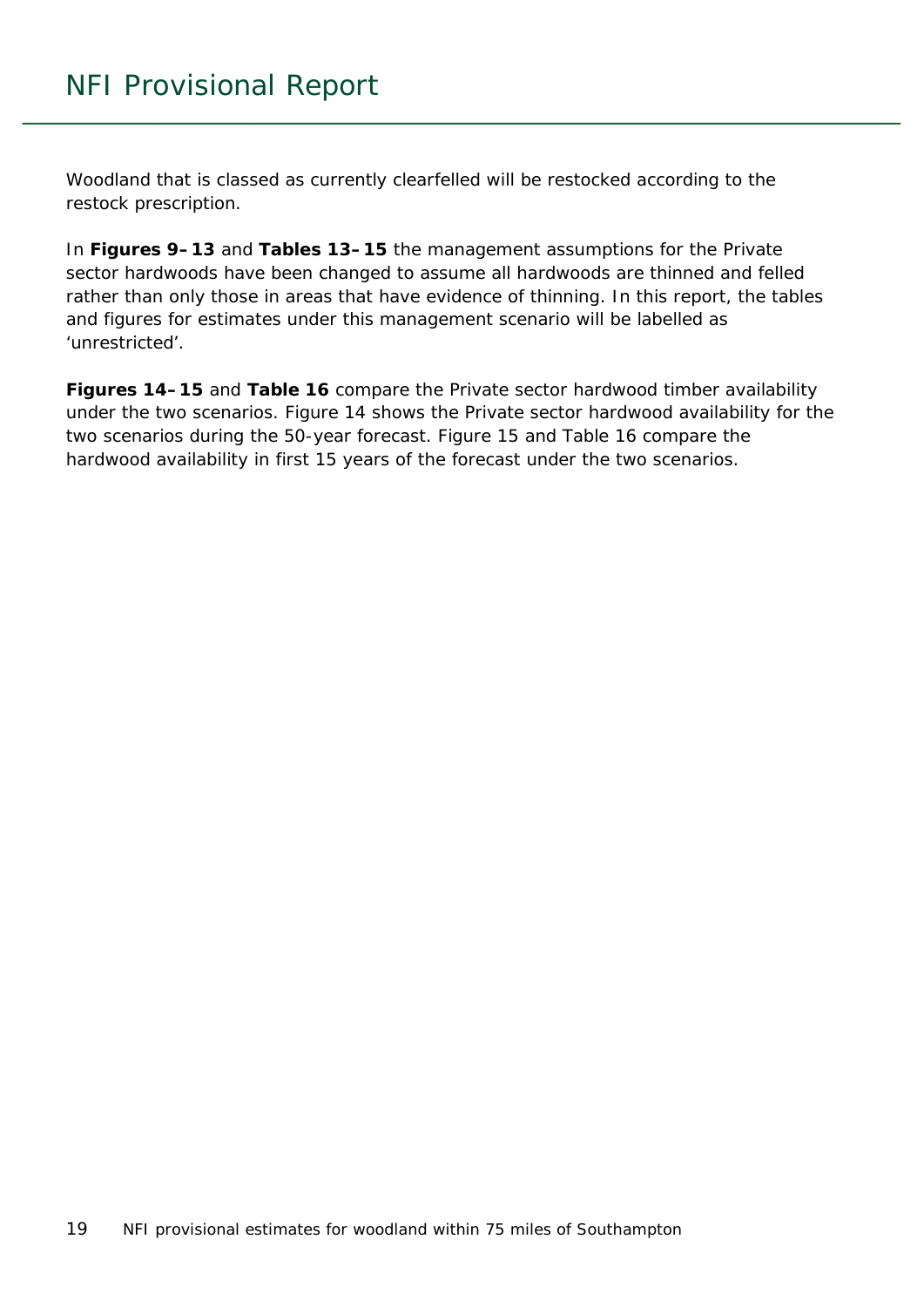50-year forecast of timber availability under the 'headline' harvesting scenario

|  |  | Table 10 50-year forecast of timber availability by time period and principal species |  |  |
|--|--|---------------------------------------------------------------------------------------|--|--|
|  |  |                                                                                       |  |  |

<span id="page-19-1"></span><span id="page-19-0"></span>

|                        |                                     | $2013 - 16$    |     |                                 | $2017 - 21$                     |                |                | $2022 - 26$                 |                                 |                |     | $2027 - 31$                     |                                 |                |                |                                 |
|------------------------|-------------------------------------|----------------|-----|---------------------------------|---------------------------------|----------------|----------------|-----------------------------|---------------------------------|----------------|-----|---------------------------------|---------------------------------|----------------|----------------|---------------------------------|
|                        | FC.                                 | Private sector |     | Total                           | FC                              | Private sector |                | Total                       | FC.                             | Private sector |     | Total                           | FC.                             | Private sector |                | Total                           |
| Principal species      | volume                              |                | SE% | volume                          | volume                          |                | SE%            | volume                      | volume                          |                | SE% | volume                          | volume                          |                | SE%            | volume                          |
|                        | $(000 \; \text{m}^3 \; \text{obs})$ |                |     | $(000 \text{ m}^3 \text{ obs})$ | $(000 \text{ m}^3 \text{ obs})$ |                |                | $(000 \text{ m}^3)$<br>obs) | $(000 \text{ m}^3 \text{ obs})$ |                |     | $(000 \text{ m}^3 \text{ obs})$ | $(000 \text{ m}^3 \text{ obs})$ |                |                | $(000 \text{ m}^3 \text{ obs})$ |
|                        |                                     |                |     |                                 |                                 |                |                |                             |                                 |                |     |                                 |                                 |                |                |                                 |
| <b>All conifers</b>    | 206                                 | 876            | 8   | 1,081                           | 186                             | 827            | $\overline{7}$ | 1,013                       | 151                             | 789            | 8   | 940                             | 142                             | 761            | 8              | 903                             |
| Sitka spruce           | $\overline{7}$                      |                | 39  | 15                              | $\overline{4}$                  | 14             | 26             | 18                          | $\overline{4}$                  | 20             | 70  | 24                              | $\overline{4}$                  |                | 44             | 11                              |
| Scots pine             | 29                                  | 201            | 19  | 230                             | 27                              | 176            | 15             | 203                         | 20                              | 218            | 16  | 238                             | 20                              | 262            | 16             | 282                             |
| Corsican pine          | 64                                  | 114            | 25  | 177                             | 57                              | 90             | 28             | 148                         | 52                              | 95             | 34  | 146                             | 34                              | 27             | 30             | 61                              |
| Norway spruce          | 22                                  | 72             | 13  | 94                              | 22                              | 105            | 24             | 126                         | 15                              | 121            | 24  | 136                             | 17                              | 163            | 23             | 180                             |
| Larches                | 13                                  | 144            | 19  | 157                             | 11                              | 157            | 15             | 168                         | 10                              | 86             | 13  | 96                              | 8                               | 81             | 15             | 89                              |
| Douglas fir            | 44                                  | 186            | 21  | 230                             | 36                              | 139            | 19             | 176                         | 31                              | 121            | 21  | 152                             | 37                              | 94             | 23             | 131                             |
| Lodgepole pine         |                                     | $\Omega$       | 71  |                                 | $\mathbf{O}$                    | $\mathbf 0$    | 87             |                             |                                 | 5              | 81  | 5                               | $\Omega$                        |                | 87             | $\Omega$                        |
| Other conifers         | 26                                  | 150            | 20  | 176                             | 28                              | 145            | 16             | 173                         | 18                              | 122            | 16  | 140                             | 20                              | 126            | 16             | 146                             |
| <b>All broadleaves</b> | 96                                  | 773            | 9   | 868                             | 16                              | 717            | 12             | 733                         | 76                              | 355            | 9   | 432                             | 16                              | 334            | 15             | 350                             |
| Oak                    | 21                                  | 106            | 19  | 127                             | 3                               | 126            | 21             | 129                         | 16                              | 91             | 26  | 108                             | 3                               | 86             | 24             | 89                              |
| Beech                  | 59                                  | 132            | 25  | 191                             | 8                               | 240            | 29             | 248                         | 47                              | 96             | 16  | 144                             |                                 | 128            | 34             | 134                             |
| Sycamore               |                                     | 71             | 34  | 73                              | $\mathbf{O}$                    | 35             | 34             | 35                          |                                 | 12             | 25  | 13                              | $\Omega$                        | 6              | 18             |                                 |
| Ash                    |                                     | 262            | 14  | 266                             |                                 | 159            | 13             | 160                         |                                 | 50             | 14  | 53                              |                                 | 27             | 20             | 28                              |
| <b>Birch</b>           |                                     | 69             | 21  | 71                              |                                 | 69             | 18             | 69                          |                                 | 40             | 22  | 42                              |                                 | 20             | 21             | 21                              |
| Sweet chestnut         | $\overline{2}$                      | 41             | 59  | 43                              |                                 | 8              | 19             | 9                           | $\overline{2}$                  | 17             | 27  | 19                              |                                 | 10             | 26             | 12                              |
| Hazel                  | $\Omega$                            | 11             | 39  | 11                              | $\Omega$                        | 13             | 34             | 13                          | $\Omega$                        | 11             | 19  | 11                              | $\Omega$                        | 13             | 33             | 13                              |
| Hawthorn               | $\Omega$                            | $\overline{4}$ | 28  | $\overline{4}$                  | $\mathbf{O}$                    | 3              | 24             | 3                           |                                 | 3              | 15  | 3                               | $\Omega$                        |                | 17             |                                 |
| Alder                  | $\Omega$                            | 10             | 68  | 11                              | $\Omega$                        | 5              | 39             | 5                           | $\Omega$                        | 3              | 40  |                                 | $\Omega$                        |                | 70             |                                 |
| Willow                 | $\Omega$                            |                | 22  | $\Omega$                        | $\Omega$                        | $\overline{2}$ | 19             | $\overline{2}$              |                                 | 3              | 16  |                                 | $\Omega$                        | 6              | 50             |                                 |
| Other broadleaves      |                                     | 60             | 25  | 67                              | 3                               | 56             | 20             | 59                          |                                 | 27             | 13  | 32                              |                                 | 28             | 13             | 30                              |
| <b>All species</b>     | 301                                 | 1,641          | 6   | 1,943                           | 202                             | 1,541          | $\overline{z}$ | 1,743                       | 227                             | 1,134          | 6   | 1,361                           | 158                             | 1,098          | $\overline{z}$ | 1,255                           |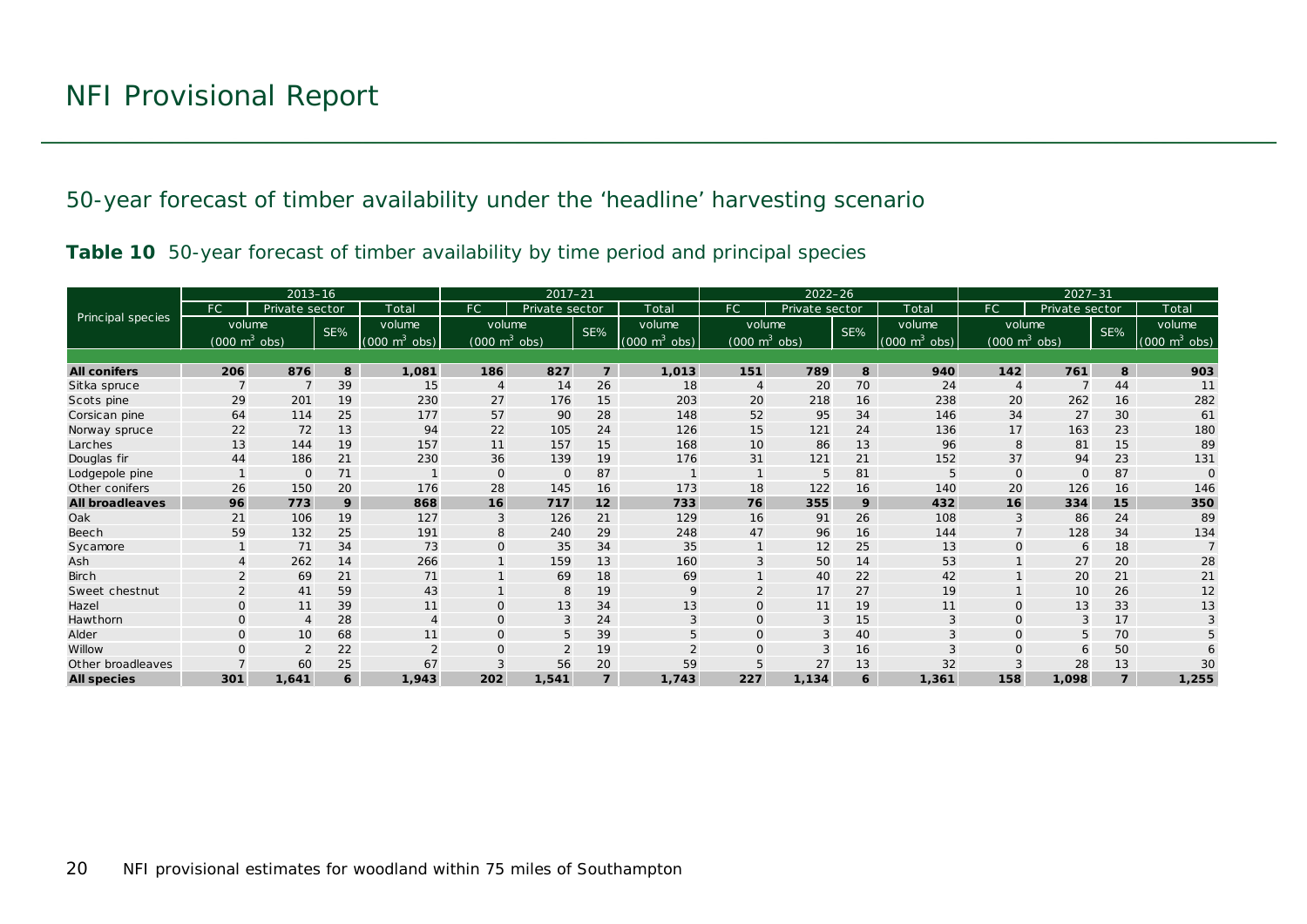#### **Table 10 (cont'd)** 50-year forecast of timber availability by time period and principal species

|                        |                                     | $2032 - 36$    |                |                                 | 2037-41<br>$2042 - 46$          |                |                 | $2047 - 51$                 |                                 |                |     |                           |                                     |                |     |                                 |
|------------------------|-------------------------------------|----------------|----------------|---------------------------------|---------------------------------|----------------|-----------------|-----------------------------|---------------------------------|----------------|-----|---------------------------|-------------------------------------|----------------|-----|---------------------------------|
|                        | FC.                                 | Private sector |                | Total                           | FC                              | Private sector |                 | Total                       | FC.                             | Private sector |     | Total                     | FC                                  | Private sector |     | Total                           |
| Principal species      | volume                              |                | SE%            | volume                          | volume                          |                | SE%             | volume                      | volume                          |                | SE% | volume                    | volume                              |                | SE% | volume                          |
|                        | $(000 \; \text{m}^3 \; \text{obs})$ |                |                | $(000 \text{ m}^3 \text{ obs})$ | $(000 \text{ m}^3 \text{ obs})$ |                |                 | $(000 \text{ m}^3)$<br>obs) | $(000 \text{ m}^3 \text{ obs})$ |                |     | (000)<br>$m^3$<br>$\cosh$ | $(000 \; \text{m}^3 \; \text{obs})$ |                |     | $(000 \text{ m}^3 \text{ obs})$ |
|                        |                                     |                |                |                                 |                                 |                |                 |                             |                                 |                |     |                           |                                     |                |     |                                 |
| <b>All conifers</b>    | 127                                 | 639            | 9              | 766                             | 131                             | 525            | 11              | 656                         | 171                             | 486            | 12  | 657                       | 141                                 | 361            | 9   | 502                             |
| Sitka spruce           | 9                                   | 12             | 23             | 20                              | 6                               | 11             | 17              | 17                          | 9                               | 19             | 24  | 28                        | 9                                   | 17             | 13  | 26                              |
| Scots pine             | 14                                  | 264            | 16             | 278                             | 21                              | 181            | 22              | 202                         | 21                              | 133            | 24  | 155                       | 18                                  | 106            | 20  | 124                             |
| Corsican pine          | 37                                  | 11             | 27             | 47                              | 34                              | 46             | 57              | 80                          | 68                              | 20             | 43  | 89                        | 36                                  | $\overline{2}$ | 31  | 38                              |
| Norway spruce          | 12                                  | 102            | 27             | 113                             | 13                              | 76             | 23              | 89                          | 10                              | 109            | 27  | 119                       | 15                                  | 48             | 23  | 63                              |
| Larches                | 8                                   | 69             | 19             | 77                              | 10                              | 39             | 14              | 49                          | 14                              | 31             | 15  | 46                        | 14                                  | 44             | 27  | 58                              |
| Douglas fir            | 36                                  | 77             | 21             | 113                             | 32                              | 63             | 20              | 95                          | 33                              | 60             | 23  | 94                        | 31                                  | 53             | 13  | 85                              |
| Lodgepole pine         | $\mathbf{O}$                        | $\Omega$       | 87             | $\mathbf 0$                     | $\mathbf{0}$                    | $\circ$        | 45              | $\mathbf{O}$                | $\Omega$                        |                | 82  |                           | $\Omega$                            | $\Omega$       | 37  | $\Omega$                        |
| Other conifers         | 12                                  | 105            | 30             | 117                             | 14                              | 109            | 29              | 123                         | 15                              | 112            | 34  | 126                       | 19                                  | 90             | 17  | 108                             |
| <b>All broadleaves</b> | 68                                  | 327            | 12             | 394                             | 62                              | 280            | 9               | 342                         | 112                             | 391            | 9   | 503                       | 42                                  | 414            | 11  | 457                             |
| Oak                    | 14                                  | 53             | 18             | 67                              | 10                              | 43             | 15              | 53                          | 41                              | 48             | 14  | 89                        | 14                                  | 93             | 33  | 108                             |
| Beech                  | 42                                  | 145            | 25             | 186                             | 41                              | 96             | 23              | 137                         | 53                              | 109            | 26  | 162                       | 17                                  | 106            | 29  | 123                             |
| Sycamore               |                                     |                | 18             | 8                               |                                 | 8              | 18              | 9                           |                                 | 15             | 14  | 16                        |                                     | 18             | 20  | 19                              |
| Ash                    |                                     | 39             | 22             | 42                              | $\overline{2}$                  | 41             | 11              | 42                          |                                 | 57             | 9   | 62                        | $\mathbf{z}$                        | 59             | 10  | 61                              |
| Birch                  |                                     | 19             | 20             | 20                              |                                 | 23             | 13              | 24                          |                                 | 39             | 15  | 41                        |                                     | 35             | 13  | 37                              |
| Sweet chestnut         |                                     | 18             | 35             | 19                              |                                 | 8              | 22              | 9                           |                                 | 37             | 40  | 39                        |                                     | 13             | 42  | 14                              |
| Hazel                  | $\Omega$                            | 9              | 16             | 9                               | $\mathbf{O}$                    | 14             | 21              | 14                          |                                 | 17             | 21  | 17                        | $\Omega$                            | 21             | 14  | 21                              |
| Hawthorn               | $\Omega$                            | $\overline{4}$ | 12             |                                 | $\mathbf{O}$                    | 5              | 10 <sup>°</sup> | 5                           | $\Omega$                        | 5              | 9   | 5                         | $\mathbf 0$                         | 6              | 17  | 6                               |
| Alder                  | $\Omega$                            |                | 32             |                                 | $\mathbf{O}$                    | $\overline{2}$ | 34              |                             |                                 | $\overline{A}$ | 27  |                           | $\Omega$                            |                | 36  |                                 |
| Willow                 |                                     | Δ              | 13             |                                 | $\mathbf{O}$                    | 5              | 19              | 5                           | $\Omega$                        | 9              | 31  | $\mathsf Q$               | $\Omega$                            |                | 17  |                                 |
| Other broadleaves      |                                     | 27             | 9              | 32                              | 6                               | 33             | 11              | 39                          |                                 | 49             | 14  | 57                        |                                     | 53             | 23  | 58                              |
| <b>All species</b>     | 195                                 | 966            | $\overline{7}$ | 1.161                           | 193                             | 800            | 8               | 992                         | 283                             | 866            | 8   | 1.148                     | 183                                 | 775            |     | 959                             |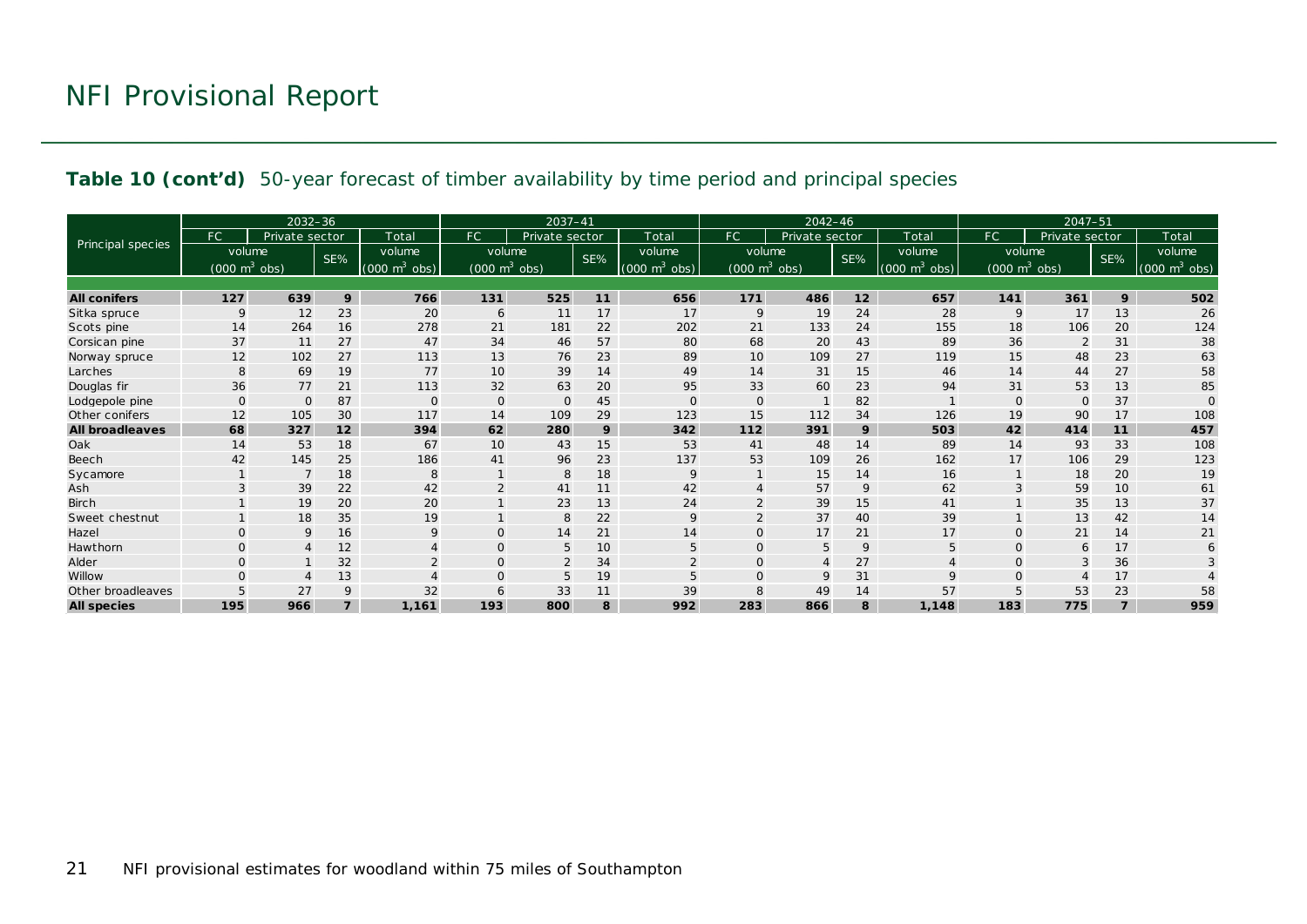#### **Table 10 (cont'd)** 50-year forecast of timber availability by time period and principal species

|                        |                                     | 2052-56        |     |                                 | $2057 - 61$                         |                |                |                                     |  |  |
|------------------------|-------------------------------------|----------------|-----|---------------------------------|-------------------------------------|----------------|----------------|-------------------------------------|--|--|
|                        | FC.                                 | Private sector |     | Total                           | FC.                                 | Private sector |                | Total                               |  |  |
| Principal species      | volume                              |                | SE% | volume                          | volume                              |                | SE%            | volume                              |  |  |
|                        | $(000 \; \text{m}^3 \; \text{obs})$ |                |     | $(000 \text{ m}^3 \text{ obs})$ | $(000 \; \text{m}^3 \; \text{obs})$ |                |                | $(000 \; \text{m}^3 \; \text{obs})$ |  |  |
|                        |                                     |                |     |                                 |                                     |                |                |                                     |  |  |
| <b>All conifers</b>    | 122                                 | 381            | 13  | 503                             | 129                                 | 350            | 6              | 478                                 |  |  |
| Sitka spruce           | 9                                   | 23             | 10  | 32                              | 8                                   | 26             | 10             | 34                                  |  |  |
| Scots pine             | 17                                  | 88             | 21  | 105                             | 21                                  | 109            | 17             | 130                                 |  |  |
| Corsican pine          | 29                                  | $\overline{2}$ | 28  | 31                              | 25                                  | $\overline{2}$ | 30             | 26                                  |  |  |
| Norway spruce          | 9                                   | 107            | 41  | 116                             | 12                                  | 40             | 18             | 52                                  |  |  |
| Larches                | 11                                  | 30             | 15  | 42                              | 10                                  | 32             | 13             | 42                                  |  |  |
| Douglas fir            | 33                                  | 62             | 13  | 95                              | 35                                  | 64             | 10             | 98                                  |  |  |
| Lodgepole pine         | $\overline{O}$                      | $\Omega$       | 34  | $\Omega$                        | $\mathbf{1}$                        | $\Omega$       | 34             | $\mathbf{1}$                        |  |  |
| Other conifers         | 13                                  | 68             | 11  | 82                              | 17                                  | 78             | 10             | 95                                  |  |  |
| <b>All broadleaves</b> | 74                                  | 415            | 9   | 489                             | 49                                  | 361            | 11             | 410                                 |  |  |
| Oak                    | 20                                  | 69             | 23  | 89                              | 13                                  | 64             | 27             | 78                                  |  |  |
| Beech                  | 43                                  | 117            | 22  | 160                             | 24                                  | 132            | 24             | 156                                 |  |  |
| Sycamore               | $\mathbf{1}$                        | 15             | 18  | 16                              | $\Omega$                            | 6              | 24             | $\overline{7}$                      |  |  |
| Ash                    | $\overline{2}$                      | 69             | 11  | 72                              | $\overline{2}$                      | 54             | 22             | 56                                  |  |  |
| <b>Birch</b>           | $\mathbf{1}$                        | 34             | 21  | 35                              | $\overline{2}$                      | 27             | 14             | 29                                  |  |  |
| Sweet chestnut         | $\overline{2}$                      | 27             | 59  | 29                              | $\overline{2}$                      | 14             | 45             | 16                                  |  |  |
| Hazel                  | 0                                   | 10             | 16  | 10                              | 0                                   | 8              | 15             | 8                                   |  |  |
| Hawthorn               | $\Omega$                            | 6              | 9   | 6                               | $\Omega$                            | $\overline{7}$ | 20             | $\overline{7}$                      |  |  |
| Alder                  | 0                                   | 3              | 36  | 3                               | $\Omega$                            | 3              | 48             | 3                                   |  |  |
| Willow                 | $\overline{O}$                      | 8              | 32  | 8                               | $\Omega$                            | 5              | 27             | 5                                   |  |  |
| Other broadleaves      | 5                                   | 54             | 15  | 59                              | 5                                   | 38             | 25             | 43                                  |  |  |
| <b>All species</b>     | 196                                 | 796            | 8   | 991                             | 178                                 | 710            | $\overline{7}$ | 888                                 |  |  |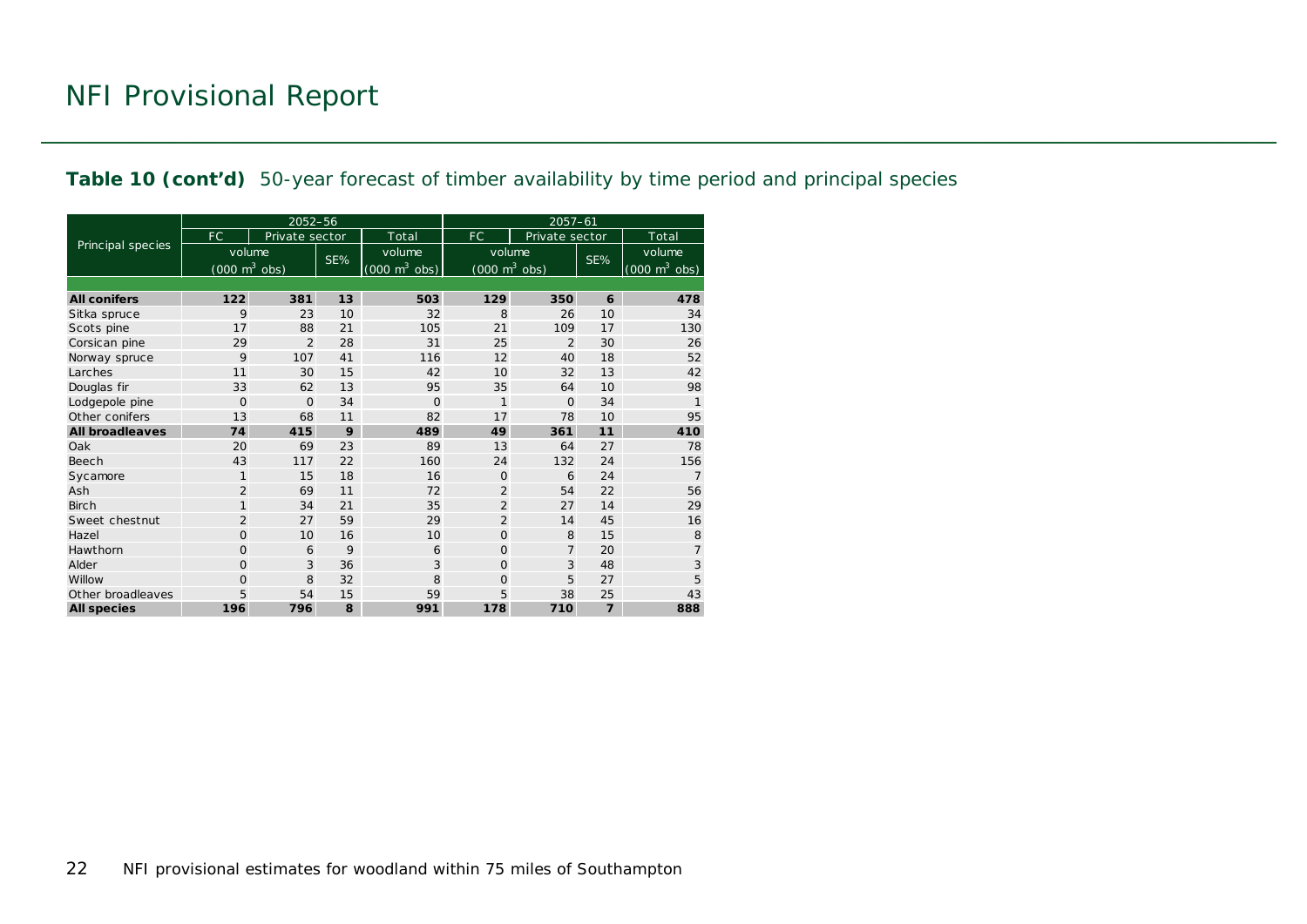<span id="page-22-0"></span>**Table 11** 50-year forecast of standing volume; annual average volumes within periods

|                    | FC                              | Private sector                  |                | Total                           |
|--------------------|---------------------------------|---------------------------------|----------------|---------------------------------|
| Forecast period    | volume                          | volume                          | SE%            | volume                          |
|                    | $(000 \text{ m}^3 \text{ obs})$ | $(000 \text{ m}^3 \text{ obs})$ |                | $(000 \text{ m}^3 \text{ obs})$ |
| All conifers       |                                 |                                 |                |                                 |
| $2013 - 16$        | 4,650                           | 15,691                          | 4              | 20,341                          |
| $2017 - 21$        | 4,774                           | 14,390                          | $\overline{4}$ | 19,164                          |
| $2022 - 26$        | 4,893                           | 12,232                          | 5              | 17,126                          |
| $2027 - 31$        | 5,040                           | 10,295                          | 5              | 15,335                          |
| $2032 - 36$        | 5,195                           | 8,405                           | 6              | 13,600                          |
| 2037-41            | 5,317                           | 7,579                           | 6              | 12,896                          |
| $2042 - 46$        | 5,302                           | 6,729                           | 6              | 12,031                          |
| $2047 - 51$        | 5,230                           | 6,816                           | 6              | 12,047                          |
| $2052 - 56$        | 5,283                           | 7,339                           | 5              | 12,622                          |
| $2057 - 61$        | 5,299                           | 7,898                           | 5              | 13,197                          |
| All broadleaves    |                                 |                                 |                |                                 |
| $2013 - 16$        | 5,178                           | 61,811                          | $\overline{2}$ | 66,989                          |
| $2017 - 21$        | 5,412                           | 64,533                          | $\overline{2}$ | 69,946                          |
| $2022 - 26$        | 5,569                           | 69,118                          | $\overline{2}$ | 74,688                          |
| $2027 - 31$        | 5,779                           | 74,819                          | $\overline{2}$ | 80,599                          |
| $2032 - 36$        | 5,964                           | 80,325                          | $\overline{2}$ | 86,289                          |
| 2037-41            | 6,047                           | 85,781                          | $\overline{2}$ | 91,828                          |
| $2042 - 46$        | 6,030                           | 90,441                          | $\overline{2}$ | 96,471                          |
| $2047 - 51$        | 6,004                           | 94,510                          | $\overline{2}$ | 100,514                         |
| $2052 - 56$        | 6,068                           | 98,207                          | $\overline{2}$ | 104,275                         |
| $2057 - 61$        | 6,109                           | 101,206                         | $\overline{2}$ | 107,315                         |
| <b>All species</b> |                                 |                                 |                |                                 |
| $2013 - 16$        | 9,828                           | 77,441                          | $\overline{2}$ | 87,269                          |
| $2017 - 21$        | 10,187                          | 78,863                          | $\overline{2}$ | 89,049                          |
| $2022 - 26$        | 10,463                          | 81,329                          | $\overline{2}$ | 91,791                          |
| $2027 - 31$        | 10,819                          | 85,084                          | $\overline{2}$ | 95,904                          |
| $2032 - 36$        | 11,158                          | 88,684                          | $\overline{2}$ | 99,843                          |
| 2037-41            | 11,364                          | 93,310                          | $\overline{2}$ | 104,674                         |
| $2042 - 46$        | 11,331                          | 97,161                          | $\overline{c}$ | 108,492                         |
| $2047 - 51$        | 11,234                          | 101,329                         | $\overline{2}$ | 112,563                         |
| 2052-56            | 11,350                          | 105,541                         | $\overline{2}$ | 116,892                         |
| $2057 - 61$        | 11,408                          | 109,088                         | $\overline{2}$ | 120,496                         |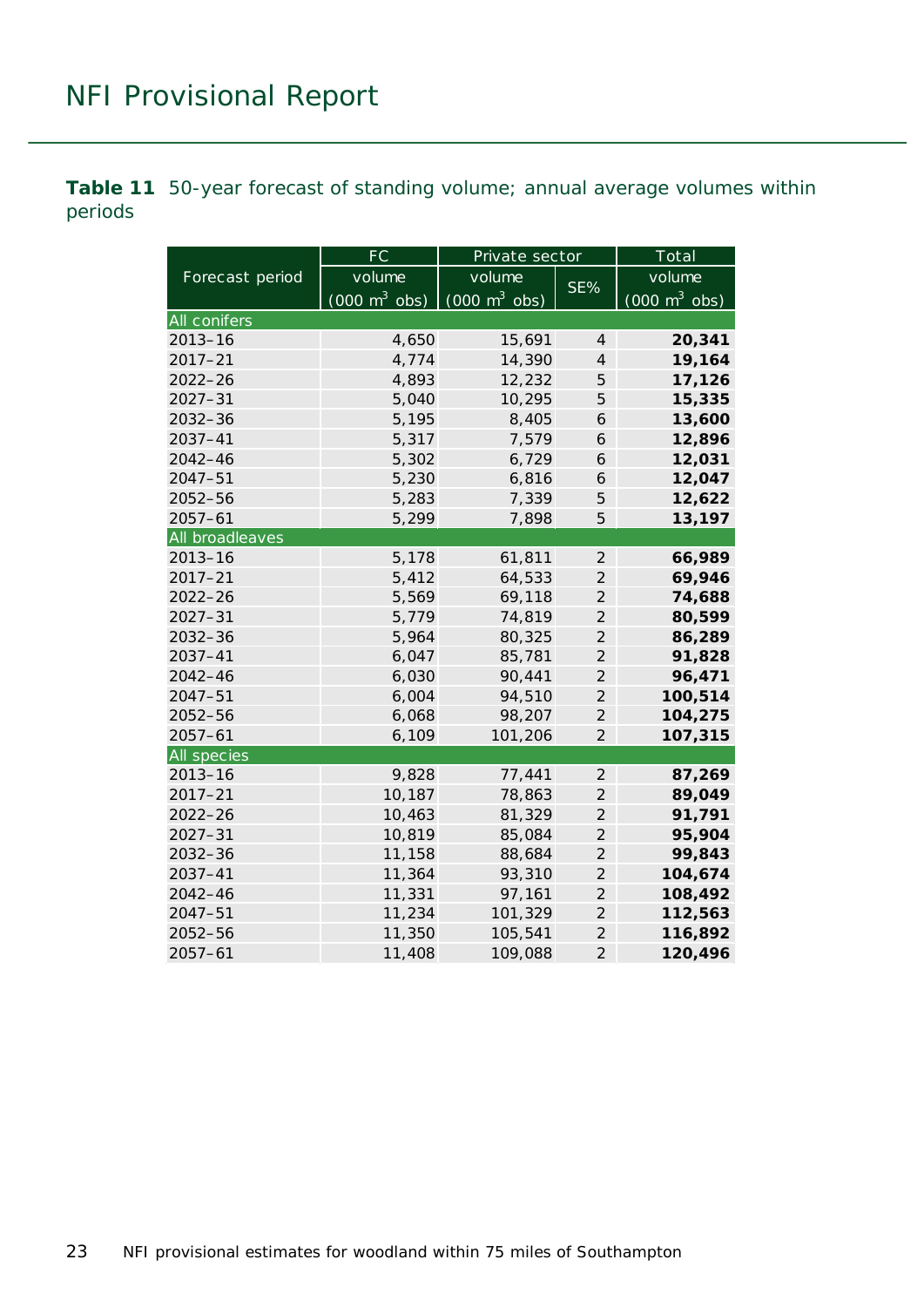<span id="page-23-0"></span>**Table 12** 50-year forecast of net increment; annual average volumes within periods

|                 | FC                              | Private sector                  |                | $\overline{\text{Total}}$       |  |
|-----------------|---------------------------------|---------------------------------|----------------|---------------------------------|--|
| Forecast period | volume                          | volume                          | SE%            | volume                          |  |
|                 | $(000 \text{ m}^3 \text{ obs})$ | $(000 \text{ m}^3 \text{ obs})$ |                | $(000 \text{ m}^3 \text{ obs})$ |  |
| All conifers    |                                 |                                 |                |                                 |  |
| $2013 - 16$     | 190                             | 533                             | $\overline{4}$ | 723                             |  |
| $2017 - 21$     | 188                             | 487                             | $\overline{4}$ | 674                             |  |
| $2022 - 26$     | 173                             | 405                             | 5              | 578                             |  |
| $2027 - 31$     | 164                             | 359                             | 5              | 523                             |  |
| $2032 - 36$     | 154                             | 327                             | 5              | 481                             |  |
| 2037-41         | 150                             | 349                             | 5              | 499                             |  |
| $2042 - 46$     | 144                             | 377                             | 5              | 521                             |  |
| $2047 - 51$     | 138                             | 426                             | $\overline{4}$ | 564                             |  |
| 2052-56         | 135                             | 477                             | $\overline{4}$ | 612                             |  |
| $2057 - 61$     | 134                             | 519                             | $\overline{4}$ | 653                             |  |
| All broadleaves |                                 |                                 |                |                                 |  |
| $2013 - 16$     | 84                              | 1,221                           | $\mathfrak{Z}$ | 1,305                           |  |
| $2017 - 21$     | 83                              | 1,365                           | $\overline{2}$ | 1,448                           |  |
| $2022 - 26$     | 82                              | 1,452                           | $\overline{2}$ | 1,534                           |  |
| $2027 - 31$     | 82                              | 1,462                           | $\overline{2}$ | 1,544                           |  |
| $2032 - 36$     | 83                              | 1,421                           | $\overline{2}$ | 1,503                           |  |
| $2037 - 41$     | 81                              | 1,361                           | $\overline{2}$ | 1,441                           |  |
| $2042 - 46$     | 78                              | 1,275                           | $\overline{2}$ | 1,353                           |  |
| $2047 - 51$     | 74                              | 1,179                           | $\overline{2}$ | 1,253                           |  |
| 2052-56         | 71                              | 1,084                           | $\overline{2}$ | 1,155                           |  |
| $2057 - 61$     | 66                              | 995                             | $\overline{2}$ | 1,062                           |  |
| All species     |                                 |                                 |                |                                 |  |
| $2013 - 16$     | 274                             | 1,752                           | $\overline{2}$ | 2,026                           |  |
| $2017 - 21$     | 271                             | 1,850                           | $\overline{2}$ | 2,121                           |  |
| $2022 - 26$     | 254                             | 1,856                           | $\overline{2}$ | 2,110                           |  |
| $2027 - 31$     | 246                             | 1,819                           | $\overline{2}$ | 2,065                           |  |
| $2032 - 36$     | 237                             | 1,745                           | $\overline{2}$ | 1,982                           |  |
| $2037 - 41$     | 231                             | 1,706                           | $\overline{2}$ | 1,936                           |  |
| $2042 - 46$     | 222                             | 1,650                           | $\overline{c}$ | 1,872                           |  |
| $2047 - 51$     | 211                             | 1,603                           | $\overline{c}$ | 1,815                           |  |
| 2052-56         | 206                             | 1,560                           | $\overline{2}$ | 1,765                           |  |
| $2057 - 61$     | 200                             | 1,512                           | $\overline{2}$ | 1,712                           |  |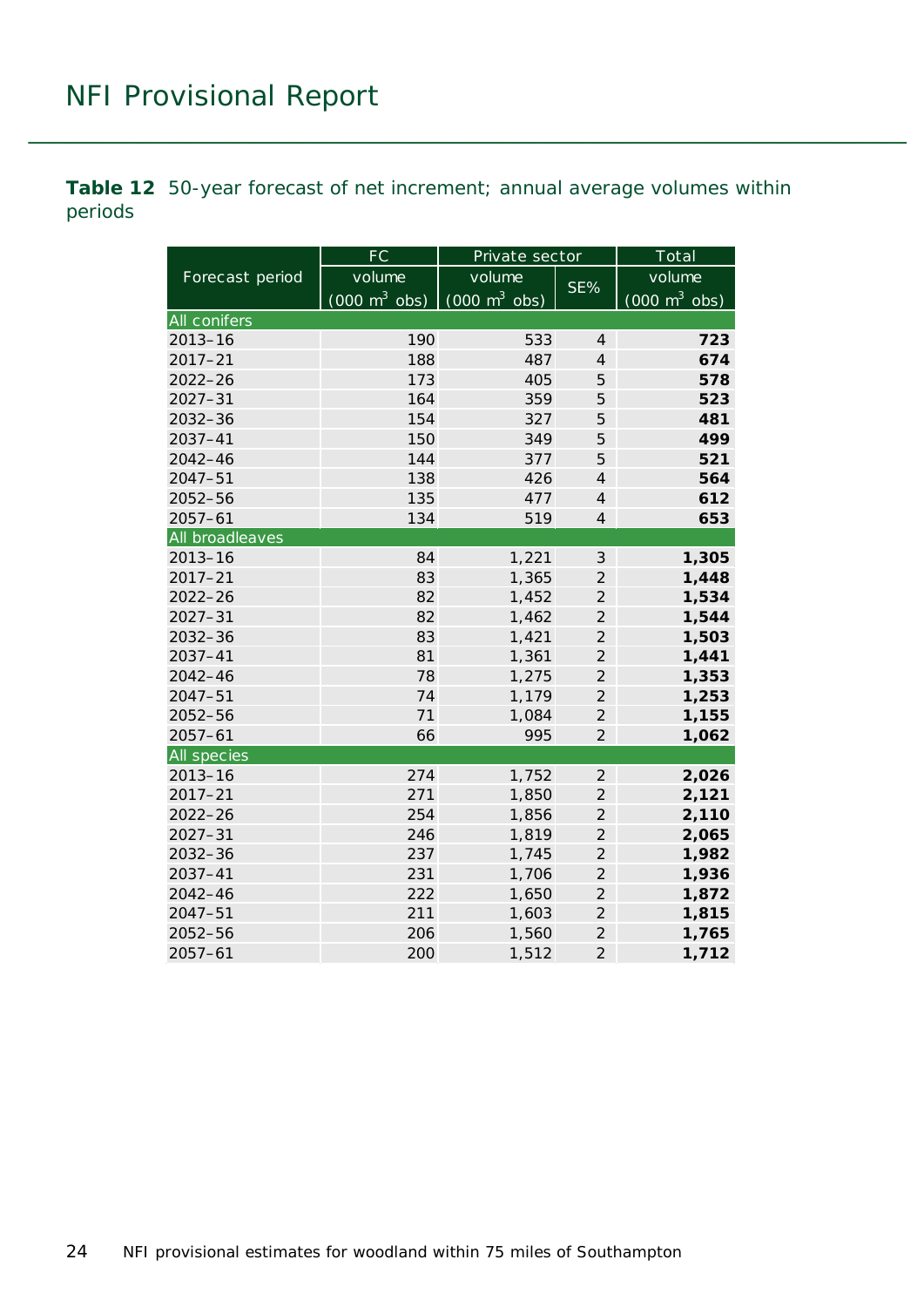

<span id="page-24-0"></span>![](_page_24_Figure_2.jpeg)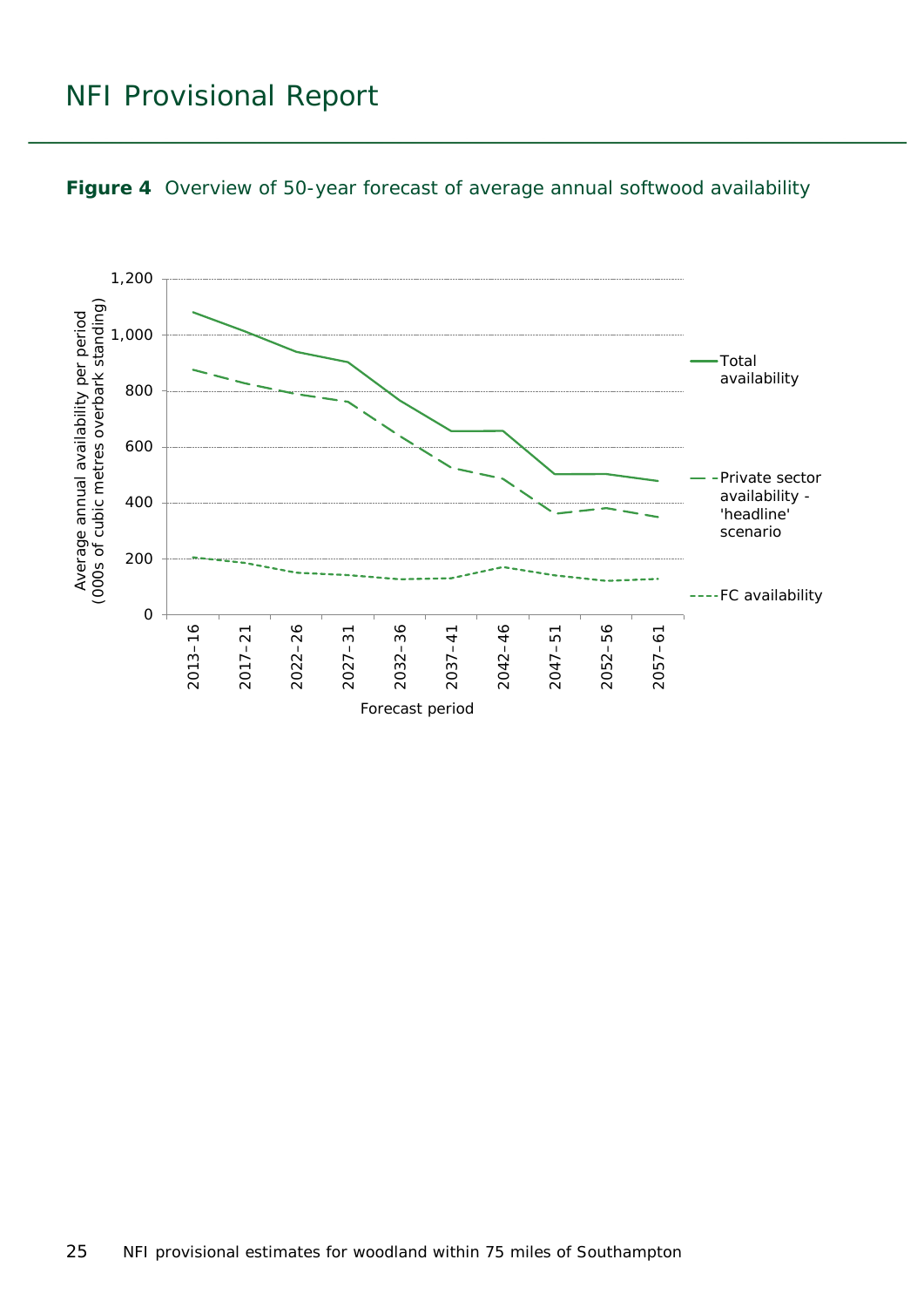![](_page_25_Figure_1.jpeg)

<span id="page-25-0"></span>![](_page_25_Figure_2.jpeg)

<span id="page-25-1"></span>![](_page_25_Figure_3.jpeg)

![](_page_25_Figure_4.jpeg)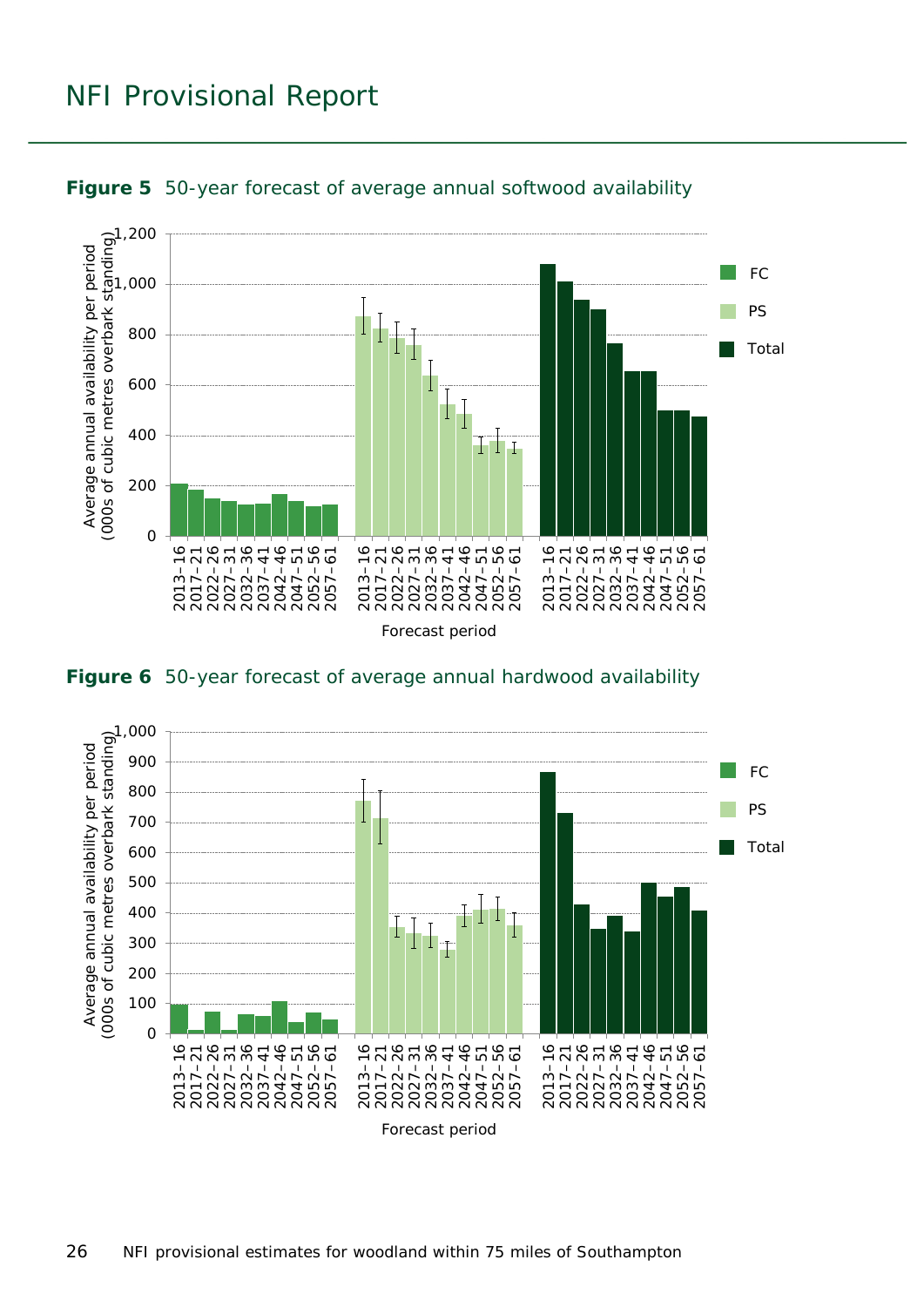![](_page_26_Figure_1.jpeg)

<span id="page-26-0"></span>![](_page_26_Figure_2.jpeg)

<span id="page-26-1"></span>**Figure 8** 50-year forecast of hardwood standing volume, increment and availability

![](_page_26_Figure_4.jpeg)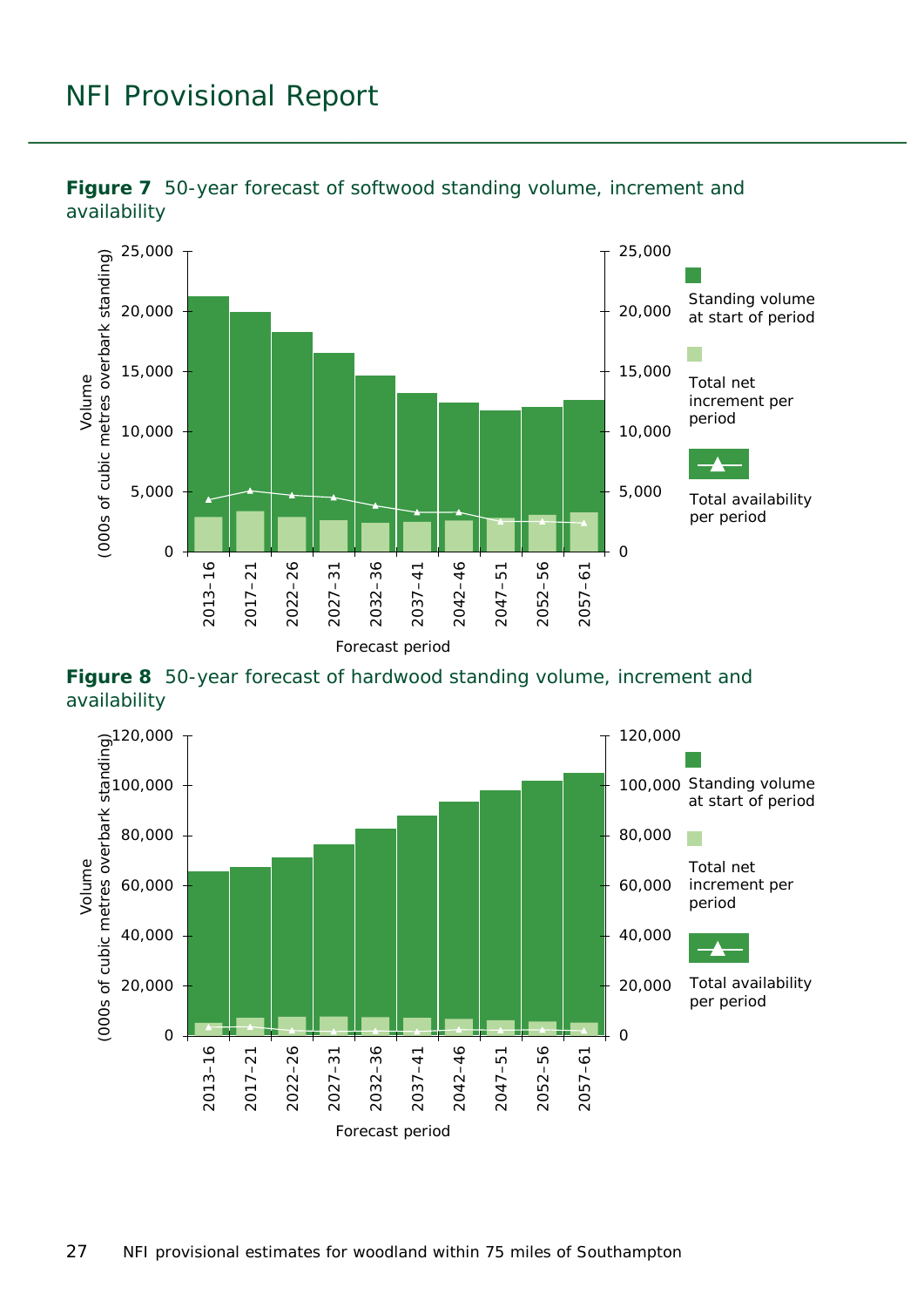50-year forecast of timber availability under the 'unrestricted' scenario

**Table 13** 50-year forecast of timber availability by time period and principal species – unrestricted biological potential for Private sector hardwoods

<span id="page-27-1"></span><span id="page-27-0"></span>

|                        |                                 | $2013 - 16$    |                  |                               |                                 |                | $2022 - 26$<br>$2017 - 21$ |                                 |                                 | $2027 - 31$    |                         |                                 |                |                                 |     |                                     |
|------------------------|---------------------------------|----------------|------------------|-------------------------------|---------------------------------|----------------|----------------------------|---------------------------------|---------------------------------|----------------|-------------------------|---------------------------------|----------------|---------------------------------|-----|-------------------------------------|
|                        | FC.                             | Private sector |                  | Total                         | <b>FC</b>                       | Private sector |                            | Total                           | FC.                             | Private sector |                         | Total                           | FC.            | Private sector                  |     | Total                               |
| Principal species      | volume                          |                | SE%              | volume                        | volume                          |                | SE%                        | volume                          | volume                          |                | SE%                     | volume                          |                | volume                          | SE% | volume                              |
|                        | $(000 \text{ m}^3 \text{ obs})$ |                |                  | $(000 \; \text{m}^3)$<br>obs) | $(000 \text{ m}^3 \text{ obs})$ |                |                            | $(000 \text{ m}^3 \text{ obs})$ | $(000 \text{ m}^3 \text{ obs})$ |                |                         | $(000 \text{ m}^3 \text{ obs})$ |                | $(000 \text{ m}^3 \text{ obs})$ |     | $(000 \; \text{m}^3 \; \text{obs})$ |
|                        |                                 |                |                  |                               |                                 |                |                            |                                 |                                 |                |                         |                                 |                |                                 |     |                                     |
| <b>All conifers</b>    | 206                             | 876            | 8                | 1,081                         | 186                             | 827            | $\overline{z}$             | 1,013                           | 151                             | 789            | 8                       | 940                             | 142            | 761                             | 8   | 903                                 |
| Sitka spruce           |                                 |                | 39               | 15                            | $\overline{4}$                  | 14             | 26                         | 18                              | $\overline{4}$                  | 20             | 70                      | 24                              | $\overline{4}$ | $\overline{7}$                  | 44  | 11                                  |
| Scots pine             | 29                              | 201            | 19               | 230                           | 27                              | 176            | 15                         | 203                             | 20                              | 218            | 16                      | 238                             | 20             | 262                             | 16  | 282                                 |
| Corsican pine          | 64                              | 114            | 25               | 177                           | 57                              | 90             | 28                         | 148                             | 52                              | 95             | 34                      | 146                             | 34             | 27                              | 30  | 61                                  |
| Norway spruce          | 22                              | 72             | 13               | 94                            | 22                              | 105            | 24                         | 126                             | 15                              | 121            | 24                      | 136                             | 17             | 163                             | 23  | 180                                 |
| Larches                | 13                              | 144            | 19               | 157                           | 11                              | 157            | 15                         | 168                             | 10                              | 86             | 13                      | 96                              | 8              | 81                              | 15  | 89                                  |
| Douglas fir            | 44                              | 186            | 21               | 230                           | 36                              | 139            | 19                         | 176                             | 31                              | 121            | 21                      | 152                             | 37             | 94                              | 23  | 131                                 |
| Lodgepole pine         |                                 | $\Omega$       | 71               |                               | $\mathbf{O}$                    | $\mathbf 0$    | 87                         |                                 |                                 | 5              | 81                      | 5                               | $\Omega$       | $\Omega$                        | 87  | $\Omega$                            |
| Other conifers         | 26                              | 150            | 20               | 176                           | 28                              | 145            | 16                         | 173                             | 18                              | 122            | 16                      | 140                             | 20             | 126                             | 16  | 146                                 |
| <b>All broadleaves</b> | 96                              | 4,185          | $\boldsymbol{4}$ | 4,280                         | 16                              | 3,261          | 3                          | 3,277                           | 76                              | 1.790          | $\overline{4}$          | 1,866                           | 16             | 1,517                           | 5   | 1,532                               |
| Oak                    | 21                              | 474            | 12               | 495                           | 3                               | 480            | 12                         | 483                             | 16                              | 376            | 12                      | 393                             |                | 458                             | 10  | 461                                 |
| Beech                  | 59                              | 284            | 15               | 343                           | 8                               | 387            | 19                         | 395                             | 47                              | 281            | 14                      | 329                             |                | 256                             | 18  | 263                                 |
| Sycamore               |                                 | 329            | 14               | 330                           | $\mathbf{O}$                    | 222            | 12                         | 222                             |                                 | 99             | 14                      | 100                             | $\Omega$       | 55                              | 19  | 56                                  |
| Ash                    |                                 | 1537           | 9                | 1541                          |                                 | 963            | 5                          | 964                             | 3                               | 320            | 6                       | 323                             |                | 155                             | 9   | 157                                 |
| <b>Birch</b>           |                                 | 348            | 9                | 350                           |                                 | 379            | $\overline{7}$             | 380                             |                                 | 182            | 8                       | 183                             |                | 129                             | 12  | 129                                 |
| Sweet chestnut         |                                 | 216            | 25               | 218                           |                                 | 81             | 16                         | 82                              |                                 | 71             | 18                      | 73                              |                | 82                              | 25  | 83                                  |
| Hazel                  | $\Omega$                        | 199            | 8                | 199                           | $\mathbf{O}$                    | 209            | 8                          | 209                             | $\Omega$                        | 133            | 10                      | 133                             | $\Omega$       | 82                              | 13  | 82                                  |
| Hawthorn               | $\mathbf{O}$                    | 32             | 12               | 32                            | $\mathbf{O}$                    | 36             | 11                         | 36                              | $\Omega$                        | 29             | 9                       | 29                              | $\Omega$       | 33                              | 15  | 33                                  |
| Alder                  | 0                               | 201            | 16               | 201                           | $\mathbf 0$                     | 171            | 14                         | 171                             | 0                               | 69             | 23                      | 70                              | $\Omega$       | 41                              | 28  | 41                                  |
| Willow                 | $\Omega$                        | 52             | 17               | 52                            | $\Omega$                        | 43             | 13                         | 43                              | O                               | 37             | 12                      | 37                              |                | 76                              | 35  | 76                                  |
| Other broadleaves      |                                 | 510            | 12               | 517                           | 3                               | 293            | 9                          | 296                             |                                 | 188            | 9                       | 193                             |                | 155                             | 8   | 157                                 |
| <b>All species</b>     | 301                             | 5,052          | $\overline{4}$   | 5,353                         | 202                             | 4,090          | 3                          | 4,292                           | 227                             | 2,571          | $\overline{\mathbf{4}}$ | 2,798                           | 158            | 2,282                           |     | 2,440                               |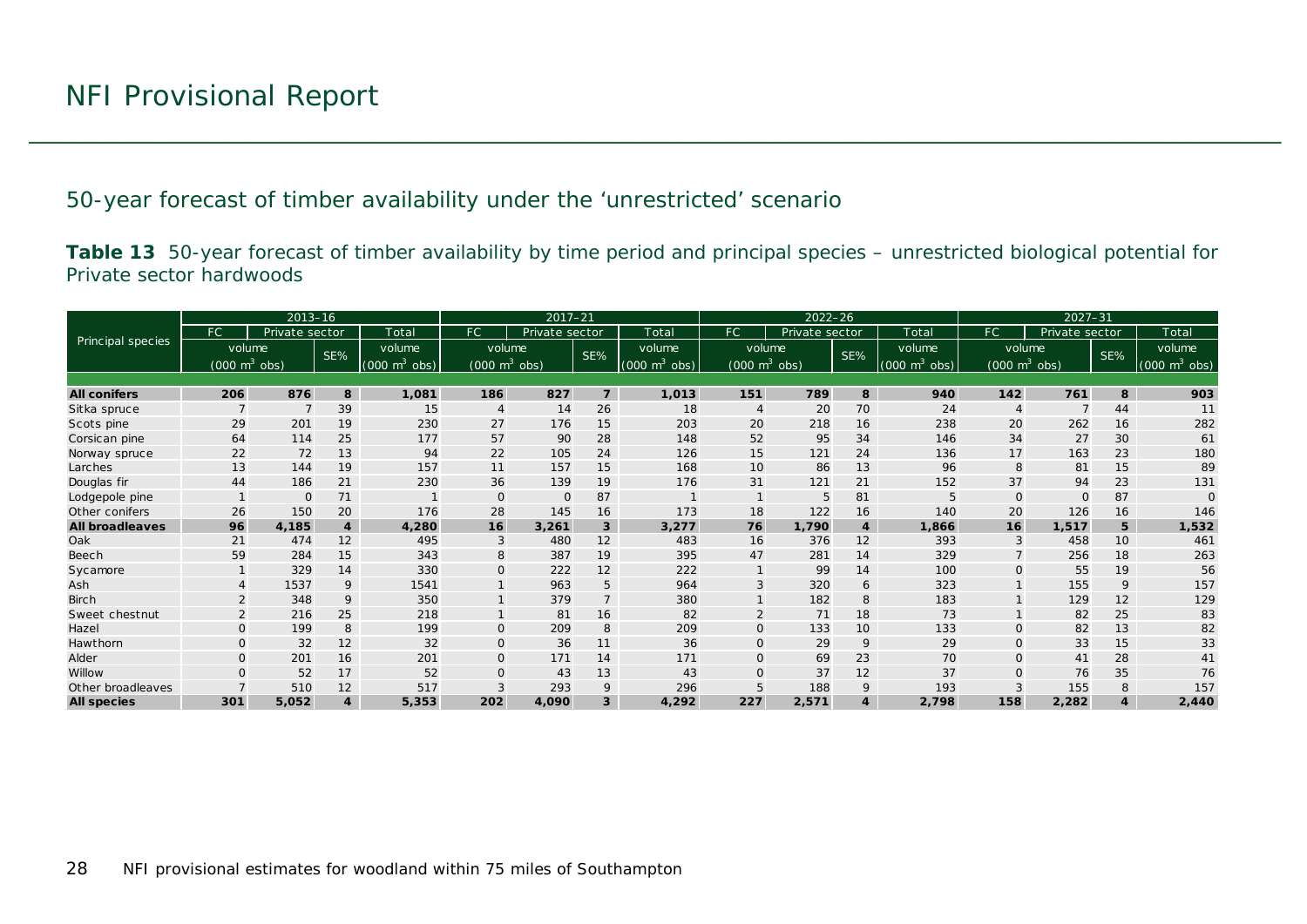**Table 13 (cont'd)** 50-year forecast of timber availability by time period and principal species – unrestricted biological potential for Private sector hardwoods

|                        |                                     | $2032 - 36$    |     |                             |                                 | $2037 - 41$    |                         |                                 |                                 | $2042 - 46$    |                 |                                 |                                 | $2047 - 51$    |                |                     |
|------------------------|-------------------------------------|----------------|-----|-----------------------------|---------------------------------|----------------|-------------------------|---------------------------------|---------------------------------|----------------|-----------------|---------------------------------|---------------------------------|----------------|----------------|---------------------|
|                        | FC.                                 | Private sector |     | Total                       | <b>FC</b>                       | Private sector |                         | Total                           | FC.                             | Private sector |                 | Total                           | FC.                             | Private sector |                | Total               |
| Principal species      | volume                              |                | SE% | volume                      | volume                          |                | SE%                     | volume                          | volume                          |                | SE%             | volume                          |                                 | volume         | SE%            | volume              |
|                        | $(000 \; \text{m}^3 \; \text{obs})$ |                |     | $(000 \text{ m}^3)$<br>obs) | $(000 \text{ m}^3 \text{ obs})$ |                |                         | $(000 \text{ m}^3 \text{ obs})$ | $(000 \text{ m}^3 \text{ obs})$ |                |                 | $(000 \text{ m}^3 \text{ obs})$ | $(000 \text{ m}^3 \text{ obs})$ |                |                | $m^3$ obs)<br>(000) |
|                        |                                     |                |     |                             |                                 |                |                         |                                 |                                 |                |                 |                                 |                                 |                |                |                     |
| <b>All conifers</b>    | 127                                 | 639            | 9   | 766                         | 131                             | 525            | 11                      | 656                             | 171                             | 486            | 12 <sup>7</sup> | 657                             | 141                             | 361            | 9              | 502                 |
| Sitka spruce           | 9                                   | 12             | 23  | 20                          | 6                               | 11             | 17                      | 17                              | 9                               | 19             | 24              | 28                              | $\mathsf{Q}$                    | 17             | 13             | 26                  |
| Scots pine             | 14                                  | 264            | 16  | 278                         | 21                              | 181            | 22                      | 202                             | 21                              | 133            | 24              | 155                             | 18                              | 106            | 20             | 124                 |
| Corsican pine          | 37                                  | 11             | 27  | 47                          | 34                              | 46             | 57                      | 80                              | 68                              | 20             | 43              | 89                              | 36                              | 2              | 31             | 38                  |
| Norway spruce          | 12                                  | 102            | 27  | 113                         | 13                              | 76             | 23                      | 89                              | 10                              | 109            | 27              | 119                             | 15                              | 48             | 23             | 63                  |
| Larches                | 8                                   | 69             | 19  | 77                          | 10                              | 39             | 14                      | 49                              | 14                              | 31             | 15              | 46                              | 14                              | 44             | 27             | 58                  |
| Douglas fir            | 36                                  | 77             | 21  | 113                         | 32                              | 63             | 20                      | 95                              | 33                              | 60             | 23              | 94                              | 31                              | 53             | 13             | 85                  |
| Lodgepole pine         | $\mathbf{O}$                        | $\Omega$       | 87  | $\Omega$                    | $\circ$                         | $\mathbf{0}$   | 45                      | $\Omega$                        | 0                               |                | 82              |                                 | $\mathbf{O}$                    | 0              | 37             |                     |
| Other conifers         | 12                                  | 105            | 30  | 117                         | 14                              | 109            | 29                      | 123                             | 15                              | 112            | 34              | 126                             | 19                              | 90             | 17             | 108                 |
| <b>All broadleaves</b> | 68                                  | 1,341          | 5   | 1,409                       | 62                              | 1,226          | $\overline{4}$          | 1,288                           | 112                             | 1,495          | $\overline{4}$  | 1,607                           | 42                              | 1,459          | $\overline{4}$ | 1,501               |
| Oak                    | 14                                  | 255            | 11  | 269                         | 10                              | 212            | 10                      | 222                             | 41                              | 215            | 9               | 256                             | 14                              | 227            | 15             | 241                 |
| <b>Beech</b>           | 42                                  | 298            | 18  | 339                         | 41                              | 186            | 14                      | 228                             | 53                              | 231            | 16              | 284                             | 17                              | 210            | 17             | 227                 |
| Sycamore               |                                     | 55             | 13  | 56                          | $\mathbf{1}$                    | 58             | 11                      | 58                              |                                 | 82             | 9               | 83                              |                                 | 83             | 11             | 83                  |
| Ash                    | 3                                   | 206            | 10  | 209                         | 2                               | 204            | 6                       | 206                             | 4                               | 278            | $\overline{7}$  | 282                             | 3                               | 256            | 9              | 259                 |
| <b>Birch</b>           |                                     | 108            | 9   | 109                         | $\mathbf{1}$                    | 102            | 8                       | 103                             | 2                               | 156            | 9               | 158                             |                                 | 152            | 8              | 153                 |
| Sweet chestnut         |                                     | 76             | 20  | 77                          | $\mathbf{1}$                    | 34             | 15                      | 35                              | $\overline{2}$                  | 96             | 25              | 98                              |                                 | 73             | 28             | 74                  |
| Hazel                  | $\Omega$                            | 82             | 16  | 82                          | $\mathbf 0$                     | 95             | 11                      | 95                              | $\mathsf{O}$                    | 89             | 11              | 89                              | $\mathbf 0$                     | 122            | 8              | 122                 |
| Hawthorn               | $\mathbf{O}$                        | 31             | 8   | 31                          | $\mathbf 0$                     | 57             | 22                      | 57                              | 0                               | 37             | $\overline{7}$  | 37                              | $\mathbf 0$                     | 37             | $\overline{7}$ | 37                  |
| Alder                  | $\Omega$                            | 23             | 17  | 23                          | $\mathbf{O}$                    | 27             | 12                      | 27                              | $\Omega$                        | 38             | 15              | 38                              | $\mathbf{O}$                    | 34             | 14             | 34                  |
| Willow                 | $\Omega$                            | 34             | 10  | 34                          | $\mathbf 0$                     | 74             | 20                      | 74                              | 0                               | 47             | 18              | 47                              | $\mathbf{O}$                    | 43             | 14             | 43                  |
| Other broadleaves      |                                     | 169            | 10  | 174                         | 6                               | 176            | $\overline{7}$          | 182                             | 8                               | 220            | $\overline{7}$  | 229                             | 5                               | 218            | 10             | 223                 |
| <b>All species</b>     | 195                                 | 1,981          | 5   | 2,176                       | 193                             | 1,747          | $\overline{\mathbf{4}}$ | 1,940                           | 283                             | 1,969          | 4               | 2,252                           | 183                             | 1,821          | 4              | 2,005               |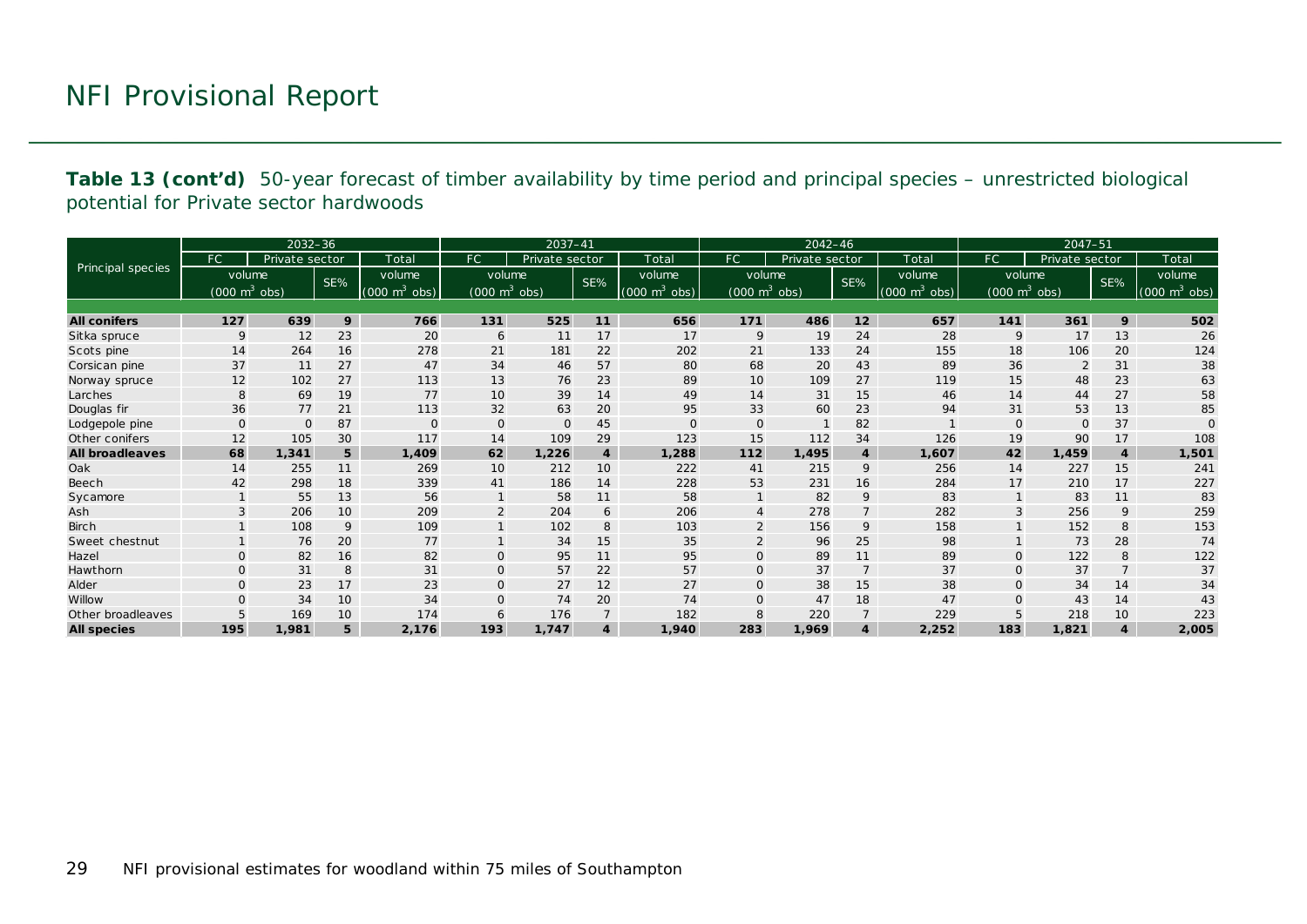**Table 13 (cont'd)** 50-year forecast of timber availability by time period and principal species – unrestricted biological potential for Private sector hardwoods

|                        |                                 | 2052-56        |                         |                                     | $2057 - 61$                         |                |                         |                                     |  |  |
|------------------------|---------------------------------|----------------|-------------------------|-------------------------------------|-------------------------------------|----------------|-------------------------|-------------------------------------|--|--|
|                        | FC.                             | Private sector |                         | Total                               | FC.                                 | Private sector |                         | Total                               |  |  |
| Principal species      | volume                          |                | SE%                     | volume                              | volume                              |                | SE%                     | volume                              |  |  |
|                        | $(000 \text{ m}^3 \text{ obs})$ |                |                         | $(000 \; \text{m}^3 \; \text{obs})$ | $(000 \; \text{m}^3 \; \text{obs})$ |                |                         | $(000 \; \text{m}^3 \; \text{obs})$ |  |  |
|                        |                                 |                |                         |                                     |                                     |                |                         |                                     |  |  |
| <b>All conifers</b>    | 122                             | 381            | 13                      | 503                                 | 129                                 | 350            | 6                       | 478                                 |  |  |
| Sitka spruce           | 9                               | 23             | 10                      | 32                                  | 8                                   | 26             | 10                      | 34                                  |  |  |
| Scots pine             | 17                              | 88             | 21                      | 105                                 | 21                                  | 109            | 17                      | 130                                 |  |  |
| Corsican pine          | 29                              | $\overline{2}$ | 28                      | 31                                  | 25                                  | $\overline{2}$ | 30                      | 26                                  |  |  |
| Norway spruce          | 9                               | 107            | 41                      | 116                                 | 12                                  | 40             | 18                      | 52                                  |  |  |
| Larches                | 11                              | 30             | 15                      | 42                                  | 10                                  | 32             | 13                      | 42                                  |  |  |
| Douglas fir            | 33                              | 62             | 13                      | 95                                  | 35                                  | 64             | 10                      | 98                                  |  |  |
| Lodgepole pine         | $\Omega$                        | $\Omega$       | 34                      | $\Omega$                            | $\mathbf{1}$                        | $\Omega$       | 34                      | $\mathbf{1}$                        |  |  |
| Other conifers         | 13                              | 68             | 11                      | 82                                  | 17                                  | 78             | 10                      | 95                                  |  |  |
| <b>All broadleaves</b> | 74                              | 1,530          | $\boldsymbol{4}$        | 1,604                               | 49                                  | 1.439          | 5                       | 1,488                               |  |  |
| Oak                    | 20                              | 193            | 10                      | 212                                 | 13                                  | 223            | 12                      | 237                                 |  |  |
| Beech                  | 43                              | 235            | 15                      | 278                                 | 24                                  | 321            | 16                      | 345                                 |  |  |
| Sycamore               | $\mathbf{1}$                    | 80             | 13                      | 80                                  | $\Omega$                            | 51             | 12                      | 52                                  |  |  |
| Ash                    | $\overline{2}$                  | 304            | 6                       | 306                                 | $\overline{2}$                      | 206            | $\overline{7}$          | 207                                 |  |  |
| <b>Birch</b>           | $\mathbf{1}$                    | 150            | 9                       | 151                                 | $\overline{2}$                      | 128            | 8                       | 130                                 |  |  |
| Sweet chestnut         | $\overline{2}$                  | 59             | 29                      | 61                                  | $\overline{2}$                      | 84             | 27                      | 86                                  |  |  |
| Hazel                  | 0                               | 86             | 10                      | 86                                  | $\Omega$                            | 82             | 8                       | 82                                  |  |  |
| Hawthorn               | $\Omega$                        | 48             | 18                      | 48                                  | $\Omega$                            | 62             | 14                      | 62                                  |  |  |
| Alder                  | 0                               | 36             | 14                      | 36                                  | $\Omega$                            | 30             | 13                      | 30                                  |  |  |
| Willow                 | 0                               | 93             | 19                      | 93                                  | $\Omega$                            | 66             | 20                      | 66                                  |  |  |
| Other broadleaves      | 5                               | 241            | 8                       | 245                                 | 5                                   | 179            | 8                       | 183                                 |  |  |
| <b>All species</b>     | 196                             | 1,913          | $\overline{\mathbf{4}}$ | 2,109                               | 178                                 | 1,790          | $\overline{\mathbf{4}}$ | 1,968                               |  |  |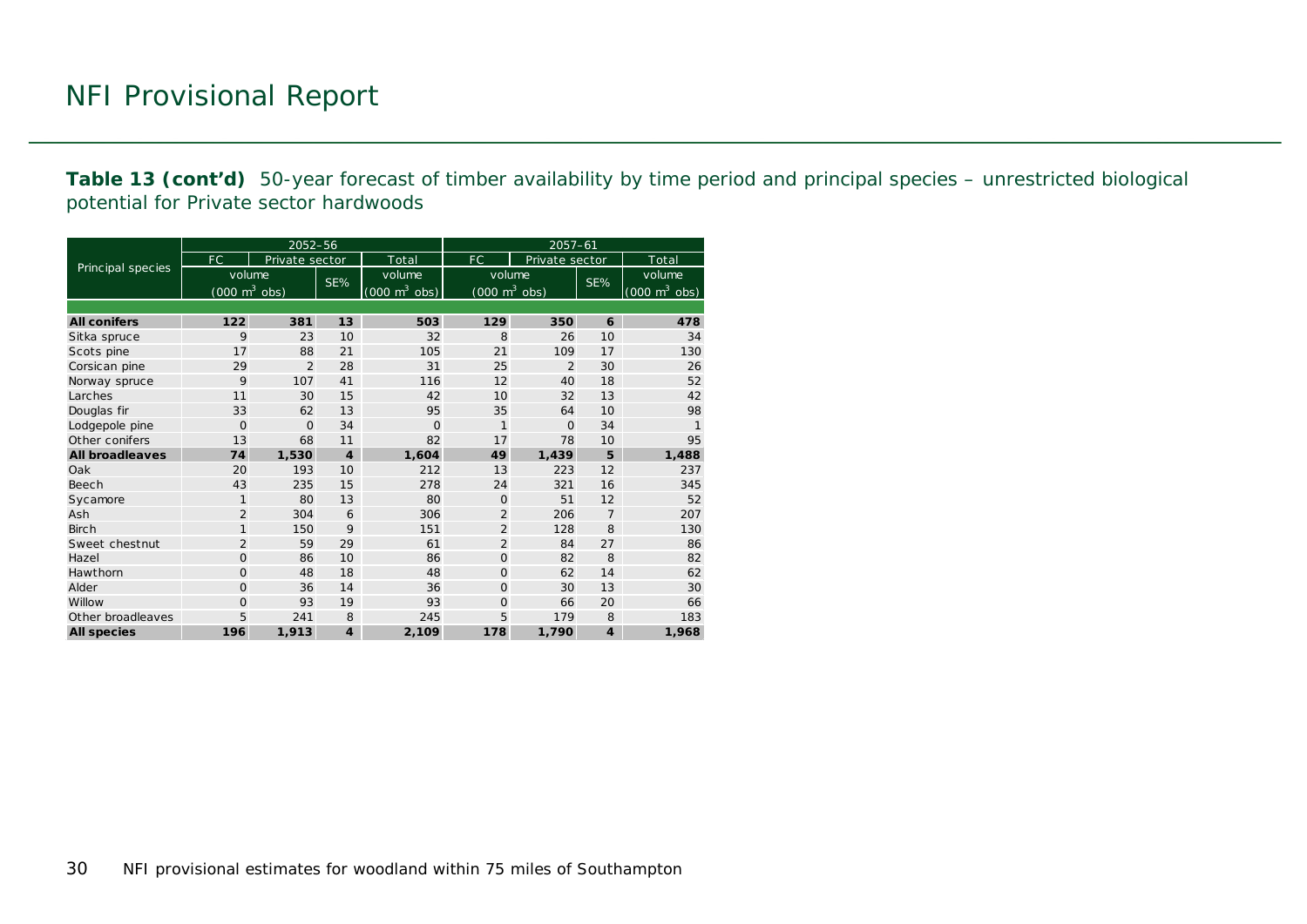<span id="page-30-0"></span>**Table 14** 50-year forecast of standing volume; annual average volumes within periods – unrestricted biological potential for Private sector hardwoods

|                    | FC                              | Private sector                      |                | Total                           |  |  |
|--------------------|---------------------------------|-------------------------------------|----------------|---------------------------------|--|--|
| Forecast period    | volume                          | volume                              | SE%            | volume                          |  |  |
|                    | $(000 \text{ m}^3 \text{ obs})$ | $(000 \; \text{m}^3 \; \text{obs})$ |                | $(000 \text{ m}^3 \text{ obs})$ |  |  |
| All conifers       |                                 |                                     |                |                                 |  |  |
| $2013 - 16$        | 4,650                           | 15,691                              | $\overline{4}$ | 20,341                          |  |  |
| $2017 - 21$        | 4,774                           | 14,390                              | $\overline{4}$ | 19,164                          |  |  |
| $2022 - 26$        | 4,893                           | 12,232                              | 5              | 17,126                          |  |  |
| $2027 - 31$        | 5,040                           | 10,295                              | 5              | 15,335                          |  |  |
| $2032 - 36$        | 5,195                           | 8,405                               | 6              | 13,600                          |  |  |
| 2037-41            | 5,317                           | 7,579                               | 6              | 12,896                          |  |  |
| $2042 - 46$        | 5,302                           | 6,729                               | 6              | 12,031                          |  |  |
| $2047 - 51$        | 5,230                           | 6,816                               | 6              | 12,047                          |  |  |
| $2052 - 56$        | 5,283                           | 7,339                               | 5              | 12,622                          |  |  |
| $2057 - 61$        | 5,299                           | 7,898                               | 5              | 13,197                          |  |  |
| All broadleaves    |                                 |                                     |                |                                 |  |  |
| $2013 - 16$        | 5,178                           | 51,475                              | $\overline{2}$ | 56,654                          |  |  |
| $2017 - 21$        | 5,412                           | 42,531                              | $\overline{2}$ | 47,943                          |  |  |
| $2022 - 26$        | 5,569                           | 35,878                              | 3              | 41,447                          |  |  |
| $2027 - 31$        | 5,779                           | 34,922                              | 3              | 40,701                          |  |  |
| 2032-36            | 5,964                           | 34,980                              | 3              | 40,943                          |  |  |
| $2037 - 41$        | 6,047                           | 36,335                              | 3              | 42,383                          |  |  |
| 2042-46            | 6,030                           | 37,514                              | $\overline{2}$ | 43,543                          |  |  |
| $2047 - 51$        | 6,004                           | 38,630                              | $\overline{2}$ | 44,633                          |  |  |
| 2052-56            | 6,068                           | 39,423                              | $\overline{2}$ | 45,491                          |  |  |
| $2057 - 61$        | 6,109                           | 39,614                              | $\overline{2}$ | 45,722                          |  |  |
| <b>All species</b> |                                 |                                     |                |                                 |  |  |
| $2013 - 16$        | 9,828                           | 67,117                              | $\overline{2}$ | 76,946                          |  |  |
| $2017 - 21$        | 10,187                          | 56,854                              | $\overline{2}$ | 67,041                          |  |  |
| $2022 - 26$        | 10,463                          | 48,065                              | $\overline{2}$ | 58,527                          |  |  |
| $2027 - 31$        | 10,819                          | 45,152                              | $\overline{2}$ | 55,972                          |  |  |
| $2032 - 36$        | 11,158                          | 43,298                              | $\overline{c}$ | 54,456                          |  |  |
| 2037-41            | 11,364                          | 43,813                              | $\overline{2}$ | 55,177                          |  |  |
| $2042 - 46$        | 11,331                          | 44,180                              | $\overline{2}$ | 55,511                          |  |  |
| $2047 - 51$        | 11,234                          | 45,390                              | $\overline{2}$ | 56,624                          |  |  |
| 2052-56            | 11,350                          | 46,693                              | $\overline{2}$ | 58,044                          |  |  |
| $2057 - 61$        | 11,408                          | 47,424                              | $\overline{2}$ | 58,831                          |  |  |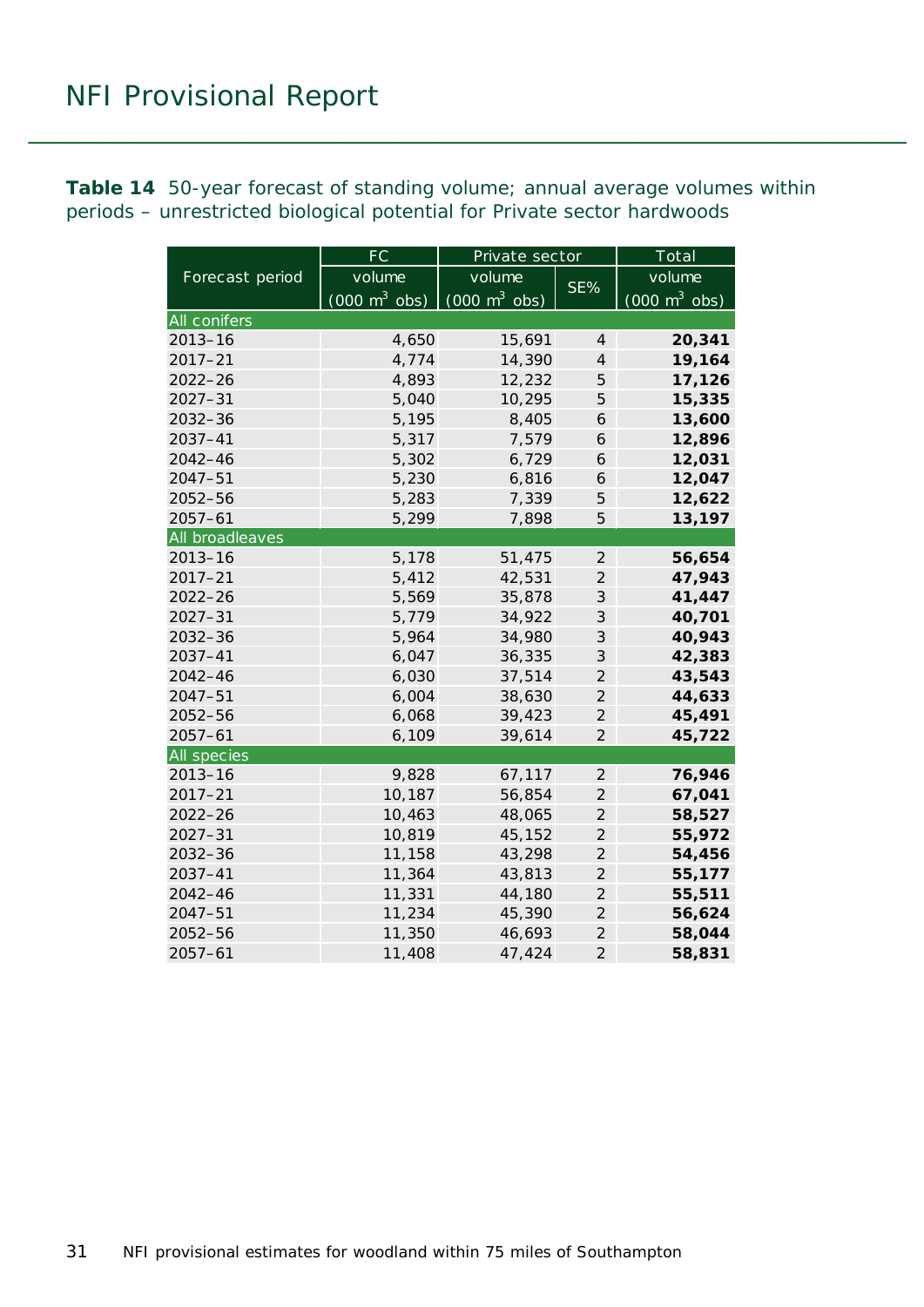<span id="page-31-0"></span>**Table 15** 50-year forecast of net increment; annual average volumes within periods – unrestricted biological potential for Private sector hardwoods

|                 | FC                              | Private sector                  |                | Total                           |  |  |
|-----------------|---------------------------------|---------------------------------|----------------|---------------------------------|--|--|
| Forecast period | volume                          | volume                          | SE%            | volume                          |  |  |
|                 | $(000 \text{ m}^3 \text{ obs})$ | $(000 \text{ m}^3 \text{ obs})$ |                | $(000 \text{ m}^3 \text{ obs})$ |  |  |
| All conifers    |                                 |                                 |                |                                 |  |  |
| $2013 - 16$     | 190                             | 533                             | $\overline{4}$ | 723                             |  |  |
| $2017 - 21$     | 188                             | 487                             | $\overline{4}$ | 674                             |  |  |
| $2022 - 26$     | 173                             | 405                             | 5              | 578                             |  |  |
| $2027 - 31$     | 164                             | 359                             | 5              | 523                             |  |  |
| 2032-36         | 154                             | 327                             | 5              | 481                             |  |  |
| 2037-41         | 150                             | 349                             | 5              | 499                             |  |  |
| 2042-46         | 144                             | 377                             | 5              | 521                             |  |  |
| $2047 - 51$     | 138                             | 426                             | $\overline{4}$ | 564                             |  |  |
| 2052-56         | 135                             | 477                             | $\overline{4}$ | 612                             |  |  |
| $2057 - 61$     | 134                             | 519                             | $\overline{4}$ | 653                             |  |  |
| All broadleaves |                                 |                                 |                |                                 |  |  |
| $2013 - 16$     | 84                              | 1,180                           | $\mathfrak{Z}$ | 1,264                           |  |  |
| $2017 - 21$     | 83                              | 1,204                           | $\overline{2}$ | 1,288                           |  |  |
| $2022 - 26$     | 82                              | 1,214                           | $\overline{2}$ | 1,296                           |  |  |
| $2027 - 31$     | 82                              | 1,316                           | $\overline{2}$ | 1,398                           |  |  |
| $2032 - 36$     | 83                              | 1,460                           | $\overline{2}$ | 1,542                           |  |  |
| $2037 - 41$     | 81                              | 1,617                           | $\overline{2}$ | 1,697                           |  |  |
| $2042 - 46$     | 78                              | 1,704                           | $\overline{2}$ | 1,782                           |  |  |
| $2047 - 51$     | 74                              | 1,690                           | $\overline{2}$ | 1,764                           |  |  |
| $2052 - 56$     | 71                              | 1,604                           | $\mathcal{I}$  | 1,675                           |  |  |
| $2057 - 61$     | 66                              | 1,521                           | $\mathcal{I}$  | 1,587                           |  |  |
| All species     |                                 |                                 |                |                                 |  |  |
| $2013 - 16$     | 274                             | 1,710                           | $\overline{2}$ | 1,984                           |  |  |
| $2017 - 21$     | 271                             | 1,689                           | $\overline{2}$ | 1,960                           |  |  |
| $2022 - 26$     | 254                             | 1,617                           | $\overline{2}$ | 1,872                           |  |  |
| $2027 - 31$     | 246                             | 1,673                           | $\overline{2}$ | 1,919                           |  |  |
| 2032-36         | 237                             | 1,784                           | $\overline{2}$ | 2,021                           |  |  |
| $2037 - 41$     | 231                             | 1,962                           | $\mathcal{I}$  | 2,192                           |  |  |
| 2042-46         | 222                             | 2,078                           | $\mathcal{I}$  | 2,300                           |  |  |
| $2047 - 51$     | 211                             | 2,114                           | $\mathcal{I}$  | 2,325                           |  |  |
| 2052-56         | 206                             | 2,080                           | $\mathcal{I}$  | 2,286                           |  |  |
| $2057 - 61$     | 200                             | 2,038                           | $\overline{1}$ | 2,238                           |  |  |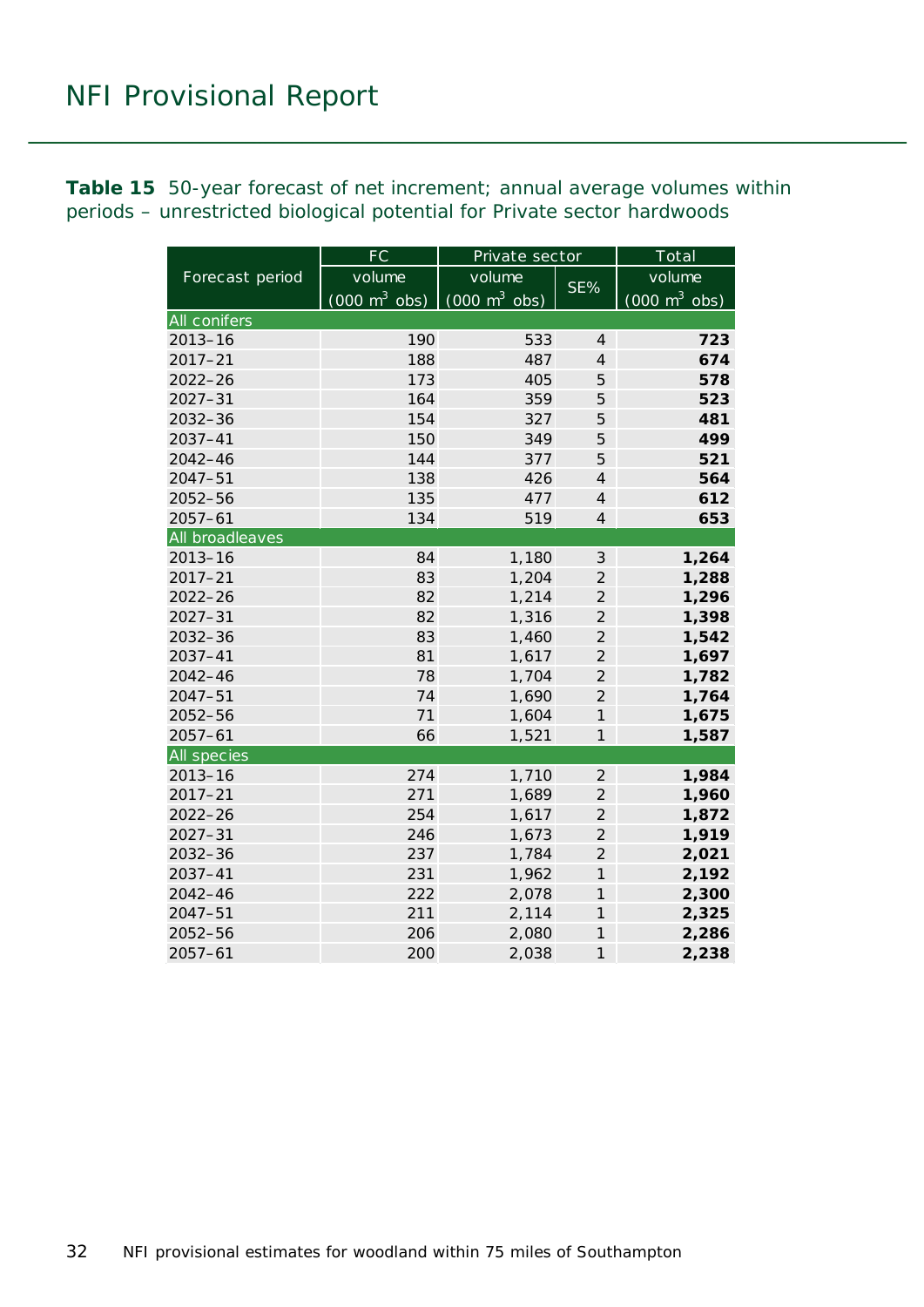<span id="page-32-0"></span>![](_page_32_Figure_1.jpeg)

![](_page_32_Figure_2.jpeg)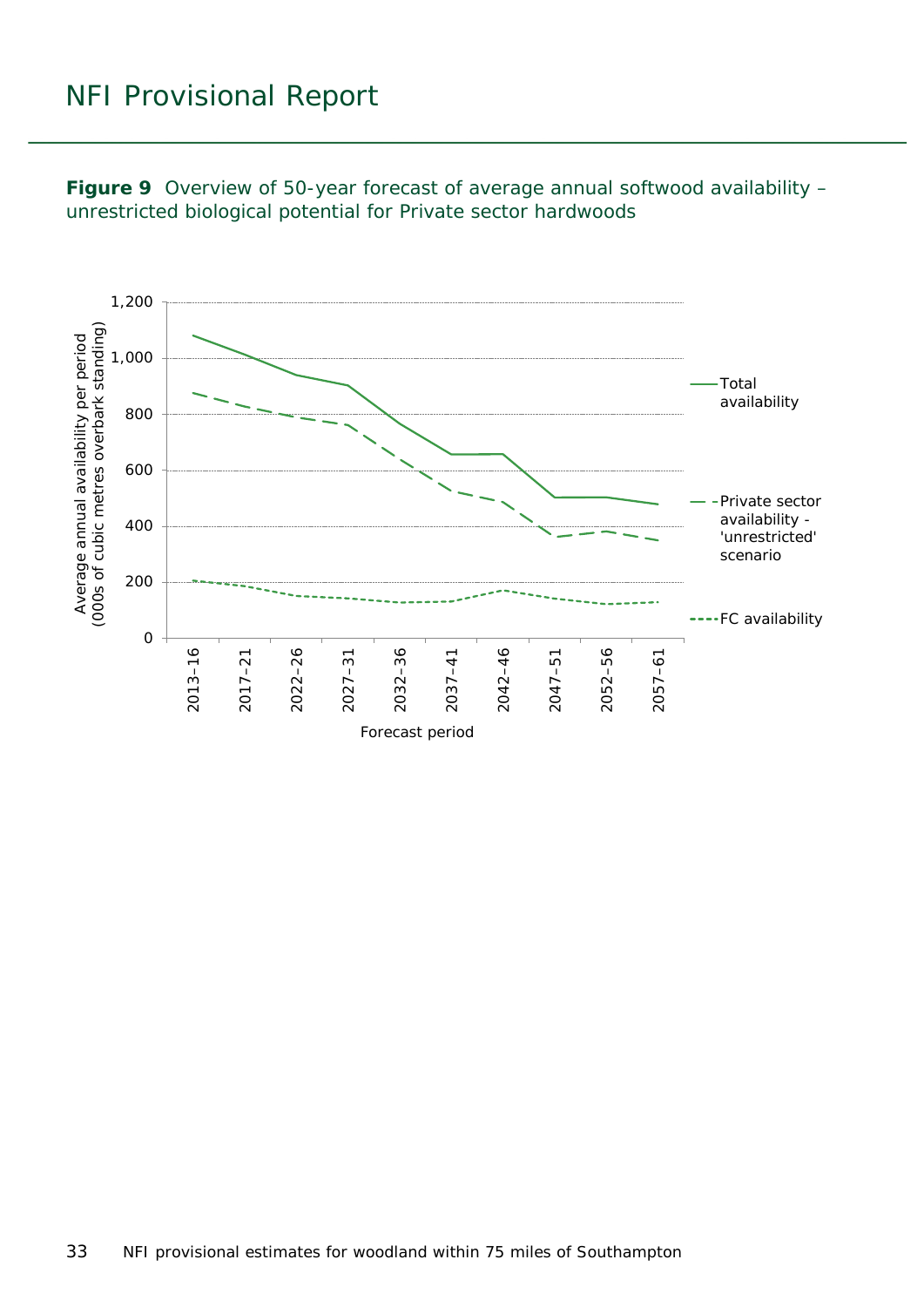![](_page_33_Figure_1.jpeg)

<span id="page-33-0"></span>**Figure 10** 50-year forecast comparison of average annual softwood availability– unrestricted biological potential for Private sector hardwoods

<span id="page-33-1"></span>**Figure 11** 50-year forecast comparison of average annual hardwood availability – unrestricted biological potential for Private sector hardwoods

![](_page_33_Figure_4.jpeg)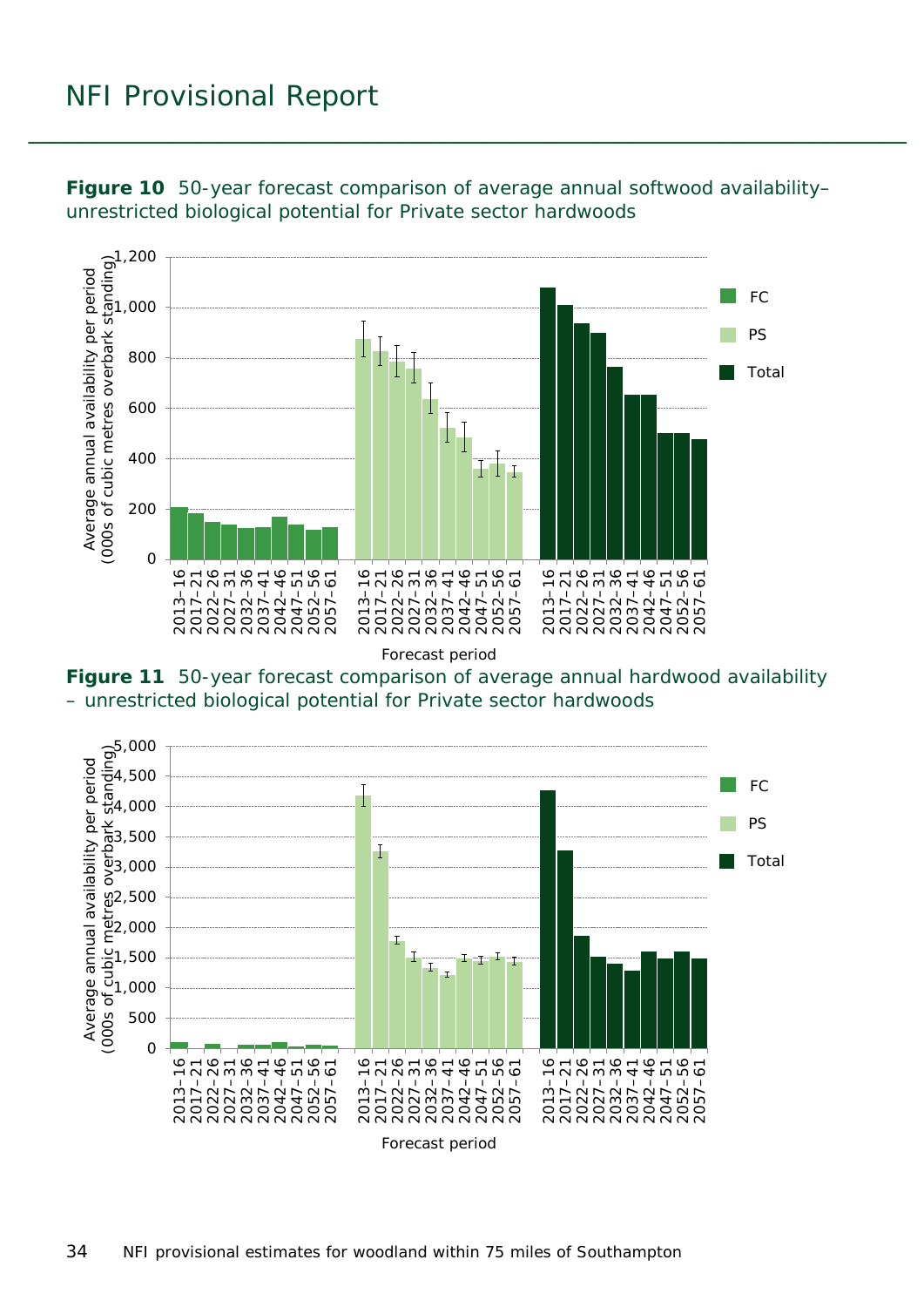![](_page_34_Figure_1.jpeg)

<span id="page-34-0"></span>**Figure 12** 50-year summary of softwood standing volume, increment and availability – unrestricted biological potential for Private sector hardwoods

<span id="page-34-1"></span>![](_page_34_Figure_3.jpeg)

![](_page_34_Figure_4.jpeg)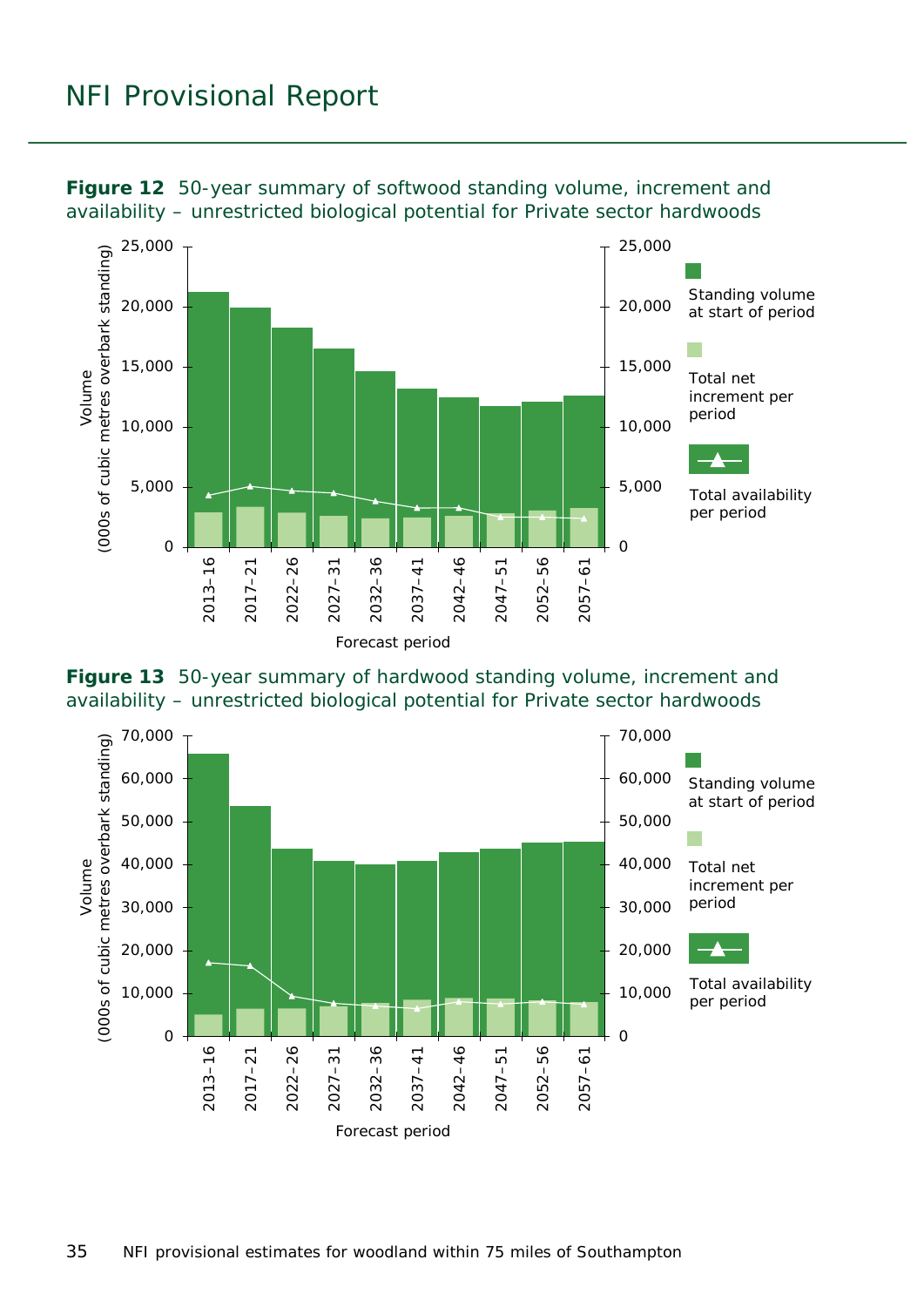<span id="page-35-0"></span>Comparison of hardwood production between harvesting scenarios

<span id="page-35-1"></span>![](_page_35_Figure_2.jpeg)

![](_page_35_Figure_3.jpeg)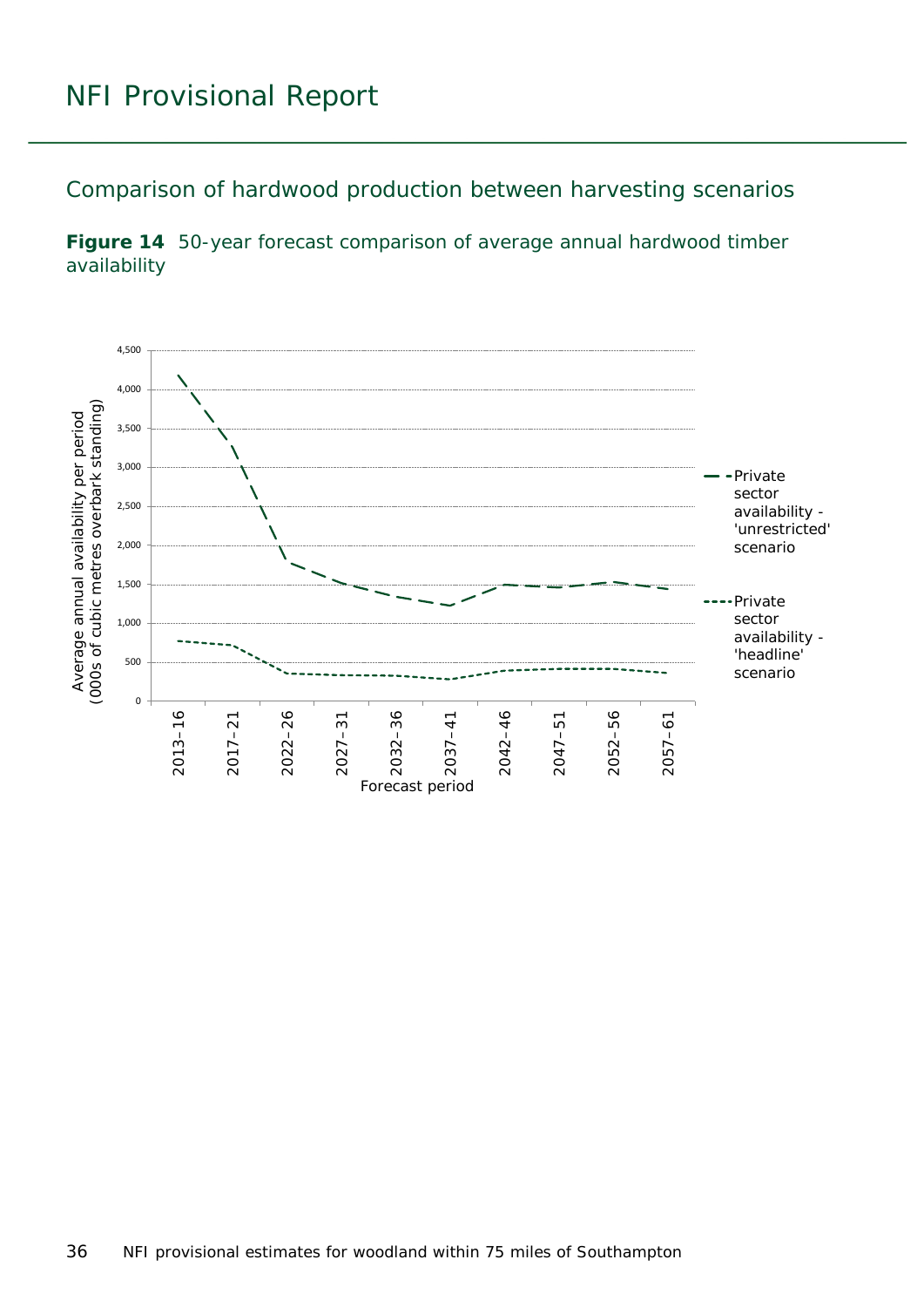![](_page_36_Figure_1.jpeg)

<span id="page-36-0"></span>![](_page_36_Figure_2.jpeg)

#### <span id="page-36-1"></span>**Table 16** 15-year forecast comparison of average annual timber availability

| Principal species      | $2013 - 16$                               |              |              | $2017 - 21$                                   |              |                   | $2022 - 26$                               |              |                   |
|------------------------|-------------------------------------------|--------------|--------------|-----------------------------------------------|--------------|-------------------|-------------------------------------------|--------------|-------------------|
|                        | Headline                                  | Unrestricted | Difference   | Headline                                      | Unrestricted | <b>Difference</b> | Headline                                  | Unrestricted | <b>Difference</b> |
|                        | volume<br>$(000 \text{ m}^3 \text{ obs})$ |              |              | volume<br>$(000 \; \text{m}^3 \; \text{obs})$ |              |                   | volume<br>$(000 \text{ m}^3 \text{ obs})$ |              |                   |
|                        |                                           |              |              |                                               |              |                   |                                           |              |                   |
|                        |                                           |              |              |                                               |              |                   |                                           |              |                   |
| <b>All conifers</b>    | 1,081                                     | 1,081        | $\mathbf{o}$ | 1,013                                         | 1,013        | $\mathbf{o}$      | 940                                       | 940          | O                 |
| Sitka spruce           | 15                                        | 15           | $\circ$      | 18                                            | 18           | $\circ$           | 24                                        | 24           | $\mathsf{O}$      |
| Scots pine             | 230                                       | 230          | $\mathbf{O}$ | 203                                           | 203          | $\mathbf{O}$      | 238                                       | 238          | $\mathsf O$       |
| Corsic an pine         | 177                                       | 177          | $\mathbf 0$  | 148                                           | 148          | $\mathbf 0$       | 146                                       | 146          | $\mathbf{O}$      |
| Norway spruce          | 94                                        | 94           | $\mathbf 0$  | 126                                           | 126          | $\mathbf 0$       | 136                                       | 136          | $\mathsf{O}$      |
| Larches                | 157                                       | 157          | $\Omega$     | 168                                           | 168          | $\circ$           | 96                                        | 96           | $\mathbf{O}$      |
| Douglas fir            | 230                                       | 230          | $\mathbf{O}$ | 176                                           | 176          | $\circ$           | 152                                       | 152          | $\mathbf{O}$      |
| Lodgepole pine         | $\mathbf{1}$                              | $\mathbf{1}$ | $\mathbf{O}$ | $\mathbf{1}$                                  | $\mathbf{1}$ | $\circ$           | 5                                         | 5            | $\mathbf{O}$      |
| Other conifers         | 176                                       | 176          | $\Omega$     | 173                                           | 173          | $\circ$           | 140                                       | 140          | $\Omega$          |
| <b>All broadleaves</b> | 868                                       | 4,280        | 3,412        | 733                                           | 3,277        | 2,545             | 432                                       | 1,866        | 1,435             |
| Oak                    | 127                                       | 495          | 368          | 129                                           | 483          | 354               | 108                                       | 393          | 285               |
| Beech                  | 191                                       | 343          | 152          | 248                                           | 395          | 147               | 144                                       | 329          | 185               |
| Sycamore               | 73                                        | 330          | 257          | 35                                            | 222          | 187               | 13                                        | 100          | 87                |
| Ash                    | 266                                       | 1,541        | 1,275        | 160                                           | 964          | 804               | 53                                        | 323          | 270               |
| <b>Birch</b>           | 71                                        | 350          | 279          | 69                                            | 380          | 311               | 42                                        | 183          | 141               |
| Sweet chestnut         | 43                                        | 218          | 175          | 9                                             | 82           | 73                | 19                                        | 73           | 54                |
| Hazel                  | 11                                        | 199          | 189          | 13                                            | 209          | 197               | 11                                        | 133          | 122               |
| Hawthorn               | 4                                         | 32           | 28           | 3                                             | 36           | 32                | 3                                         | 29           | 27                |
| Alder                  | 11                                        | 201          | 190          | 5                                             | 171          | 166               | 3                                         | 70           | 67                |
| Willow                 | $\overline{2}$                            | 52           | 50           | $\overline{2}$                                | 43           | 41                | 3                                         | 37           | 35                |
| Other broadleaves      | 67                                        | 517          | 450          | 59                                            | 296          | 237               | 32                                        | 193          | 160               |
| <b>All species</b>     | 1,943                                     | 5,353        | 3,411        | 1,743                                         | 4,292        | 2,549             | 1,361                                     | 2,798        | 1,437             |